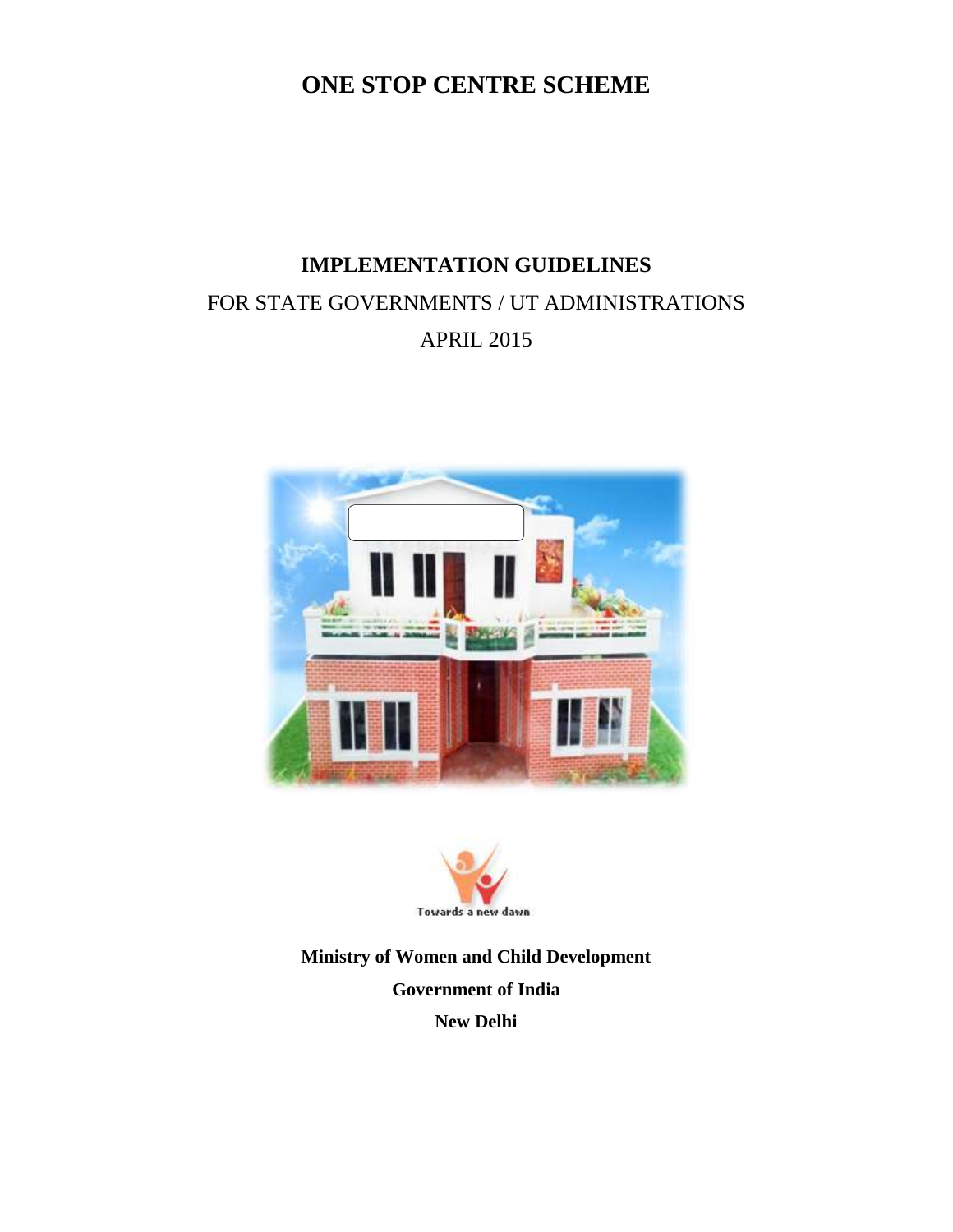### **TABLE OF CONTENTS**

| S.No. | Para                                                                                                                   | Page No.                |
|-------|------------------------------------------------------------------------------------------------------------------------|-------------------------|
|       |                                                                                                                        |                         |
| 1.    | <b>Introduction</b>                                                                                                    | $\mathbf{1}$            |
| 2.    | <b>Purpose of the Implementation Guidelines</b>                                                                        | 1                       |
| 3.    | <b>Objectives</b>                                                                                                      | $\overline{2}$          |
| 4.    | <b>Target Group</b>                                                                                                    | $\overline{2}$          |
| 5.    | <b>Location</b>                                                                                                        | $\overline{2}$          |
| 6.    | <b>Services</b>                                                                                                        | $\overline{\mathbf{3}}$ |
| 7.    | <b>Service</b><br><b>Delivery Framework</b><br>Roles<br>$\overline{\phantom{m}}$<br>and<br><b>Responsibilities</b>     | 5                       |
| 8.    | <b>Modalities of the Scheme</b>                                                                                        | 9                       |
| 9.    | Diagrammatic Overview of One Stop Centre: Human<br><b>Resource and Services</b>                                        | 11                      |
| 10.   | Steps to be taken by State<br>Government /UT<br><b>Administration</b>                                                  | 12                      |
| 11.   | <b>Administration of the Scheme</b>                                                                                    | 17                      |
| 12.   | <b>Monitoring and Supervision Committees</b>                                                                           | 17                      |
| 13.   | <b>Reporting</b>                                                                                                       | 18                      |
| 14.   | <b>Grievance Redressal Mechanism</b>                                                                                   | 19                      |
| 15.   | <b>Social Audit</b>                                                                                                    | 19                      |
| 16.   | <b>Resource Directory</b>                                                                                              | 19                      |
| 17.   | <b>Financial Management</b>                                                                                            | 20                      |
|       | <b>List of Annexures</b>                                                                                               |                         |
| I.    | Standard Operating Procedures for day to day<br>administration and operation of the One Stop Centre                    | 23                      |
| II.   | <b>Construction Model and Cost Estimates proposed by</b><br><b>NBCC</b> of One Stop Centre                             | 28                      |
| Ш.    | <b>Registration Form</b>                                                                                               | 30                      |
| IV.   | Proforma for Proposal for Setting up OSC                                                                               | 31                      |
| V.    | <b>Eligibility Requirements For The Service Providing</b><br><b>Agencies</b>                                           | 33                      |
| VI.   | Half Yearly/Annual<br><b>Progress</b><br>Reporting<br>Format/<br><b>Format for Case Study</b>                          | 35                      |
| VII.  | <b>Indicative Feedback &amp; Grievance Redressal Form</b>                                                              | 51                      |
| VIII. | <b>Suggested Resource Mapping List of Referral Services</b><br><b>Directories Needed for Helpline/ One Stop Centre</b> | 53                      |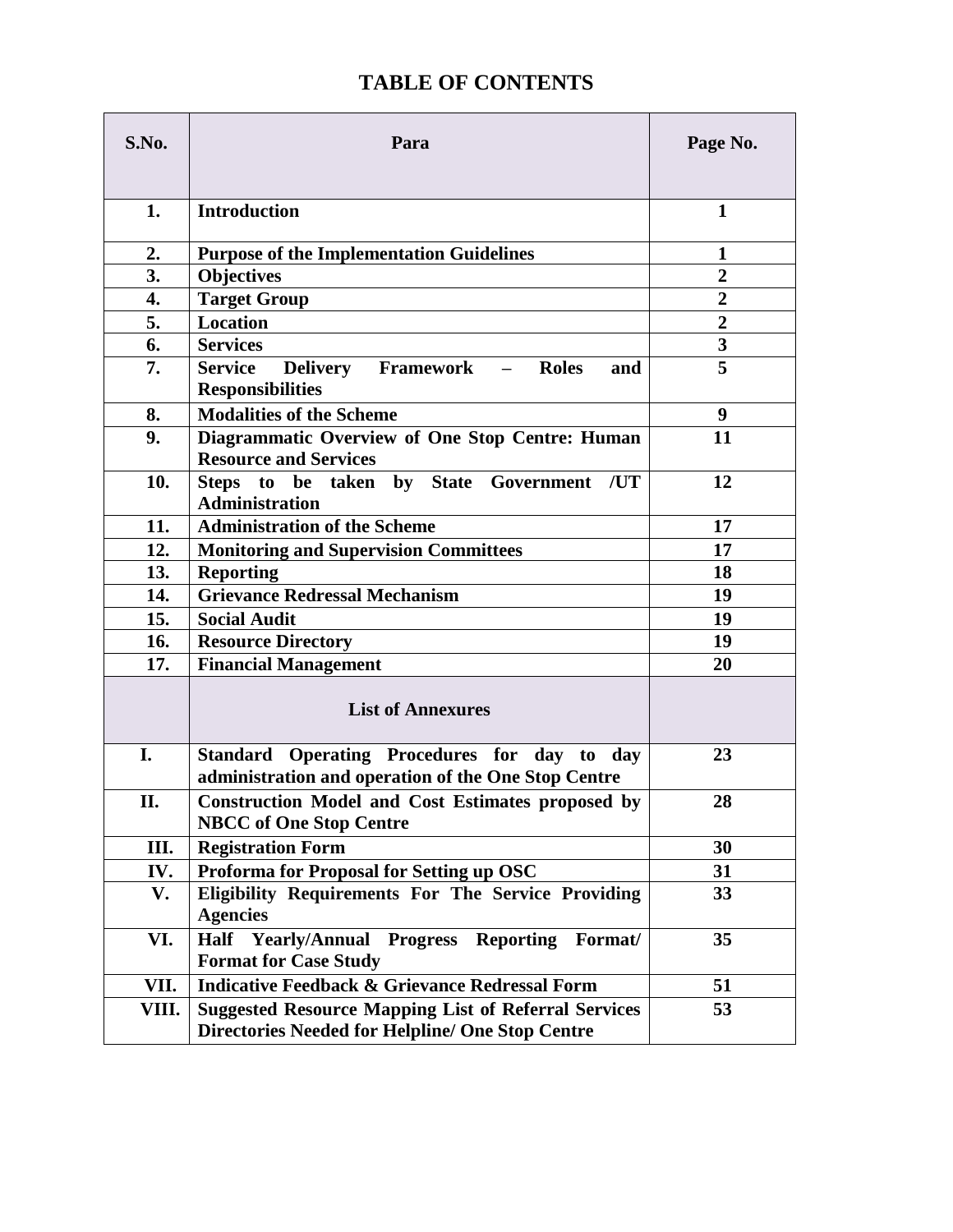## **GLOSSARY**

| <b>ANM</b>   | <b>Auxiliary Nurse Midwife</b>                  |
|--------------|-------------------------------------------------|
| <b>ASHA</b>  | <b>Accredited Social Health Activist</b>        |
| <b>AWTC</b>  | Anganwadi Training Centre                       |
| <b>AWW</b>   | Anganwadi Worker                                |
| <b>CBO</b>   | <b>Community Based Organisation</b>             |
| <b>CCTV</b>  | <b>Close Circuit Television</b>                 |
| <b>CDPO</b>  | <b>Community Development Programme Officer</b>  |
| <b>CMO</b>   | <b>Chief Medical Officer</b>                    |
| <b>CrPC</b>  | <b>Criminal Procedure Code</b>                  |
| <b>CSWB</b>  | <b>Central Social Welfare Board</b>             |
| DC           | <b>District Commissioner</b>                    |
| <b>DIR</b>   | Domestic Incident Report                        |
| <b>DLSA</b>  | <b>District Legal Service Authority</b>         |
| DM           | District Magistrate                             |
| <b>DPO</b>   | <b>District Panchayat Officer</b>               |
| <b>DPO</b>   | <b>District Programme Officer</b>               |
| <b>DYSP</b>  | Deputy Superintendent of Police                 |
| <b>FIR</b>   | <b>First Information Report</b>                 |
| <b>IA</b>    | <b>Implementing Agency</b>                      |
| <b>ICDS</b>  | <b>Integrated Child Development Services</b>    |
| <b>ICPS</b>  | <b>Integrated Child Protection Scheme</b>       |
| <b>IPC</b>   | <b>Indian Penal Code</b>                        |
| <b>ITDA</b>  | <b>Integrated Tribal Development Area</b>       |
| <b>ITDP</b>  | <b>Integrated Tribal Development Programme</b>  |
| <b>MC</b>    | <b>Management Committee</b>                     |
| <b>MoHFW</b> | Ministry of Health & Family Welfare             |
| <b>MOU</b>   | Memorandum of Understanding                     |
| <b>MWCD</b>  | Ministry of Women and Child Development         |
| <b>NALSA</b> | <b>National Legal Service Authority</b>         |
| <b>NBCC</b>  | National Building Construction Corporation Ltd. |
| <b>NGO</b>   | Non-Government Organisation                     |
| <b>NHM</b>   | <b>National Health Mission</b>                  |
| <b>OSC</b>   | One Stop Centre                                 |
| <b>PAB</b>   | Programme Approval Board                        |
| <b>PMU</b>   | Project Management Unit                         |
| PO           | <b>Protection Officer</b>                       |
| PRI          | Panchayati Raj Institutions                     |
| <b>SHG</b>   | Self Help Group                                 |
| <b>SLSA</b>  | <b>State Legal Service Authority</b>            |
| SP           | Superintendent of Police                        |
| UC           | <b>Utilisation Certificate</b>                  |
| UID          | <b>Unique Identity Number</b>                   |
| <b>UT</b>    | <b>Union Territory</b>                          |
| <b>VAW</b>   | Violence Against Women                          |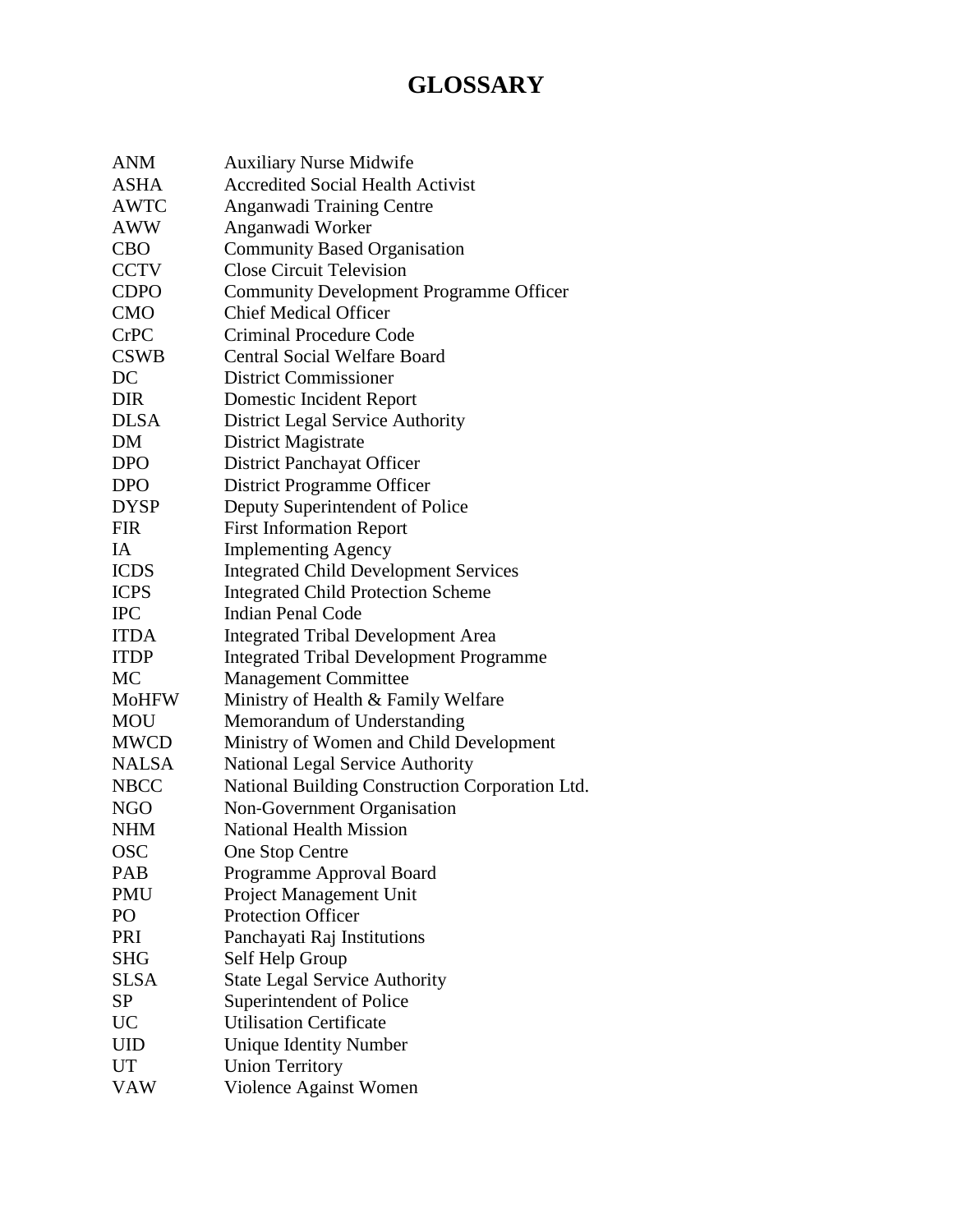#### **1. INTRODUCTION**

 1.1 One Stop Centres (OSC) are intended to support women affected by violence, in private and public spaces, within the family, community and at the workplace. Women facing physical, sexual, emotional, psychological and economic abuse, irrespective of age, class, caste, education status, marital status, race and culture will be facilitated with support and redressal. Aggrieved women facing any kind of violence due to attempted sexual harassment, sexual assault, domestic violence, trafficking, honour related crimes, acid attacks or witch-hunting who have reached out or been referred to the OSC will be provided with specialized services.

 1.2 Under this Scheme, in the first phase, one OSC will initially be established in each State/UT to facilitate access to an integrated range of services including medical, legal, and psychological support.

 1.3 The OSC will be integrated with 181 and other existing helplines. Women affected by violence and in need of redressal services could be referred to OSC through these helplines<sup>1</sup>.

#### **2. PURPOSE OF THE IMPLEMENTATION GUIDELINES**

 level functionaries. They are intended to serve as a reference manual for officials at the National and State/ Union Territory (UT) levels for policy guidance and monitoring. processes/procedures for implementation. The guidelines also highlight the roles and responsibilities of various line departments. It provides indicative monitoring and the feedback received from States/UTs from time to time will be incorporated as per 2.1 These guidelines have been developed to support stakeholders/agencies who would be involved in implementing the Scheme, as well as State, district and grassroot The guidelines list the services to be provided under the Scheme, steps and reporting formats to be used at different levels. The guidelines are not exhaustive and requirements.

**<sup>.</sup>** <sup>1</sup> Presently Ministry of Home Affairs is in the process of developing an Emergency Response System which will work as a single emergency number for the purposes of ensuring women's safety and this will be eventually integrated with OSC.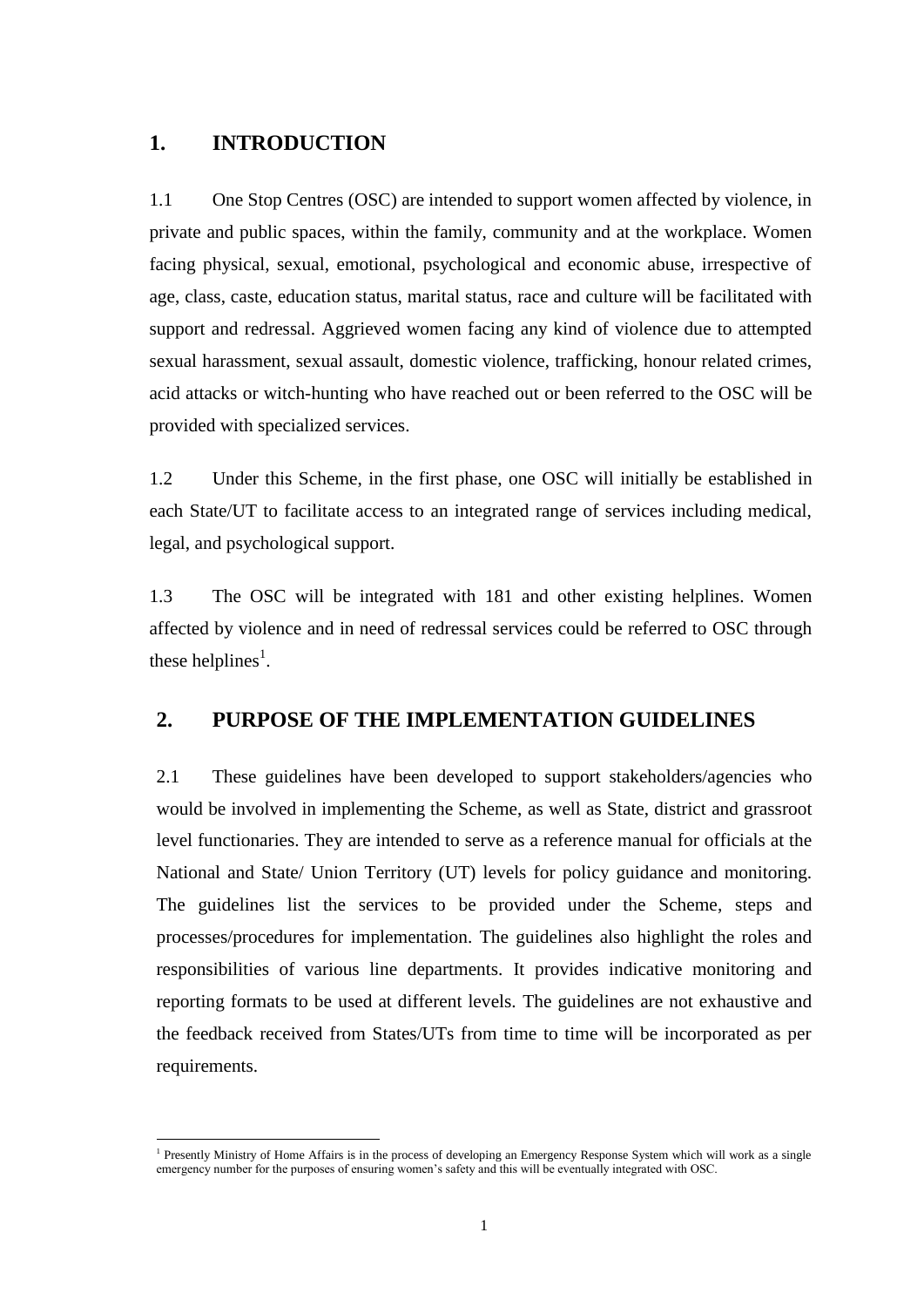#### **3. OBJECTIVES**

The objectives of the Scheme are:

- (i) To provide integrated support and assistance to women affected by violence, both in private and public spaces under one roof.
- (ii) To facilitate immediate, emergency and non-emergency access to a range of one roof to fight against any forms of violence against women. services including medical, legal, psychological and counselling support under

#### **4. TARGET GROUP**

 The OSC will support all women including girls below 18 years of age affected by violence, irrespective of caste, class, religion, region, sexual orientation or marital status. For girls below 18 years of age, institutions and authorities established under Juvenile Justice (Care and Protection of Children) Act, 2000 and the Protection of Children from Sexual Offences Act, 2012 will be linked with the OSC.

#### **5. LOCATION**

 5.1 The Ministry of Women and Child Development (MWCD) will provide support to the State Governments/UT Administrations for the establishment of OSC. In the first phase, one OSC shall be established in every State/UT on a pilot basis.

 5.2 For establishing a OSC, the first preference would be to obtain suitable and adequate accommodation with carpet area of at least 132 sq.m. within a hospital / medical facility. If it is not possible to locate accommodation within a hospital or medical facility, then an existing Government/Semi Government institution located within 2 km radius of the hospital/medical facility in the district headquarter with adequate accommodation will be used for the purpose.

 5.3 If it is not possible, to locate the OSC in the existing Government/Semi Government accommodation, the OSC could be constructed on adequate land either within hospital / medical facility or within 2 km radius of the hospital/medical facility.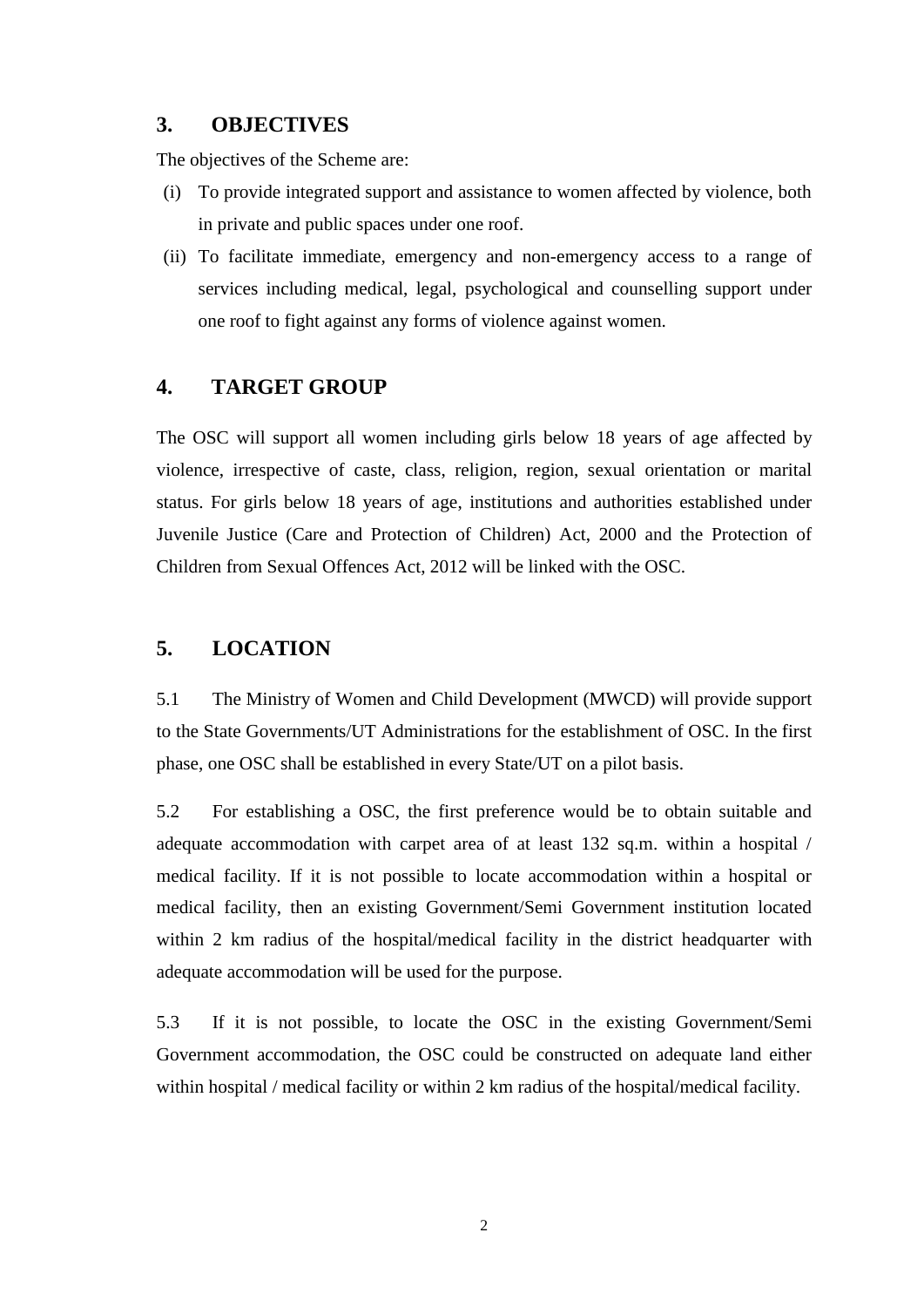5.4 The requirement for construction of building of OSC will be assessed, after taking into account the non-availability of existing accommodation. The budgetary provision for construction has been kept up to 20 OSCs, if required.

### **6. SERVICES**

The OSC will facilitate access to following services:

| <b>Sl. No.</b>          | <b>Type of Service</b>                                            | <b>Description</b>                                                                                                                                                                                                                                                                                                                                                                                  |
|-------------------------|-------------------------------------------------------------------|-----------------------------------------------------------------------------------------------------------------------------------------------------------------------------------------------------------------------------------------------------------------------------------------------------------------------------------------------------------------------------------------------------|
| $\mathbf{1}$            | <b>Emergency</b><br><b>Response and</b><br><b>Rescue Services</b> | OSC will provide rescue and referral services to the<br>women affected by violence. For this, linkages will be<br>developed with existing mechanisms such as National<br>Health Mission (NHM), 108 service, police (PCR Van) so<br>that the woman affected by violence can either be rescued<br>from the location and referred to the nearest medical<br>facility (Public/Private) or shelter home. |
| $\overline{2}$          | <b>Medical</b><br>assistance                                      | Women affected by violence would be referred to the<br>nearest Hospital for medical aid/examination which would<br>be undertaken as per the guidelines and protocols<br>developed by the Ministry of Health and Family Welfare.                                                                                                                                                                     |
| $\overline{\mathbf{3}}$ | <b>Assistance to</b><br>women in<br>lodging<br><b>FIR/NCR/DIR</b> | The OSC will facilitate the lodging of FIR/NCR/DIR.                                                                                                                                                                                                                                                                                                                                                 |
| $\overline{\mathbf{4}}$ | <b>Psycho-social</b><br>support/<br>counselling                   | A skilled counsellor providing psycho-social counselling<br>services would be available on call. This counselling<br>process will give women confidence and support to<br>address violence or to seek justice for the violence<br>perpetuated. Counsellors shall follow a prescribed code of<br>ethics, guidelines and protocols in providing counselling<br>services.                              |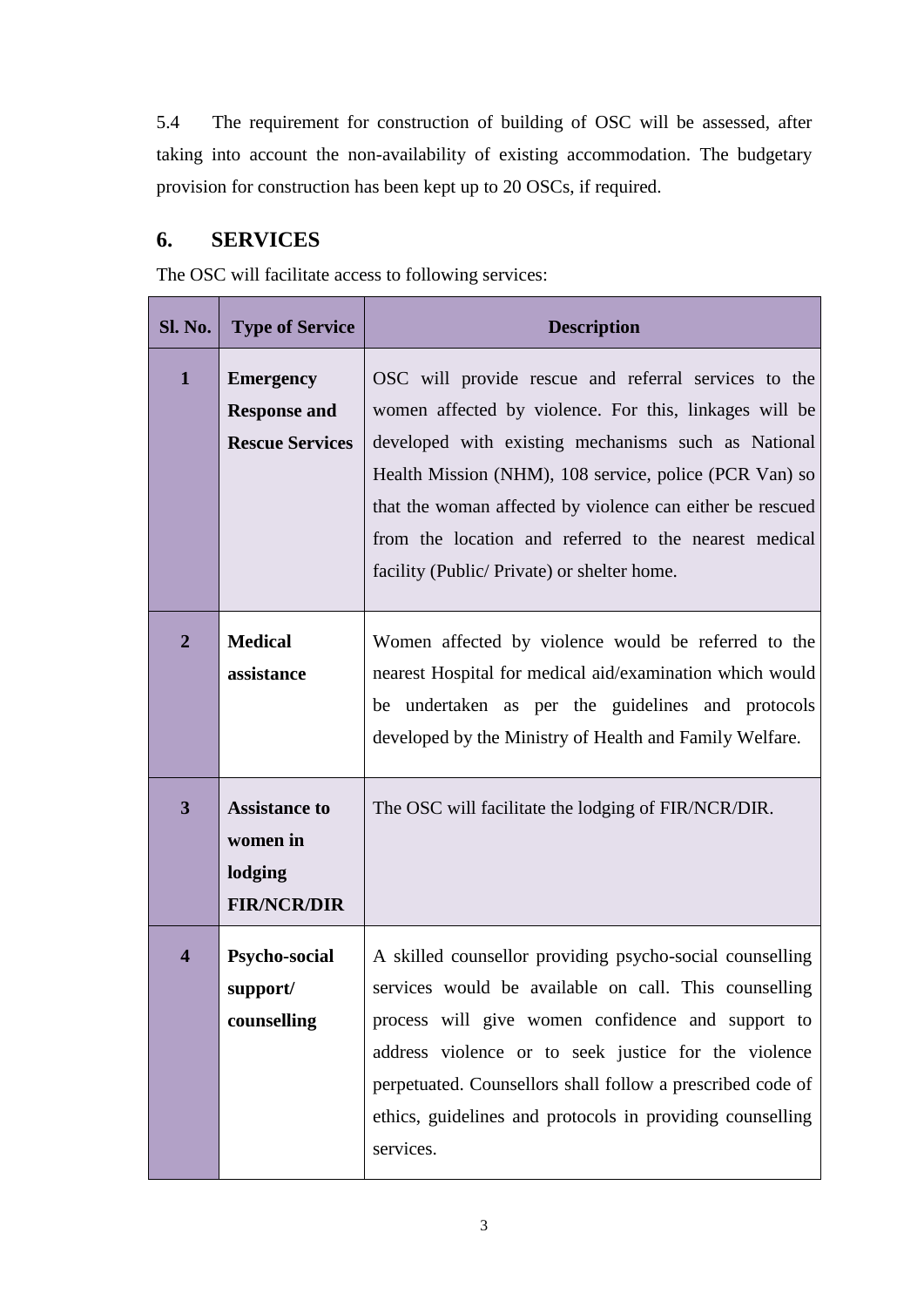| 5              | Legal aid and<br>counselling                    | To facilitate access to justice for women affected by<br>violence, legal aid and counselling would be provided at<br><b>OSC</b><br>through<br>empanelled<br>Lawyers<br><b>or</b><br>National/State/District Legal Service Authority. The<br>aggrieved woman would be provided with an advocate of<br>her choice in case she wants to engage the same to assist<br>the State Prosecutors in trying her case <sup>2</sup> .<br>It would be the responsibility of the Lawyer/Prosecutor to<br>simplify legal procedures for the aggrieved woman and<br>advocate for her exemption from court hearings.<br>In case the trial or inquiry relates to an offence of rape as<br>defined under section 376, 376A-D IPC, it would be the<br>duty of the Prosecutors trying the case to complete the<br>inquiry or trial as far as possible within a period of two<br>months from the date of filing of charge sheet. <sup>3</sup> |
|----------------|-------------------------------------------------|-------------------------------------------------------------------------------------------------------------------------------------------------------------------------------------------------------------------------------------------------------------------------------------------------------------------------------------------------------------------------------------------------------------------------------------------------------------------------------------------------------------------------------------------------------------------------------------------------------------------------------------------------------------------------------------------------------------------------------------------------------------------------------------------------------------------------------------------------------------------------------------------------------------------------|
| 6              | <b>Shelter</b>                                  | The OSC will provide temporary shelter facility to<br>aggrieved women. For long term shelter requirements,<br>arrangements will be made with Swadhar Greh/Short Stay<br>(managed/affiliated with government/NGO).<br>Homes<br>Women affected by violence along with their children<br>(girls of all ages and boys up till 8 years of age) can avail<br>temporary shelter at the OSC for a maximum period of 5<br>days. The admissibility of any woman to the temporary<br>shelter would be at the discretion of Centre Administrator.                                                                                                                                                                                                                                                                                                                                                                                   |
| $\overline{7}$ | <b>Video</b><br>Conferencing<br><b>Facility</b> | To facilitate speedy and hassle free police and court<br>proceedings the OSC will provide video conferencing<br>facility (through Skype, Google Conferencing etc.).<br>Through this facility if the aggrieved woman wants, she                                                                                                                                                                                                                                                                                                                                                                                                                                                                                                                                                                                                                                                                                          |

<sup>&</sup>lt;sup>2</sup> Section 24(8) of the Code of Criminal Procedure as amended by section 3 of the Code of Criminal Procedure (Amendment) Act, 2009

**.** 

<sup>&</sup>lt;sup>3</sup> Section 309 of the Code of Criminal Procedure as amended by section 21 of the Criminal Law (Amendment) Act, 2013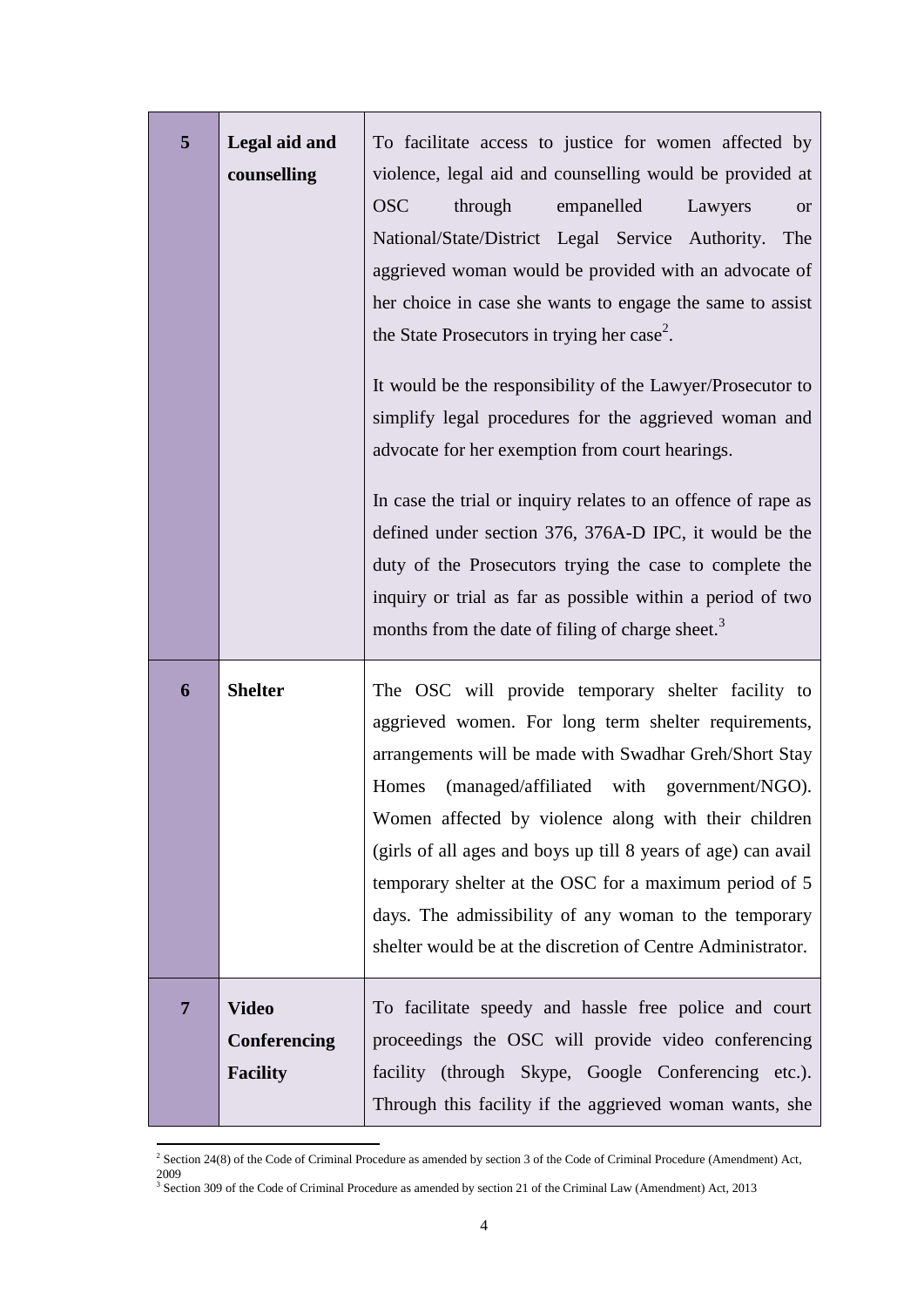|  | can record her statement for police/courts from OSC itself |  |  |  |  |  |
|--|------------------------------------------------------------|--|--|--|--|--|
|  | using audio-video electronic means as prescribed under     |  |  |  |  |  |
|  | sections $161(3)$ , $164(1)$ and $275(1)$ of the Code of   |  |  |  |  |  |
|  | Criminal Procedure and section 231(1) in line with Order   |  |  |  |  |  |
|  | XVIII Rule 4 of the Code of Civil Procedure. This facility |  |  |  |  |  |
|  | will be provided only after consultation among             |  |  |  |  |  |
|  | Superintendent of Police, District and Sessions Judge of   |  |  |  |  |  |
|  | the concerned district (place of incident).                |  |  |  |  |  |
|  |                                                            |  |  |  |  |  |

### **7. SERVICE DELIVERY FRAMEWORK – ROLES AND RESPONSIBILITIES**

The service providers of the OSC will have following responsibilities:

#### **Centre Administrator – The First Point of Contact**

- a. The Centre Administrator would be a woman with requisite qualification available at OSC. She will be a residential staff attached to OSC.
- b. The Centre Administrator would be in charge of functioning of OSC. She would be the first point of contact with the woman who is accessing OSC.
- c. The Centre Administrator would interact with every woman seeking OSC's intervention for addressing violence.
- d. The Centre Administrator will listen to the grievance, document the case history and register the case in the online/web-based case management system to generate a Unique Identity Number (UID).
- e. The Centre Administrator would be responsible for supervision of each case, taking it to a logical conclusion and later following up with the aggrieved woman.
- f. As soon as the complaint is registered, the Centre Administrator will send a text message (SMS/Internet) to the DPO/PO/CDPO/ SHO/ DM/ SP/ DYSP/CMO of the district in which the women is located at the time of accessing OSC.
- g. The Centre Administrator would be responsible for coordination with all stakeholders (police station, hospital, legal aid, counselling), registration of cases in the absence of the IT Staff.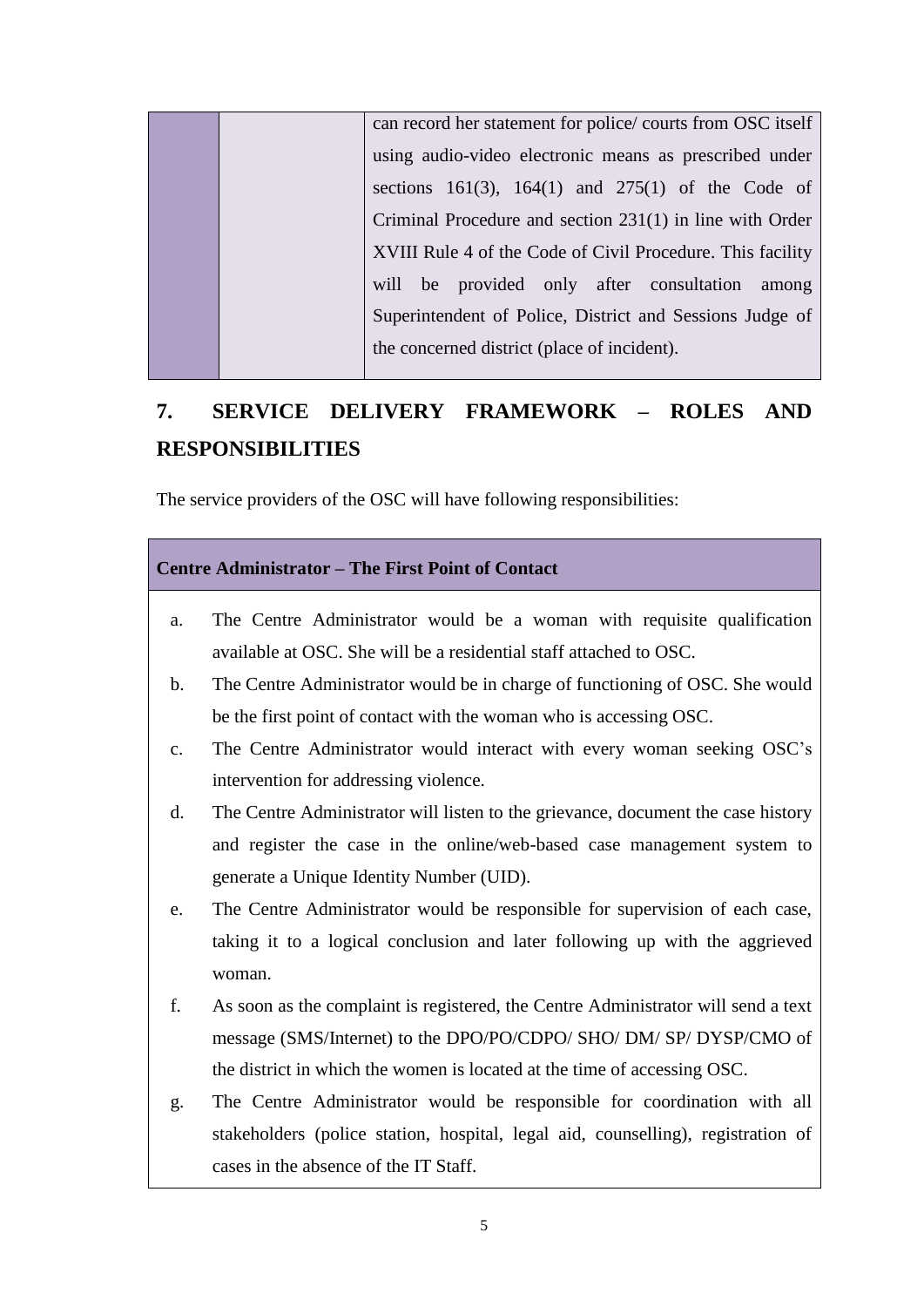- h. The Centre Administrator will consolidate a list of agencies/individuals providing/willing to provide legal/medical/psycho-social counselling services at OSC.
- i. The Centre Administrator will coordinate with CBOs specialized in addressing violence against women, Gender Cells, Women's Study Centres at Universities to seek technical inputs in terms of training and capacity building of women affected by violence.
- j. The Centre Administrator will monitor the functioning of OSC, (including the work of the staff), facilitate capacity building, guide and support the team of caregivers.
- k. The Centre Administrator would approve the quarterly report prepared by the IT Staff to be submitted to the Management Committee (MC) through Implementing Agency (IA).
- l. The Centre Administrator would also document the case studies/success stories as per the prescribed format**.**
- m. The Quarterly Report has to be submitted 15 days prior to the end of each Quarter.
- n. The Centre Administrator will meet the MC on a monthly basis for guidance, support.
- o. The footage of the CCTV would be under the vigilance of the Centre Administrator.
- p. The Centre Administrators can design their own feedback forms for the purpose of Social Audit.

#### **Case Worker**

Case Workers will work in shifts to provide 24 hour service at OSC.

- a. She will provide assistance and support to the Centre Administrator in facilitating services to women accessing OSC.
- b. She will intervene in cases of VAW and will take them to their logical conclusion.
- c. She will be responsible for other work as assigned by the Centre Administrator.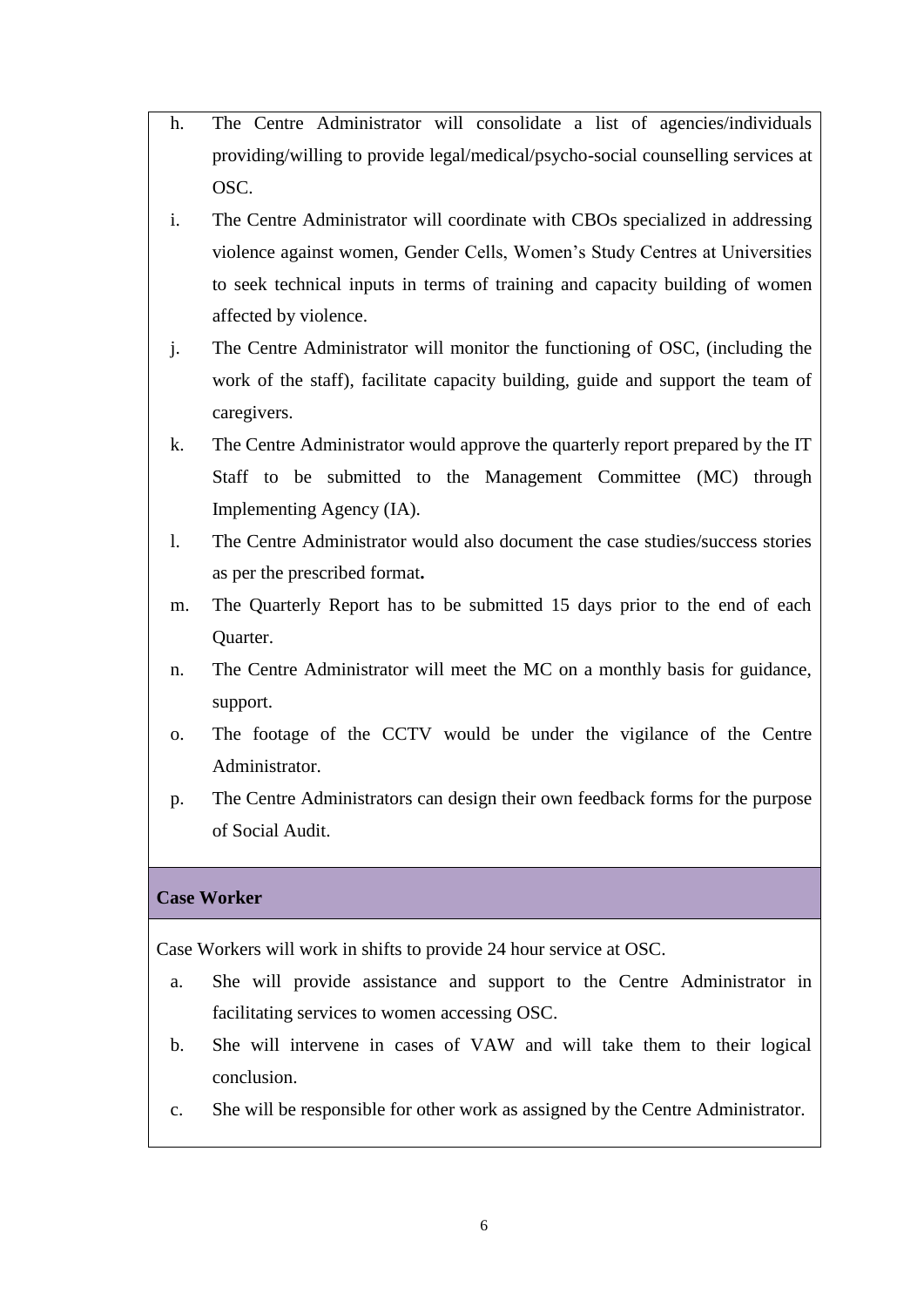#### **Police Facilitation Officer (PFO)**

- a. The Police Facilitation Officer will help the aggrieved women in initiating appropriate police proceedings against the perpetrators. In case a woman affected by violence is denied lodging of FIR/Complaint or any other assistance at the police station, the Police Facilitation Officer would help expedite the process and in special cases flag the issue to the Superintendent of Police and other relevant authorities.
- b. In case the denial to initiate proceedings relates to the commission of offences punishable u/s 326A, 326B, 354, 354B, 370, 370A, 376, 376A, 376B, 376C, 376D, 376E or 509 IPC, he/she will initiate proceedings under section 166A IPC against the accused police officials.
- c. The Police Facilitation Officer would advise on which laws are to be invoked for issues related to violence against women.
- d. She/he will ensure that the women affected by violence are not further harassed.
- e. In case the aggrieved woman is unable to go to the Police Station for lodging her complaint/FIR, the Police Facilitation Officer will ensure the recording of information from her home/ OSC /hospital after obtaining due permissions.
- f. She/he would facilitate recording of women's statement under section 161 and 164 CrPC through audio-video electronic means or otherwise.

#### **Para Legal Personnel/ Lawyer**

- a. She/he will inform and orient the woman about her legal rights and help/guide the woman to initiate legal proceedings against the abuse/violence suffered, if she is willing to do so.
- b. She/he will coordinate/liaise with the Public Prosecutor or the SLSA/DLSA Lawyer, to support the woman even after her case has been filed in court as well as to ensure there is follow-up of the case to its logical conclusion.
- c. She/he will simplify legal procedures for the affected women and advocate for her exemption from court hearings.
- d. She/he will facilitate speedy and hassle free police and court proceedings through the employment of video conferencing facility for the recording of statement of women affected by violence.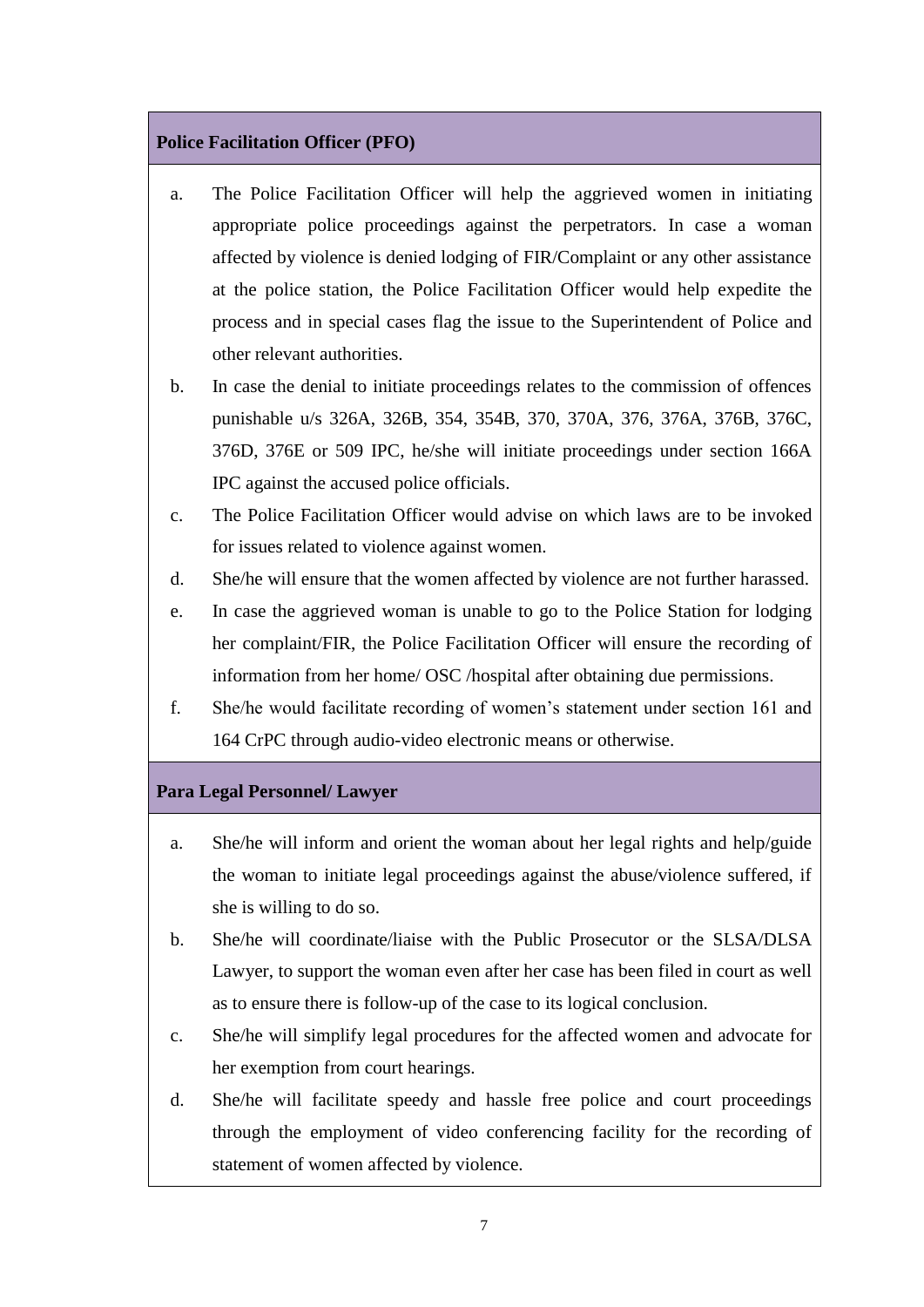#### **Para Medical Personnel**

- a. She will provide first aid and immediate life-saving medical assistance to the aggrieved woman until she reaches the hospital.
- b. She will accompany the woman affected by violence to the Hospital. In cases of women affected by sexual violence, she will ensure strict compliance of the protocols developed by MoHFW to conduct forensic examination and other tests by the Doctors.
- c. She will help in drafting the medical case history of the women affected by violence.

#### **Counsellor**

- by violence and support in referral services that may be deemed fit for the a. She will provide psychological counselling and guidance to the woman affected women affected by violence based on her needs.
- b. She will help draft the case history of the women affected by violence.

#### **IT Staff**

- a. The IT Staff would generate the Unique ID of the women affected by violence through web based software.
- b. She/he would document the case history as provided by the Centre and record proceedings for case management as well as develop the web based Administrator, Counsellor, Paramedic, Lawyer and Police Facilitation Officer data, help in video conferencing, data entry operations etc.
- c. She/he would be responsible for keeping record of CCTV footage at OSC.
- generated and will ensure that name and other details of aggrieved women d. She/he would follow strict proceedings to maintain privacy with regard to data remain confidential in each step of case history documentation.
- e. She/he will assist the police facilitation officer/counsellor/ Para Medical Personnel/ Para Legal Personnel to document the case history.
- data collection which would be approved at the level of the Centre f. She/he would draft the monthly/quarterly report based on the MIS, web based Administrator for submission to the Management Committee.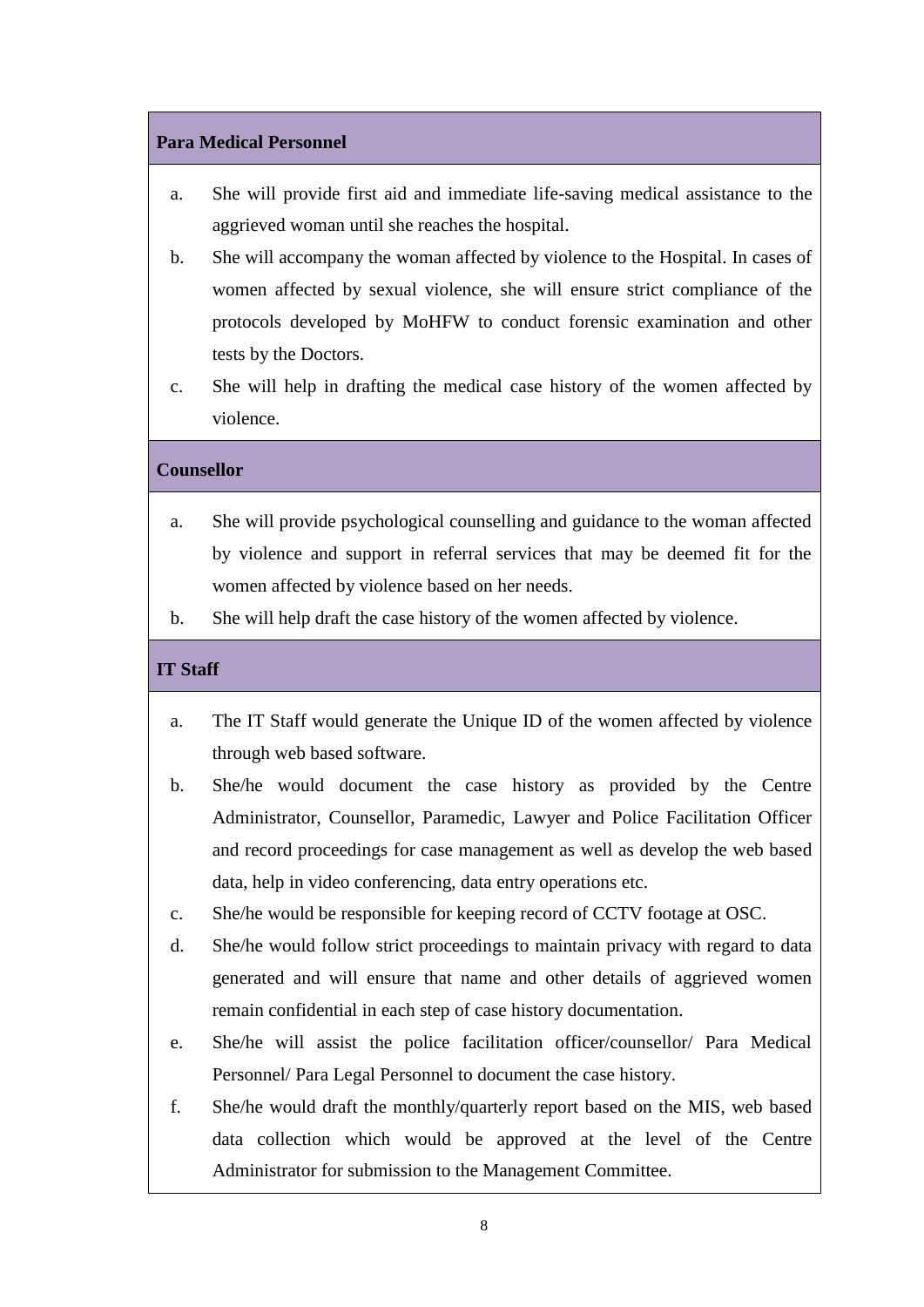#### **Multi- purpose Helper**

- a. She would be responsible for maintaining hygiene and sanitation at OSC.
- b. It would be her responsibility to clean the toilets (daily at such frequency which keeps it clean all the time), dispose the garbage, change the bed sheets, pillow covers (weekly) of shelter room.
- c. She will offer water to the visitors, maintain visitor register, provide information on legal aid/ police/ medical assistance sheet to the women,
- d. She will provide basic Kit containing soap, comb, shampoo, sanitary pad, tooth brush, tooth paste, diapers (in case of infants) and sewing kit to the woman who is availing the facility of temporary shelter at OSC.
- e. She will help any other staff with referrals and do such other ancillary work as requested by the Centre Administrator.

#### **Security Guard/ Night Guard**

- a. The Security Guard/ Night Guard would be responsible for the overall security of OSC.
- b. She/he would be responsible for safety of all capital assets, furniture and equipment at OSC.

 A graphic representation of Standard Operating Procedures for day to day administration and operation of the OSC is at **Annexure I**.

# 8. MODALITIES OF THE SCHEME<br>8.1 Construction of OSC

#### **Construction of OSC**

8.1.1 The requirement for construction of building of OSC will be assessed, after taking into account the non-availability of existing accommodation.

8.1.2 (NBCC) has worked out a layout and pre-fabricated structure model. This has been done with the objective of maintaining uniformity and distinct identity of OSC as well The States/UTs may assign the construction activity to any agency of their choice. In case the States/UTs take up the NBCC design and assign the work to NBCC, they The Ministry with the support of National Buildings Construction Corporation as to complete the construction activity, wherever undertaken, in a time bound manner.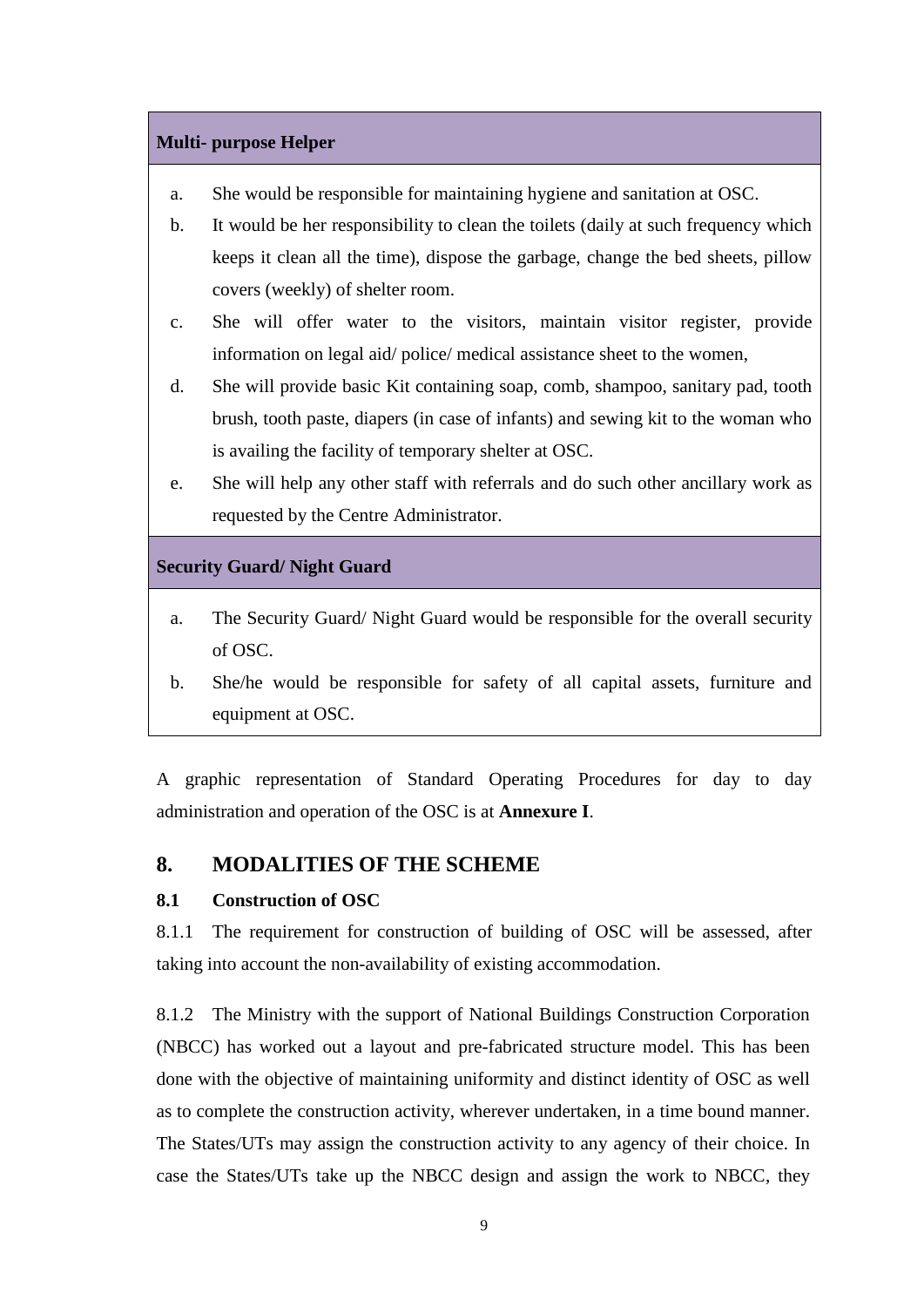would enter into a Memorandum of Understanding (MoU) with NBCC. The details of  the building specifications along with the construction cost are at **Annexure II.** The construction of OSC should be completed within three months of release of funds to the State/UT and NBCC (in case the construction is assigned to them). In case, the para-5, the process of establishment should be completed within two months of the States/UTs choose to establish OSC within existing accommodation as mentioned in release of first instalment of funds.

8.1.3 In case the States/UTs choose to establish the OSC within an existing institution, refurbishment of the institution can also be carried out.

#### **8.2 Accessing One Stop Centre**



A woman affected by violence can access OSC in the following manner:

- By herself; or
- Through any person including any public spirited citizen, public servant (as defined under section 21 of Indian Penal Code, 1860), relative, friend, NGO, volunteer etc., or
- Through Women Helpline integrated with police, ambulance and other emergency response helplines.

 As soon as the complaint is registered a text message (SMS/Internet) would be sent to the DPO/PO/CDPO/ SHO/ DM/ SP/ DYSP/CMO/PO of the district/area as required.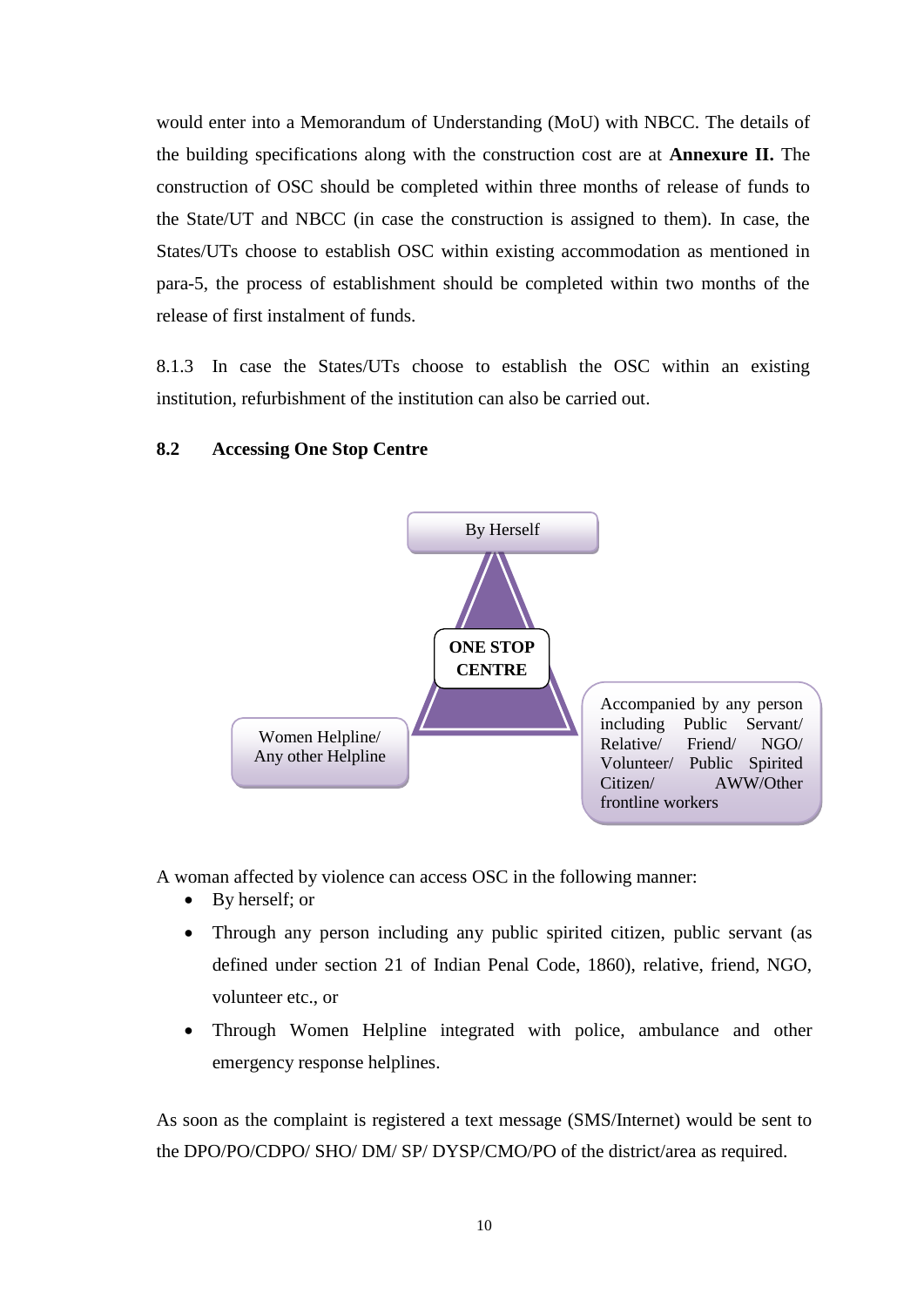When an aggrieved woman approaches the OSC for help either in person or if anybody approaches on her behalf, the case details will be fed in to a system as per the prescribed format and a Unique ID Number will be generated. A sample Registration Form (preliminary) is annexed at **Annexure III**.

 A web based software for OSC integrated with Women Helpline (181) has been Chandigarh 181 Helpline is operational). This may be adopted by the States/UTs, customized as per the OSC implementation guidelines and contextualized as per their developed by Aman Satya Kachroo Trust which is operational in Chhattisgarh (in local requirements (regional language version of the software).

#### **8.3 Provision for Shelter under OSC**

 8.3.1 Women affected by violence along with their children (girls of all ages and boys up till 8 years of age) can avail temporary shelter at OSC for a maximum period of 5 days. The admissibility of any woman to the temporary shelter would be at the discretion of Centre Administrator.

 8.3.2 The women accessing temporary shelter at OSC would be provided with basic facilities i.e. food, medicine, clothes etc. A basic Kit having soap, shampoo, hair oil, sanitary pads, sewing kit, comb, tooth brush, tooth paste and diapers (in case of infants) etc will be provided to every women availing shelter facility at OSC. At any given time, OSC will provide shelter facility to maximum number of 5 women. The cost of each Kit should not exceed Rs. 100. The list of items is indicative and State may adopt this as per the local requirements.

### **9. DIAGRAMMATIC OVERVIEW OF ONE STOP CENTRE: HUMAN RESOURCE AND SERVICES**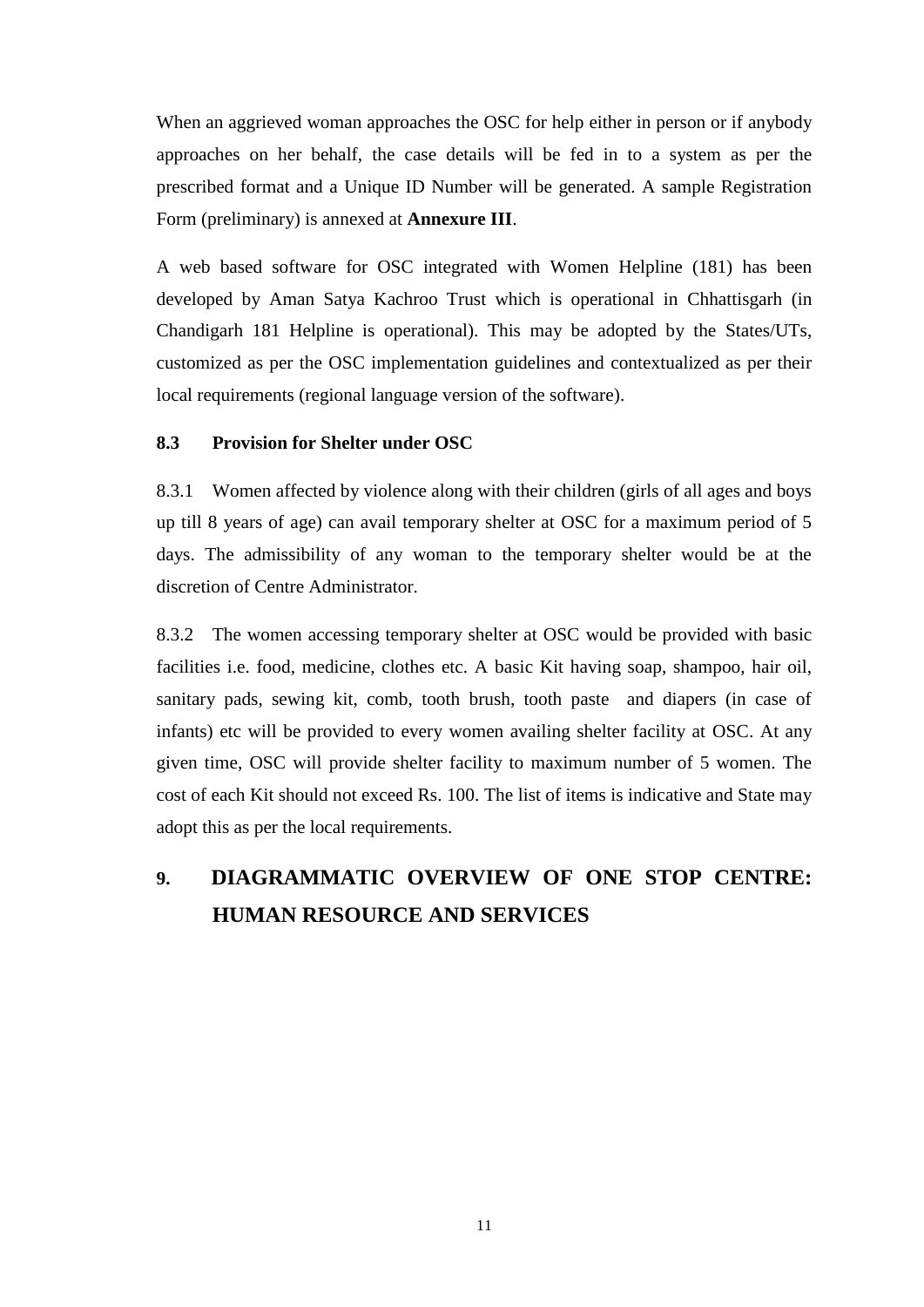

### **10. STEPS TO BE TAKEN BY STATE GOVERNMENTS / UT ADMINISTRATIONS**

10.1 **Formulation of proposal for OSC:** At the State/UT level, the Department of Women and Child Development will formulate a proposal for the establishment of OSC and submit the same to the Ministry of Women and Child Development for approval. The proposal should contain specific timelines for the establishment, construction (if required) and functioning of OSC. For approving the proposal, so submitted, a Programme Approval Board (PAB) will be constituted in the MWCD. A format for OSC proposal is at **Annexure IV**.

 10.2 All Proposals received by State Government/UT Administration will be submitted to a Programme Approval Board (PAB) constituted in the Ministry of Women and Child Development for approval.

 The PAB will be headed by the Secretary and will comprise of inter alia the following members:

- Financial Advisor, Ministry of Women & Child Development
- Additional Secretary/Joint Secretary of the concerned Bureau in the MWCD
- Director of concerned Division, Ministry of WCD
- Representative of the concerned State Government
- Any other expert/statutory body/invitees as co-opted d by Chairperson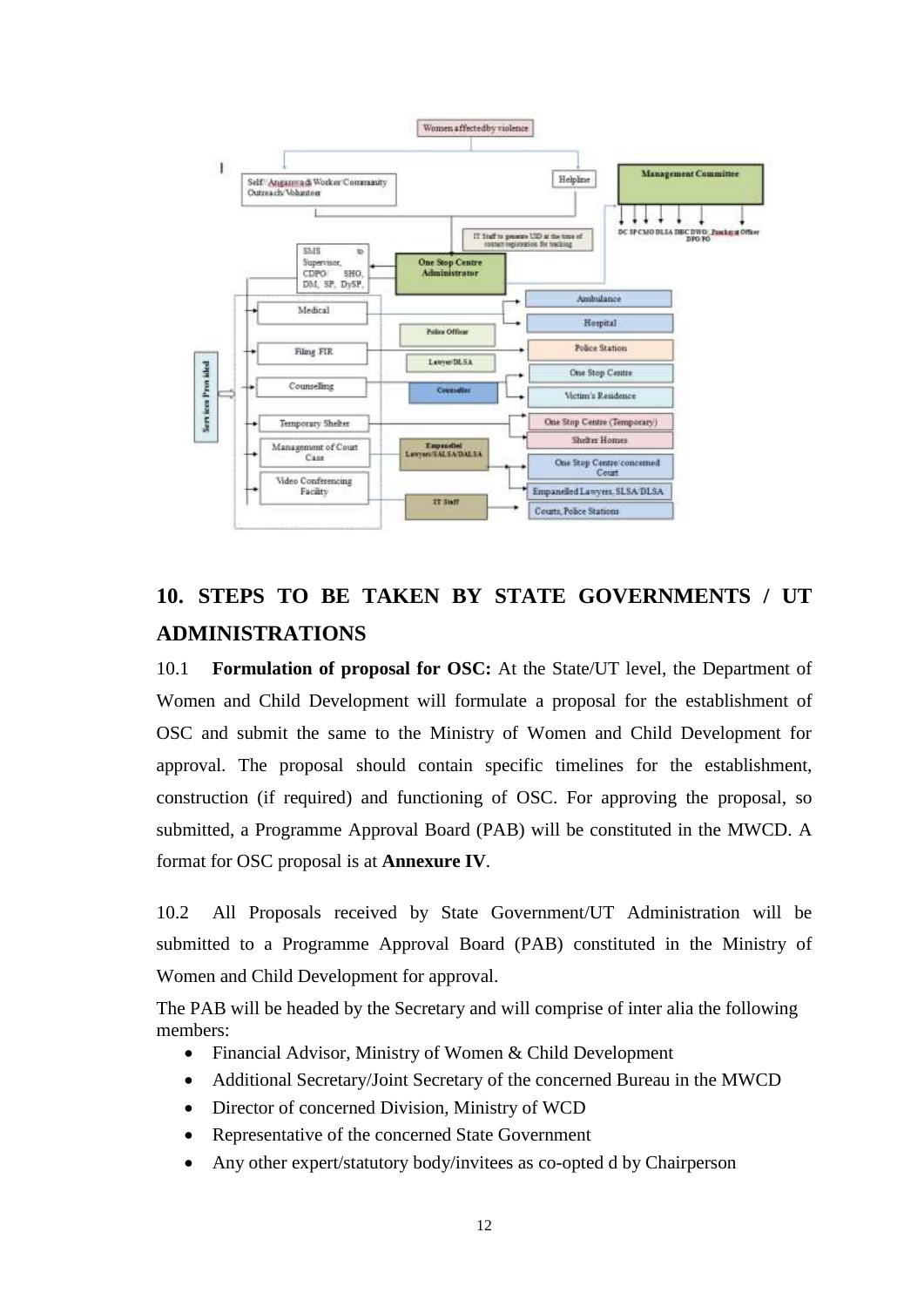The PAB shall be the final authority for accepting, reviewing the proposal and sanctioning the grants under the scheme.

 10.3 **Formation of Management Committee:** The Director, DWCD will be responsible for overall management of the OSC. The Management Committee (MC) would be responsible for the day to day operation of the OSC. The MC will comprise of following members from the district where the OSC is located:

- District Magistrate/Commissioner (Chairperson of the Committee)
- Superintendent of Police
- Secretary, District Legal Service Authority
- Chairperson of District Bar Council
- Chief Medical Officer
- District Programme Officer (DPO)/Protection Officer (PO)
- District Panchayat Officer
- Members of the Civil Society (3 members out of which at least 2 be women)
- Project officer ITDA/ITDP in district with ITDA/ITDP area
- Any other member co-opted by the Chairperson

 The DPO/PO will be the convener of the Committee and it would be his/her responsibility to constitute such Committee.

- 10.3 The functions of the Management Committee (MC) will be as follows:
	- Decide the location of the OSC
	- Outsource the activities required for daily functioning of the OSC
	- Select the Implementing Agency (IA), and entrust day-to-day operations of Centres to them as per prescribed norms
	- Make suitable, viable administrative arrangements for running the OSC
	- Approve the proposal for the OSC
	- social counselling at the OSC Select agencies/individuals to provide legal counselling/medical aid / psycho-
	- departments providing services at the OSC Coordinate the actions of different stakeholders, agencies and government
	- Appraise the performance of the OSC
	- Receive the financial accounts provided by the IA
	- Monitor the functioning of the OSC on monthly basis and provide guidance, support and advice to the Centre Administrator towards the effective functioning of OSC
	- Review the physical and financial progress of the OSC on quarterly basis
	- Report on the functioning of the OSC to the State Government through submission of monthly progress report (MPR) and quarterly physical and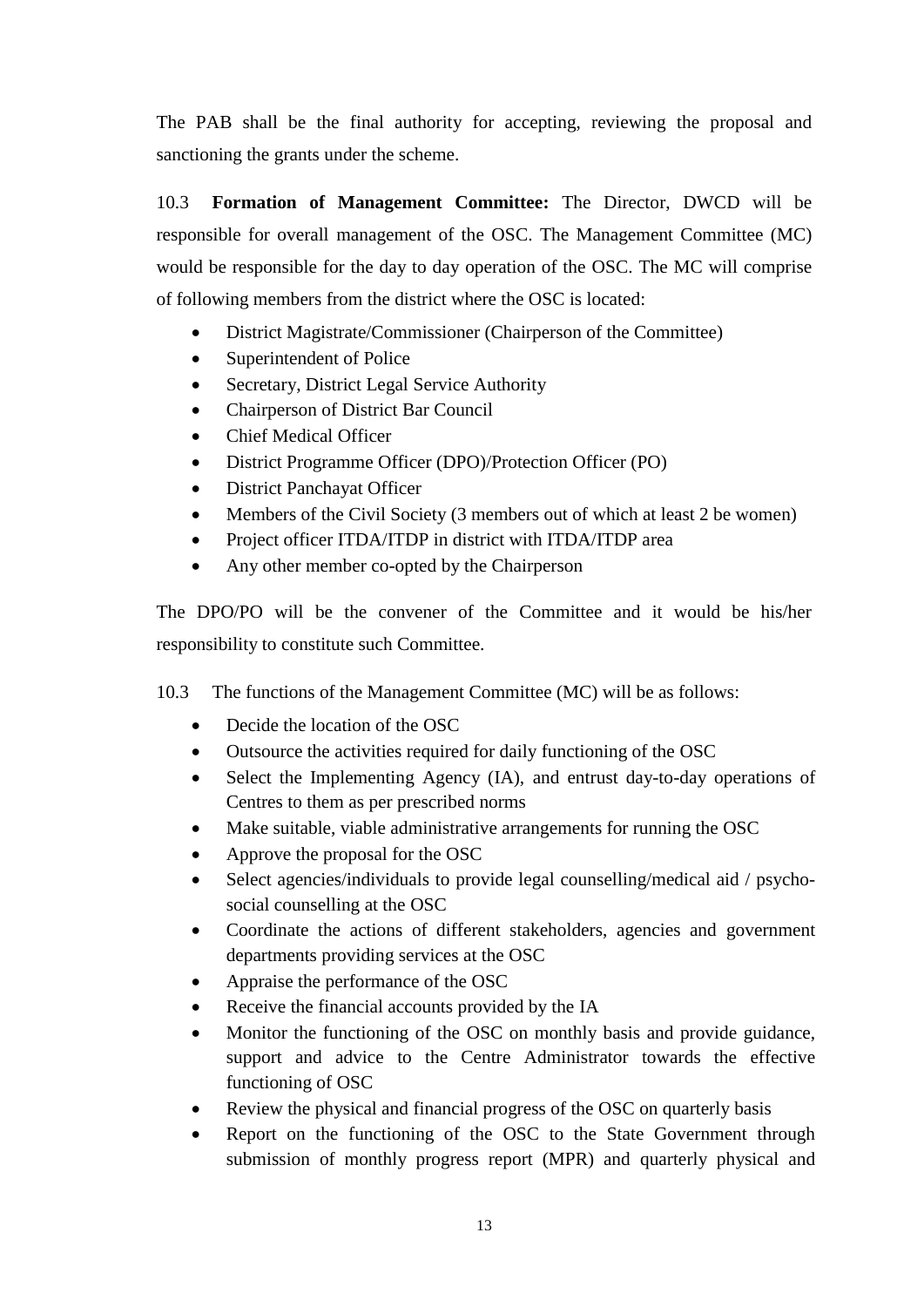financial reports. The Utilisation Certificate and quarterly SoE will be submitted on bi-annual basis to the State/UT.

10.4 designated Implementing Agency. This IA could be the hospital administration of the Hospital where OSC is located, or an existing health society/ institution/outsourced agency/civil society organisations working on the issue of VAW identified by the State Government or a Service Provider (SP) notified under Protection of Women from Domestic Violence Act, 2005 (PWDVA). In case, where such establishments are not available, the State Government/UT administration may explore the option of an The MC has the authority to entrust day-to-day operations of the OSC to a alternative operating structure.

10.5 The IA will be responsible for the smooth functioning of the OSC.

 State Government through IA may outsource activities required for functioning of OSC such as management, legal assistance, medical assistance, counselling, IT, related multipurpose activities and security etc. The eligibility requirements for the agencies 10.6 **Human Resource Requirements:** For smooth functioning of the OSC, the providing these above-mentioned services are mentioned in **Annexure V.** 

 10.7 **Convergence with Other Departments:** The roles/responsibilities of other Departments to facilitate the functioning of OSC are outlined in the table below:

| SI.          | <b>Ministry</b> | <b>Primary Role</b>                          | <b>Other Support</b>          |
|--------------|-----------------|----------------------------------------------|-------------------------------|
| No.          |                 |                                              |                               |
| $\mathbf{1}$ | Department of   | Protocols for doctors issued by<br>$\bullet$ | strict<br>Ensure<br>$\bullet$ |
|              | Health &        | Ministry to be made<br>the                   | enforcement<br>of             |
|              | Family          | available in local dialect                   | Protocols.                    |
|              | Welfare         | • To be given in a "calendar                 | Training<br>and<br>$\bullet$  |
|              |                 | form" to OSC.                                | sensitization of Health       |
|              |                 | <b>Directories</b><br>of<br>٠                | personnel including           |
|              |                 | Clinics<br>Doctors/Hospitals/                | para-medical staff.           |
|              |                 | (public & private) operational               | $\bullet$<br>Ensure<br>proper |
|              |                 | within the State/UT.                         | collection of evidence        |
|              |                 | Directories with<br>complete<br>٠            | in cases of sexual            |
|              |                 | address, phone number of in-                 | assault.                      |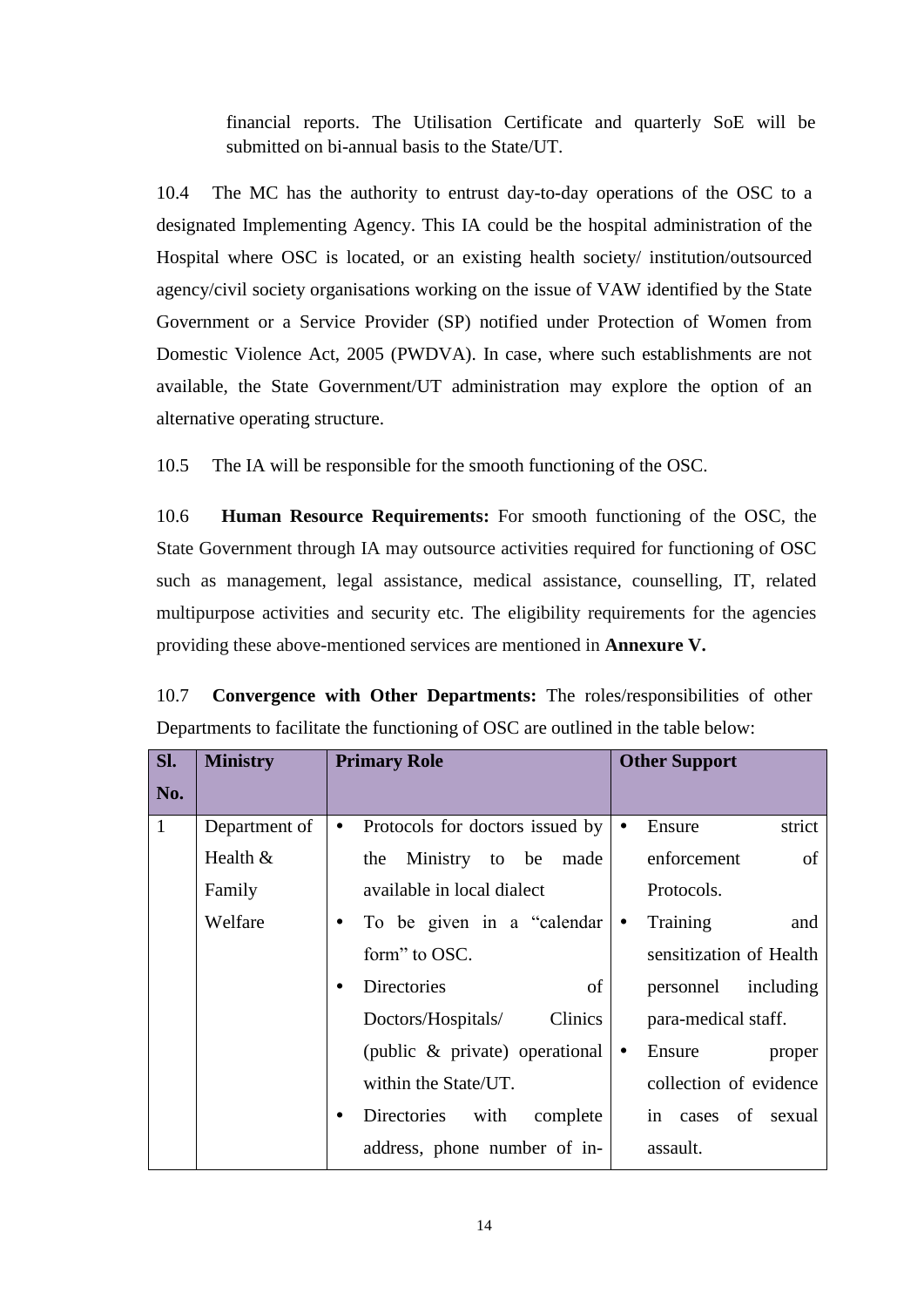| Sl.            | <b>Ministry</b>    | <b>Primary Role</b><br><b>Other Support</b>    |                                       |
|----------------|--------------------|------------------------------------------------|---------------------------------------|
| No.            |                    |                                                |                                       |
|                |                    | charge/nodal<br>Doctor<br>and                  | of<br>Support<br>process<br>$\bullet$ |
|                |                    | hospital.                                      | identifying<br>para-                  |
|                |                    | Directories of Ambulances<br>٠                 | medical staff.                        |
|                |                    | (public and private).                          |                                       |
| $\overline{2}$ | Department of      | Designate police officer for<br>$\bullet$      | Sensitize<br>police<br>$\bullet$      |
|                | Home               | OSC to facilitate prompt and                   | personnel dealing with                |
|                |                    | proper filing of FIR.                          | violence<br>against                   |
|                |                    | Facilitation in proper collection<br>$\bullet$ | women cases.                          |
|                |                    | of evidence.                                   |                                       |
| 3              | <b>State Legal</b> | List of dedicated and sensitive<br>$\bullet$   | Support in<br>ensuring<br>$\bullet$   |
|                | Service            | lawyers ready to give legal aid                | expeditious<br>disposal               |
|                | Authority          | to the women affected by                       | of cases.                             |
|                |                    | violence and liaison with OSC.                 | Facilitating<br>$\bullet$             |
|                |                    | List of district wise para legal<br>$\bullet$  | compensation to the                   |
|                |                    | volunteers.                                    | survivors of violence                 |

 10.8 The integrated nature of OSC will require linkages with the other two agencies of the justice system – the police and the Courts. Towards this, the Guidelines envisage personnel/PLVs in liaising with the police, and in liaising with the Public support of the District Legal Services Authority to provide assistance of the para-legal Prosecutor/Courts*<sup>4</sup>* .

 organisation working on gender based violence, Gender Cells, Special Cells of reputed institutions such as TISS and Women's Studies Centres in Universities for providing training, capacity building and technical support. It is envisaged that OSC will provide a platform for leveraging these support systems to enhance the effectiveness of the 10.9 **Engagement with stakeholders** such as CBOs, civil society groups, women's services provided by it.

**<sup>.</sup>**  called for provision of "support persons" in police stations in case of missing children. In furtherance of this, the NALSA has revised its 'Scheme for Para Legal Volunteers'. 4 . This is as per the Supreme Court directives provided in *Bachpan Bachao Andolan v. GOI* [Writ Petition (C) 51/2006], which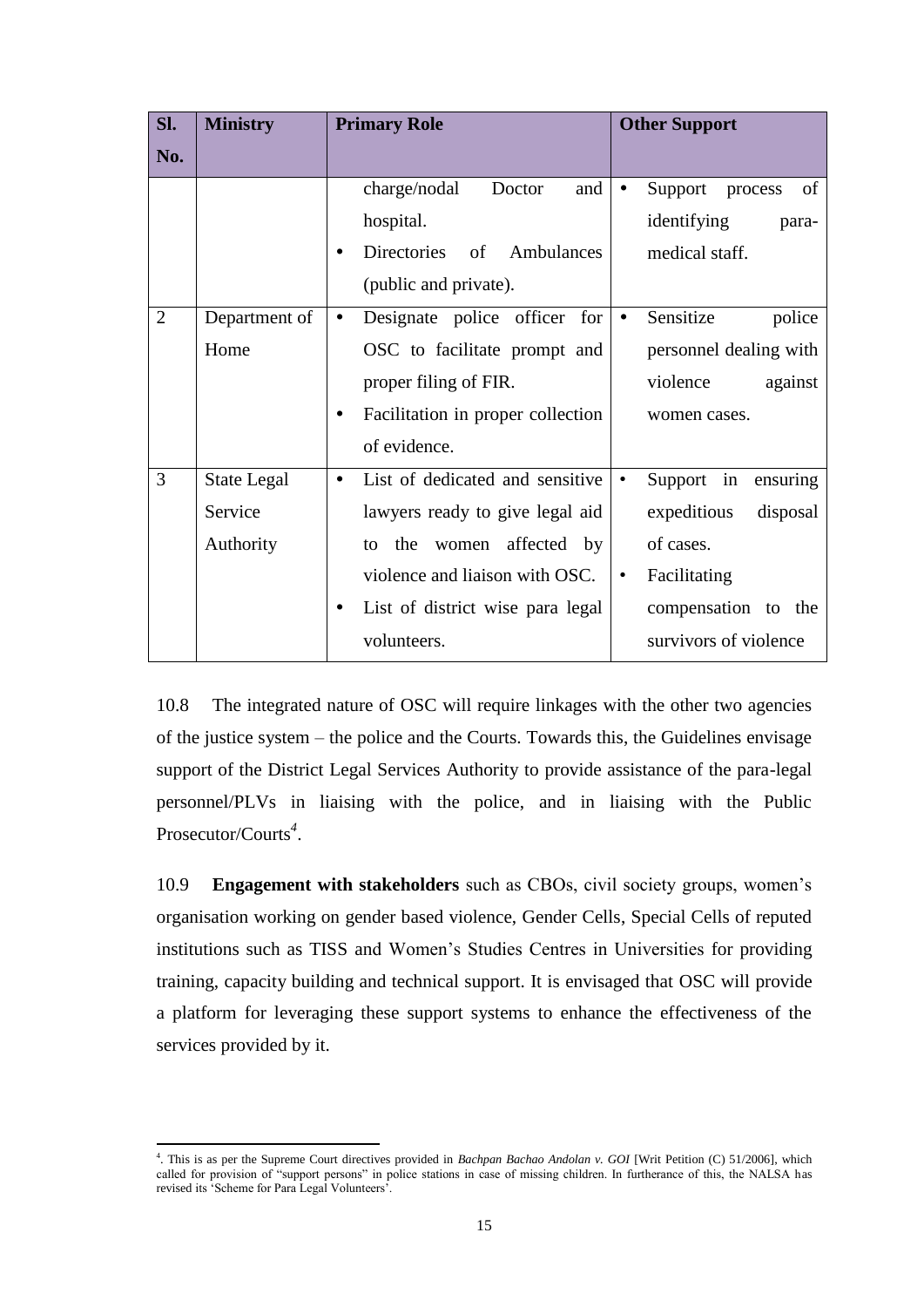10.10 Apart from the panel of par-legal or legal experts provided by DLSA/SLSA/NALSA, the OSC may induct the services of other Lawyers at the rates approved for DLSA/SLSA.

 10.11 As per the Criminal Amendment Act, 2013, it is mandatory for every hospital whether public or private to provide free of cost first aid or medical treatment to any women affected by acid attack or against whom an offence of rape has been committed. For providing medical treatment to women afflicted with violence other than acid practitioner willing to provide emergency response/free/compulsory/voluntary medical attack or rape, the MC has the authority to empanel any private hospital/clinic/medical or psycho-social counselling services to the OSC.

 10.12 The OSC will remain under 24 hrs CCTV surveillance. However, no camera would be used to record any counselling sessions. The CCTV footage of day to day functioning of OSC would be maintained for a minimum period of two years.

 10.13 **Leveraging with existing institutional structures:** The institutional structures the state/district/village level will be leveraged for creating awareness about the OSC and issues pertinent to violence against women. Anganwadi Worker (AWW) will be the under MWCD (ICDS, ICPS, NIPCCD, CSWB, State Commission for Women etc.) at frontline worker at the village level for these activities**.** 

 10.14 **Training:** The State Government will provide induction training to all the personnel involved in the functioning of OSC. Towards fulfilling this objective, the State will coordinate with its various departments so that people providing services at OSC and those belonging to various departments could be sensitized and trained in handling the issues related to violence against women. State Governments/UTs will resource persons for imparting education of the services mentioned above and for training the staff. These will be selected by the States/UTs in consultation with MC based on the accessibility and availability of these organizations at the field level. Besides, Gender Cells, Women's Studies Centres in Universities could also be involved to provide technical inputs in terms of training and capacity building for women involve agencies, civil society groups, community based groups, institutions or affected by violence.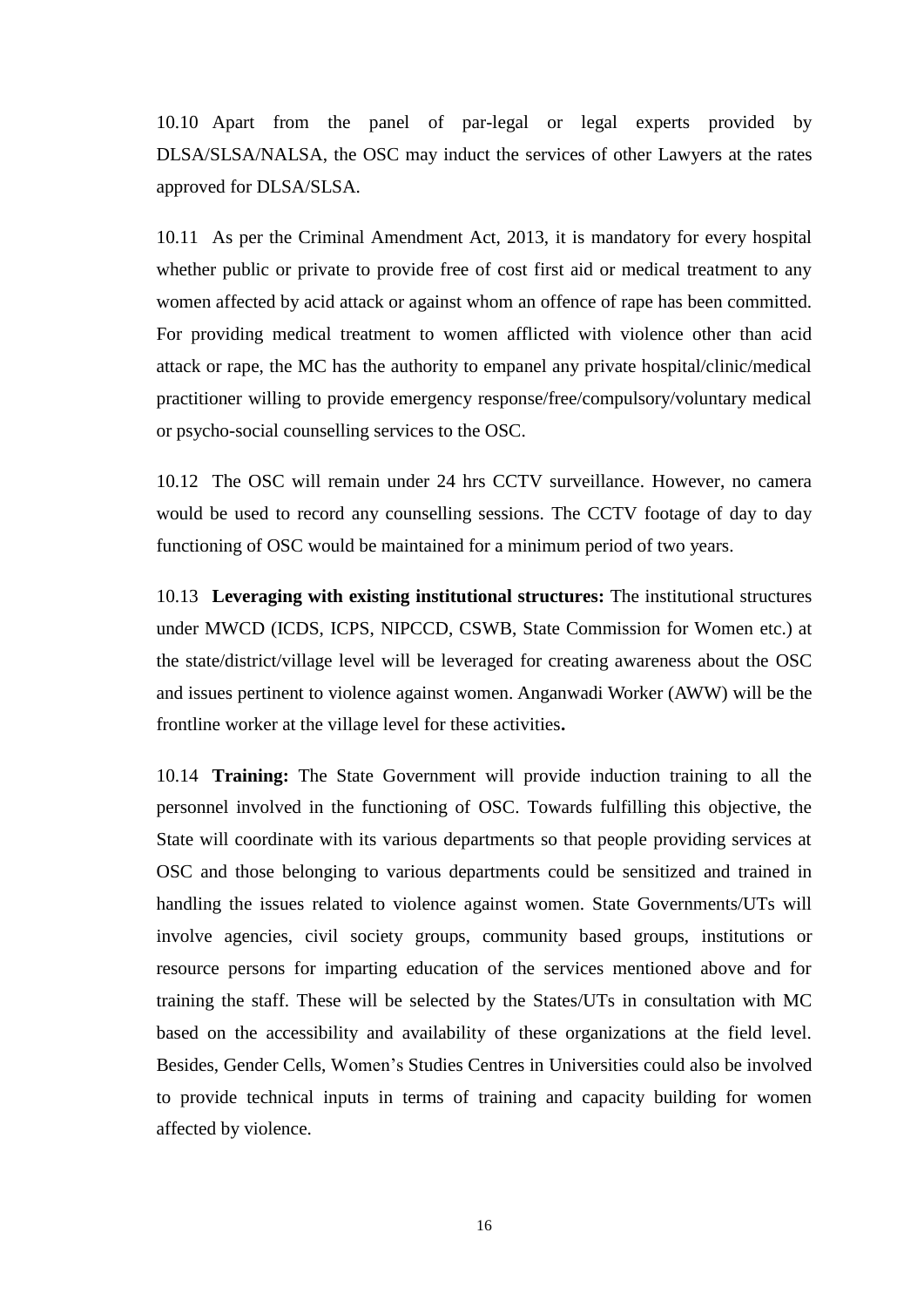#### **11. ADMINISTRATION OF THE SCHEME**

 11.1 At the national level, MWCD would be responsible for budgetary regulation and administration of the scheme. The scheme will be implemented under overall supervision of MWCD.

 $11.3$  responsible for overall direction and implementation of the scheme. The MC will report to the Director, WCD through DPO/PO for all reporting and monitoring purposes. At the State level, Department of Women and Child Development will be

11.3 The Centre Administrator, at the OSC will report to the MC on monthly basis and submit quarterly reports.

#### **12. MONITORING AND SUPERVISION COMMITTEES**

Monitoring of the OSC would be at three levels:

 12.1 At the National level, a National Steering and Monitoring Committee will be constituted under the chairpersonship of the Secretary, WCD comprising of representation from the Ministry of Home Affairs, Ministry of Social Justice, Ministry of Health and Family Welfare, Ministry of Law and Justice, Ministry of Tribal Affairs, National Legal Service Authority (NALSA), Civil Society representatives, five representative members from the State Steering and Monitoring Committee on a rotation basis. The basis of selection of the State Steering and Monitoring Committee members would depend on regional representation. The National Steering and Monitoring Committee will monitor and evaluate the functioning of all OSC at every six months. A Project Management Unit (PMU) will be set up which is to act as the Secretariat to the National Steering and Monitoring Committee.

 12.2 At the State level, there will be a State Steering and Monitoring Committee under the chairpersonship of the Principal Secretary, WCD with representatives from the Department of Home Affairs, Health and Family Welfare, Social Justice, SLSA and Civil Society members. The Principal Secretary/Secretary for Tribal welfare in Schedule-V and North Eastern Region will also be the member of the Committee. The State Level Project Management Unit (PMU) functional under the supervision of the Secretary, Department of Women and Child Development will monitor the functioning of OSC on quarterly basis.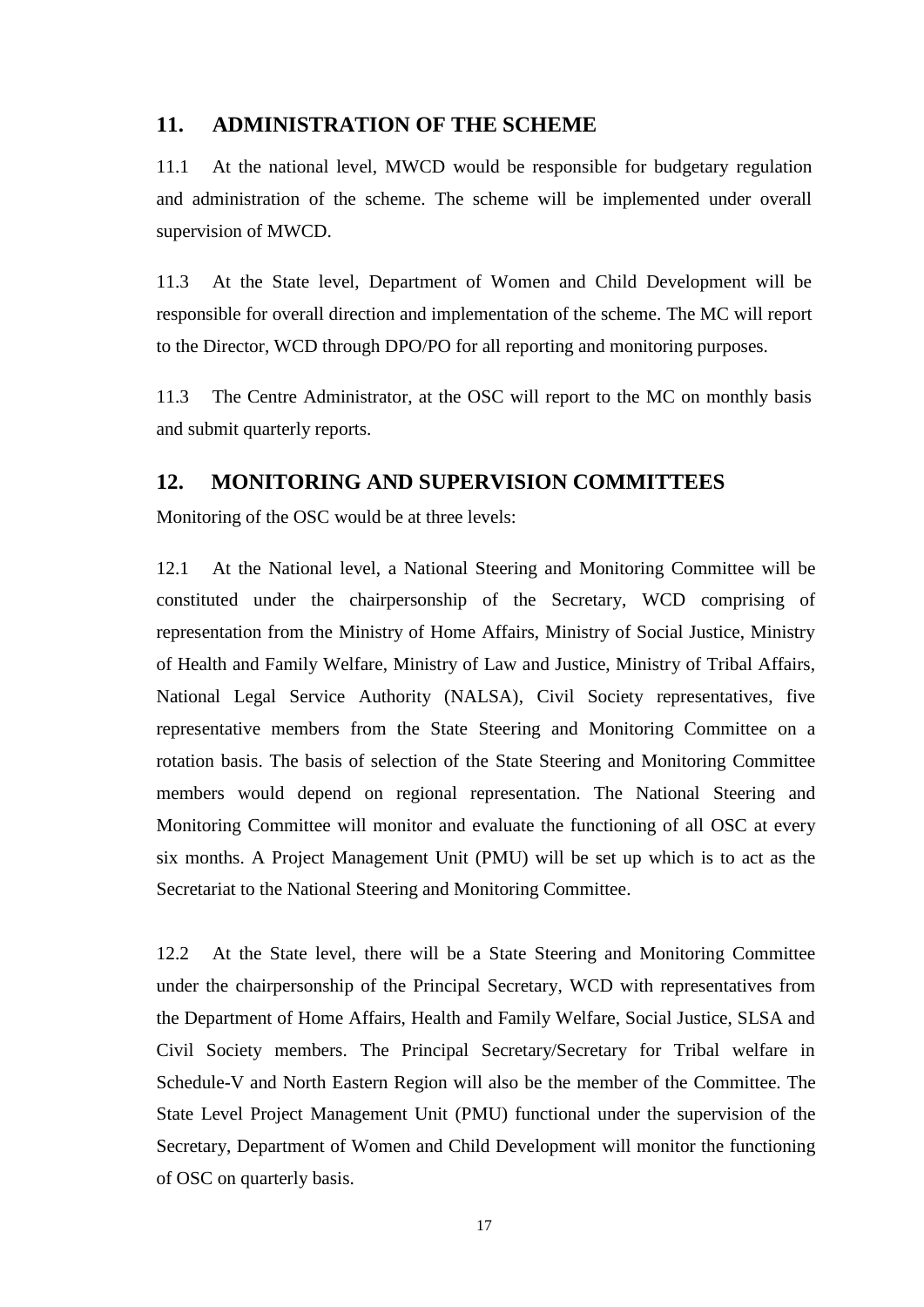#### 13. REPORTING

13.1 OSC will submit monthly progress reports to the MC through IA. The MC will submit the monthly progress reports (MPR) and quarterly physical and financial reports (QPR) to the State. The Utilisation Certificate (UC) will be submitted by the MC on bi annual basis to the State. The State will submit quarterly SoE, consolidated annual report to the Ministry and UC on bi-annual basis. The PMU will compile state monitoring reports on a six monthly basis and place them before the National Steering and Monitoring Committee for review. In addition, the Unique ID issued at the time of registration at OSC may be used for follow up on cases. 13.1

**DIAGRAMATIC REPRESENTATION OF MONITORING MECHANISMS** 



13.2 13.2 SoEs are to be furnished to GoI as per formats given at **Annexure VI** along with the physical and financial report as under:

| • Annual SoE for previous year    |                            | by $31st$ May        |
|-----------------------------------|----------------------------|----------------------|
| • Quarter ending $30th$ June      |                            | by $15^{th}$ July    |
| • Quarter ending $30th$ September |                            | by $15^{th}$ October |
| • Quarter ending $31st$ December  | $\sigma_{\rm{max}}$        | by $15^{th}$ January |
| • Quarter ending $31st$ March     | $\mathcal{L}^{\text{max}}$ | by $15^{th}$ April   |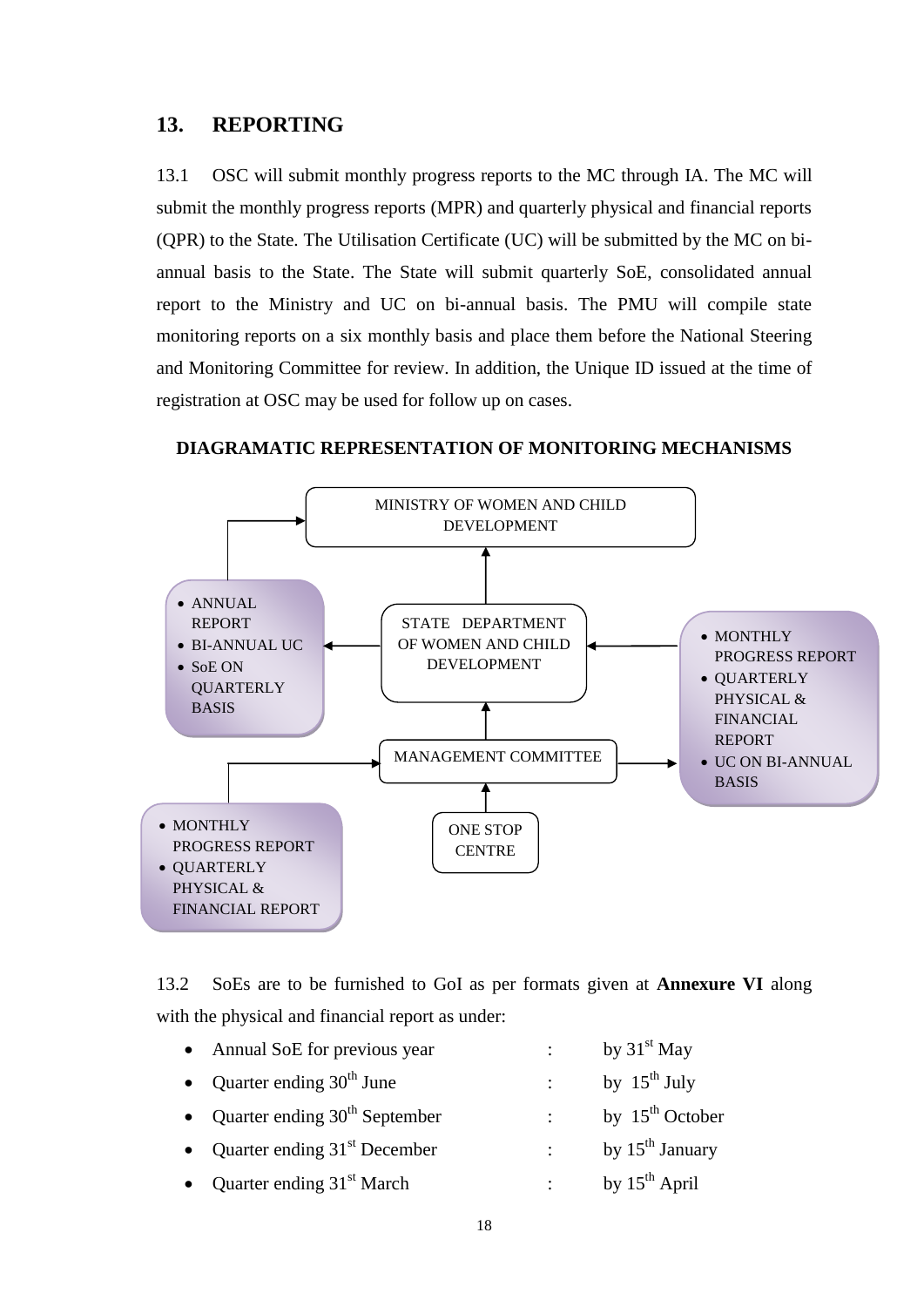13.3 Utilisation Certificates (UC) are to be furnished to as per formats given at **Annexure VI** as under

| $\bullet$ 1 <sup>st</sup> Bi-Annual UC | by $15^{th}$ October |
|----------------------------------------|----------------------|
| • $2nd$ Bi-annual UC                   | by $15^{th}$ April   |

#### **14. GRIEVANCE REDRESSAL MECHANISM**

 The State Government will have the authority to constitute a grievance redressal mechanism to address the complaints related to the functioning of OSC. The purpose is to have enough checks and balances in place to provide quality service that is timely, appropriate and dealt with sensitivity, respect and confidentiality wherever required. The States/UTs have the power to establish this mechanism in any manner they choose.

#### **15. SOCIAL AUDIT**

 15.1 It is crucial for any service provider to review and monitor its services provided and also receive feedback from its users (in this case women affected by violence seeking support/help from OSC) and other stakeholders such as the service providers working in close association with the OSC to provide a holistic service package to women affected by violence. A Feedback Form is attached at **Annexure VII**. Identity of feedback providers will be kept confidential if desired by the feedback provider.

 15.2 This record will be maintained at OSC by the IT staff to be shared with the Centre Administrator, MC and Steering and Monitoring Committees at the State/National Level on a quarterly basis for appropriate action. Forums at district level will also be considered as platforms for feedback from the general audience or village dwellers who could be indirect beneficiaries/target group of the OSC.

#### **16. RESOURCE DIRECTORY**

 level and uploaded in the computer managed by the IT Staff. The OSC will have this Resource Directory for redressal of issues faced by women affected by violence. This list is suggestive and not exhaustive. The indicative Directory format is at **Annexure**  16.1 The Resource Directory would be collated from resource mapping at the State **VIII**.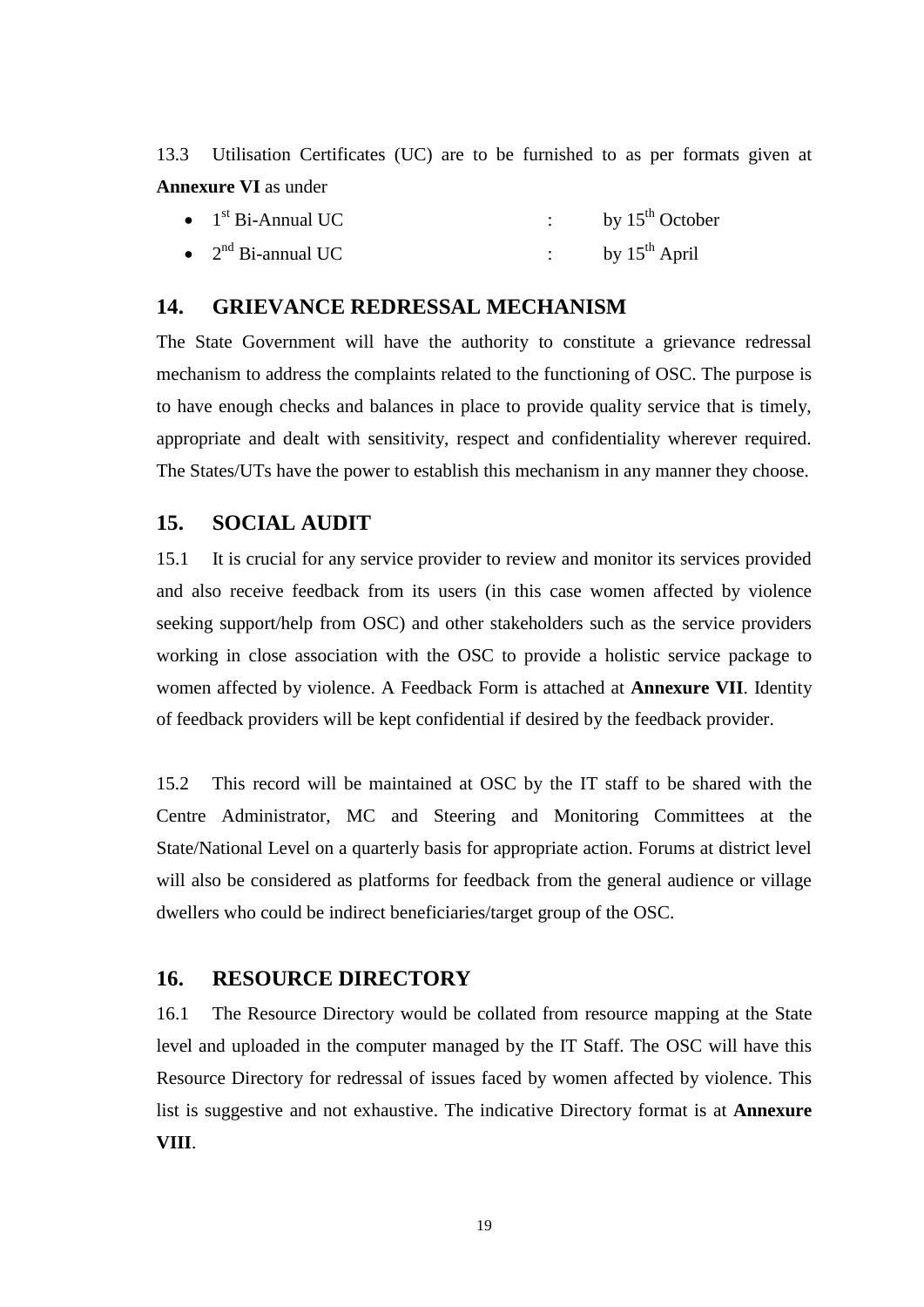#### **17. FINANCIAL MANAGEMENT**

17.1 will provide 100% financial assistance to the State Government /UT Administrations under the Scheme. The day to day implementation and administrative matters would be The Scheme will be funded through Nirbhaya Fund. The Central Government the responsibility of the State Government.

 $17<sub>2</sub>$  the scheme at the Central level. The MWCD will transfer the funds to the consolidated funds of the State Government after obtaining due approvals. The State Government will operate a separate bank account for scheme of OSC. The State Department will transfer the funds to MC (headed by DM/DC) who will operate a separate bank The MWCD will be responsible for budgetary regulation and administration of account in the name of the scheme.

**DIAGRAMATIC REPRESENTATION OF FUND FLOW** 



 $17.3$  released in two installments. However, **the initial budget will be allocated to the State Governments/UT Administrations as per the Proposals received by the respective States/UTs.** Further release of funds to the State Governments /UT Administrations will be made bi-annually; first installment will be released by  $15<sup>th</sup>$ April and second installment will be released by  $15<sup>th</sup>$  October of the calendar year after receiving the Statement of Expenditure (SoE) and Utilisation Certificate (UC) of the  grant. The format of the SoE and UC are annexed at **Annexure VII.**  17.3 The financial assistance to the State Governments/UT Administrations shall be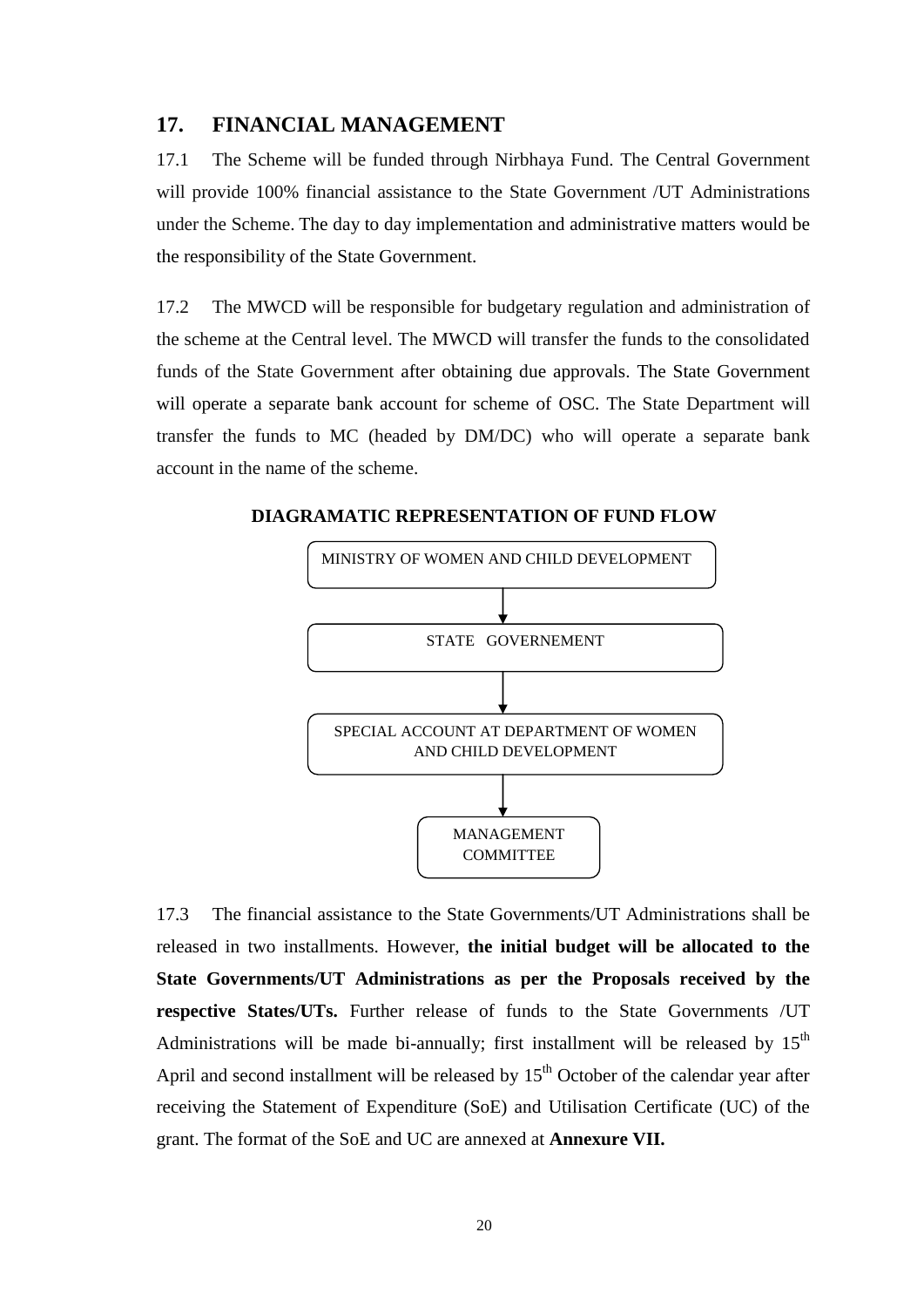#### **Timelines for submission of reports:**

- **i**) SoE and UC : **by 15<sup>th</sup> October (for the 1<sup>st</sup> bi-annual), 15<sup>th</sup> April (for the 2nd bi-annual)**
- ii) Annual SoE, along with UC for previous year : **by 31st May**

 Time schedule for submission of the Utilisation Certificate (UC) may be strictly adhered to enable the MWCD to release the funds to States/UTs in time.

 $174$  37.69 Lakhs. The grant for construction of the building (capital expenditure) of OSC shall be released to State Government /UT Administrations in two installments based on the progress of the work. The details of the construction cost along with the The estimated construction cost of OSC based on CPWD 2012 rates is Rs. specifications are at **Annexure-III**.

 17.5 The financial projections for operationalisation of OSC is Rs 11.04 crore (2015- Centre including construction cost for 18.58 crore. 16 to 2016-17). The total financial projections for operationalisation for One Stop

 The summary of the estimated cost for its scheduled duration along with a break-up of year-wise, component-wise expenses segregated into non-recurring and recurring expenses are as under:

| SI.<br>No.     | <b>Items/Components</b>                   | No. of<br><b>Units</b> | Per<br>month/<br>Case<br>(Rs) | 2015-16 | 2016-17  | <b>Total</b> |
|----------------|-------------------------------------------|------------------------|-------------------------------|---------|----------|--------------|
| A              | <b>Recurring</b>                          |                        |                               |         |          |              |
| 1              | One Stop Centre Management<br>* @78400 pm |                        |                               | 940800  | 940800   | 1881600      |
|                | Stationery (Cartridge, Paper              |                        |                               |         |          |              |
| $\overline{2}$ | $etc.$ )                                  | monthly                | 2000                          | 24000   | 24000    | 48000        |
| 3              | Electricity                               | monthly                | 3000                          | 36000   | 36000    | 72000        |
| 4              | Telephone/Fax                             | monthly                | 3000                          | 36000   | 36000    | 72000        |
| 5              | Catering/Food                             | monthly                | 4000                          | 48000   | 48000    | 96000        |
| 6              | Clothing & Medicine & Kit etc             | monthly                | 2000                          | 24000   | 24000    | 48000        |
| 7              | Contingency                               | $5\%$ of               |                               |         |          |              |
|                |                                           | recurring<br>budget    |                               | 55440   | 55440    | 110880       |
|                | <b>Sub-Total</b>                          |                        |                               | 1164240 | 1164240  | 2328480      |
| B              | Non-recurring                             |                        |                               |         |          |              |
|                | Refurbishment of Existing                 |                        |                               |         |          |              |
| 1              | facility                                  |                        |                               | 500000  |          |              |
| $\overline{2}$ | Refrigerator                              |                        |                               | 6000    | $\theta$ | 6000         |
|                | <b>Computer Peripherals</b>               |                        |                               |         |          |              |
| 3              | (Desktop, Printer, Scanner)               |                        |                               | 100000  | $\theta$ | 100000       |
| 4              | Telephone, Fax, Internet,                 |                        |                               |         |          |              |
|                | Modem                                     |                        |                               | 6000    | $\Omega$ | 6000         |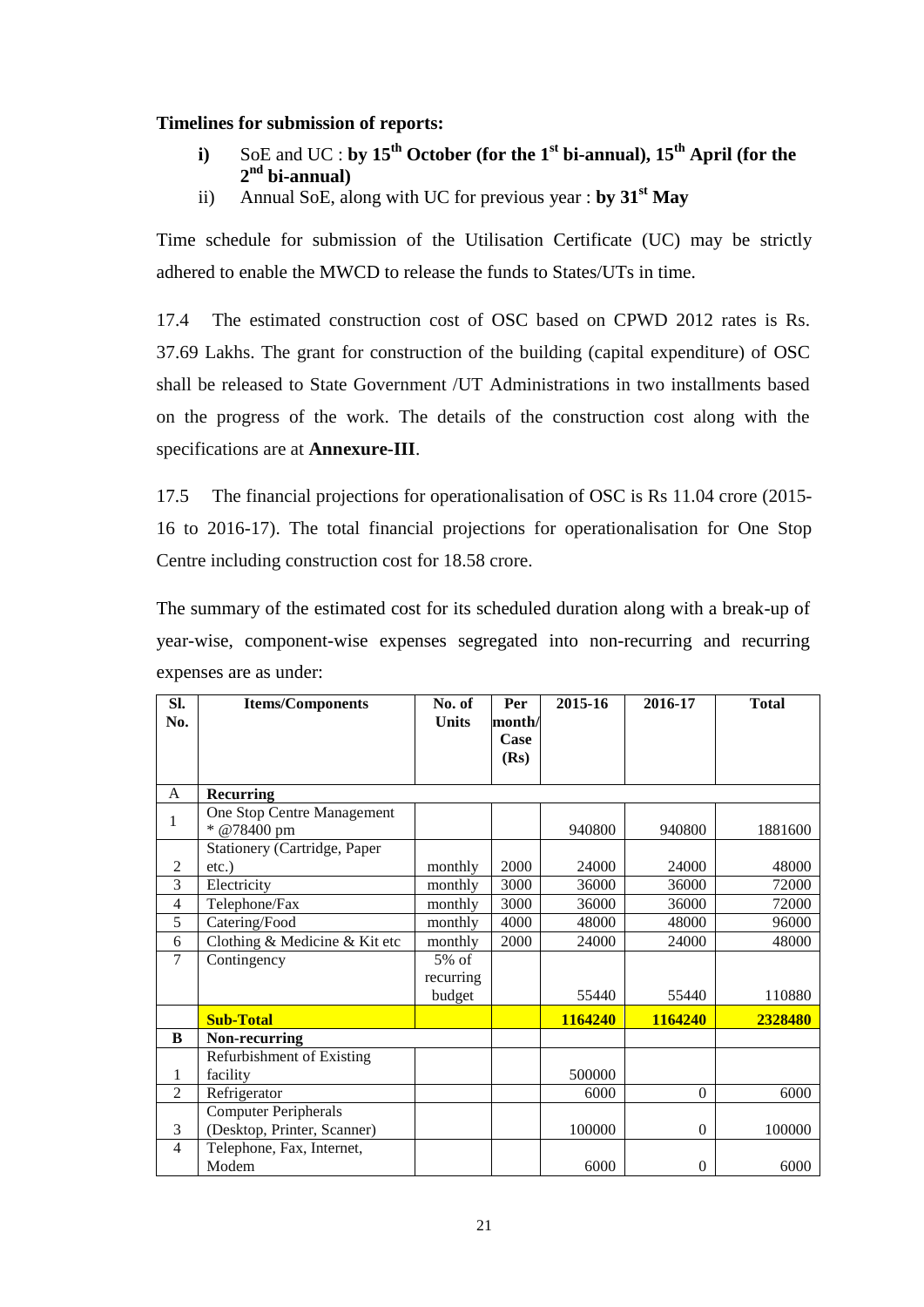|             | Furnishing for the ward (bed,<br>side table, chair) mattresses,<br>pillows and curtains | 5 beds<br>with<br>furnishin<br>$g \omega$ |     |          |          |              |
|-------------|-----------------------------------------------------------------------------------------|-------------------------------------------|-----|----------|----------|--------------|
| 5           |                                                                                         | 10000                                     |     | 50000    | 0        | 50000        |
| 6           | Furnishing for other rooms                                                              |                                           |     | 50000    | $\Omega$ | 50000        |
|             | <b>CCTV</b> Camera                                                                      |                                           |     | 25000    | 0        | 25000        |
|             | <b>Sub-Total</b>                                                                        |                                           |     | 737000   | 0        | 737000       |
|             | Total cost per OSC                                                                      |                                           |     | 1901240  | 1164240  | 3065480      |
|             | Total Cost for 36 OSC s (One OSC in each<br>State/UTs)                                  |                                           |     | 68444640 | 41912640 | 110357280    |
| $\mathbf C$ | Construction<br>for<br>Cost<br><b>20</b><br>37,68,927.06                                | <b>OSC</b><br>$\omega$                    | Rs. |          |          | 7,53,78,541  |
|             | <b>Grand-Total Project cost including construction</b>                                  |                                           |     |          |          | 18,57,35,821 |

*\** **Note: The cost of OSC Management includes the activities pertaining to Outsourcing of Services, Training/Capacity Building and Information Education and Communication (IEC) activities.**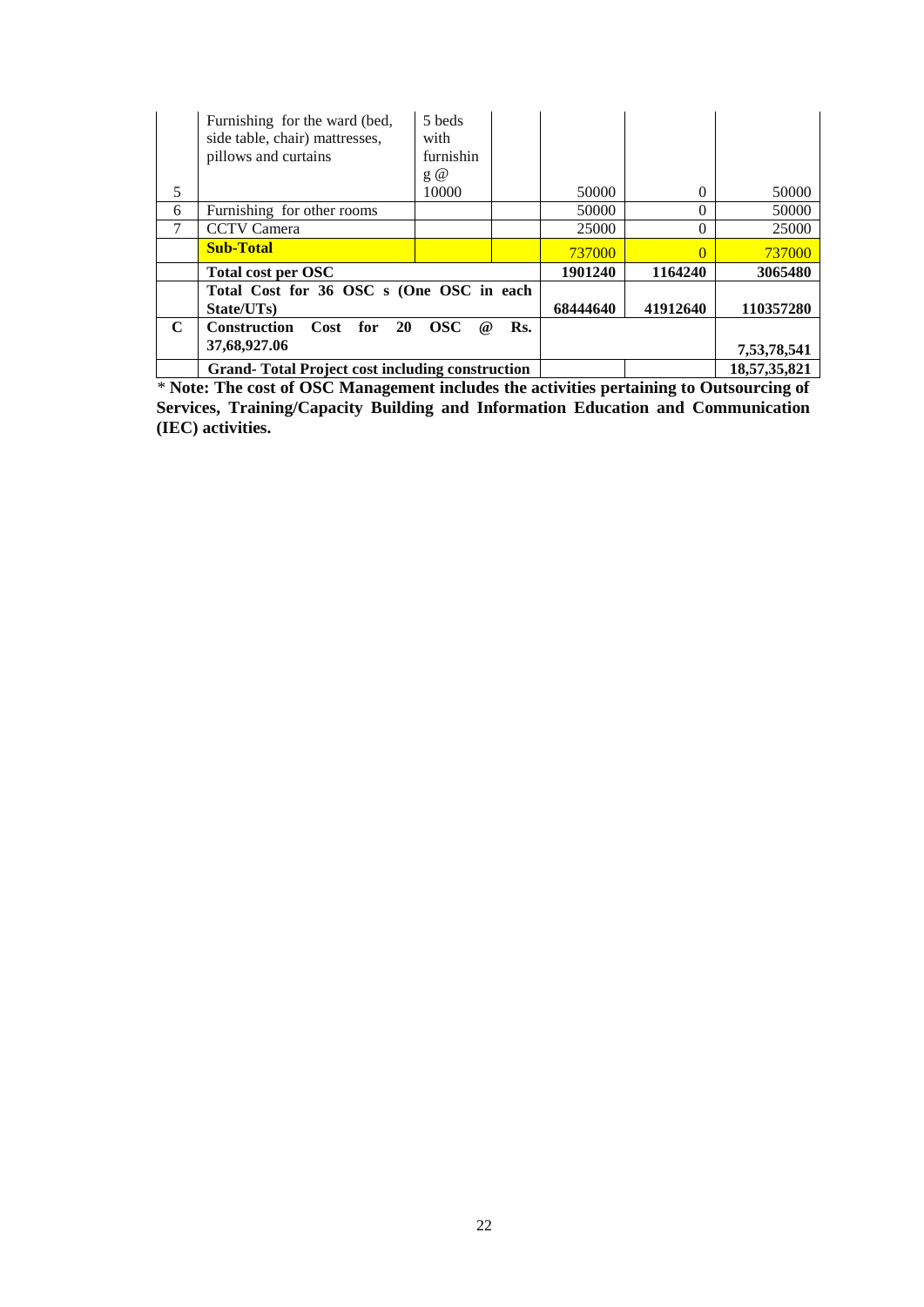#### **AND OPERATION OF THE ONE STOP CENTRE STANDARD OPERATING PROCEDURE FOR DAY TO DAY ADMINISTRATIONS**

#### **AND Steps for Initial Handholding of women coming to One Stop Centre:**

- a. Greet the survivor by name; use her preferred name.
- b. Make her your central focus.
- Administrator, Para-medic c. Introduce yourself to the survivor and tell her your role, e.g. Centre
- d. Offer her water, put her at ease.
- e. Ensure privacy for history taking, examination and counseling.
- f. Aim for an attitude of respect, professionalism within the boundaries of your survivor's culture.
- g. Have a calm demeanor. A frightened survivor will want to be in the company of people who are not frightened.
- h. Be unhurried, give time.
- i. Maintain eye contact. Be empathetic and non-judgmental as your survivor recounts her experiences.
- j. Aim to limit the number of care givers attending to the survivor: 'one-on-one' care works best in sexual assault cases.
- k. Ask the survivor if she wants to have a specific person present for support.
- l. Ask the survivor if she has any questions.

#### **Case Specific Steps:**

 The first point of contact for women approaching One Stop Centre would be the Centre Administrator or Case Worker (authorized by her in this behalf) who will take following steps:

- a. She would listen to her grievance; document the case history and ask the IT person to register the case in the online/web-based case management to generate a UID. She would be responsible for overall supervision of each case.
- b. As soon as the complaint is registered a text message (SMS/Internet) would be sent to the PO/DPO/CDPO/ SHO/ DM/ SP/ DYSP/CMO of the district/area as required.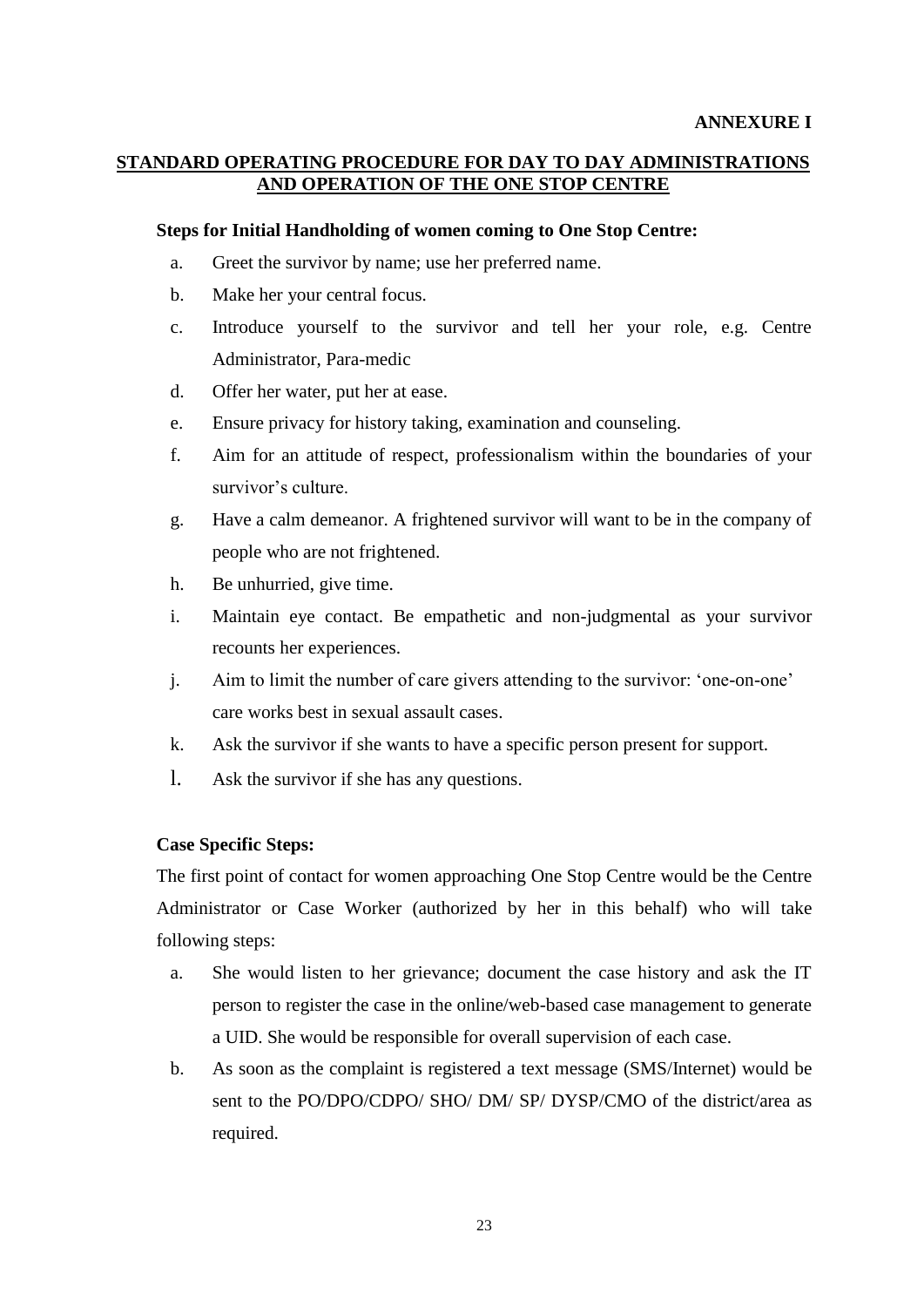- c. Based on an assessment of the needs of the women affected by violence as expressed by her, the Centre Administrator will refer her to the Counsellor or the Para legal worker, to the hospital, or to the Police Facilitation Person where she is desirous of registering an FIR.
- d. In case the woman was provided temporary shelter at Centre, she will be provided with a Basic Kit having soap, comb, shampoo, hair oil, sanitary pad, tooth brush, tooth paste, diapers (in case of infants).
- e. The next functionary interacting with the woman will document the additional taken into the online case management system. This would be done through the password-protected access and adding to the UID generated case documentation made by the IT person. For instance, if the aggrieved woman is referred to the system. This will ensure that the aggrieved does not have to repeat/narrate her information received, the remedy/support sought by the woman, and action Police Facilitation Officer for registration of FIR, she will do the needful and document the progress and any additional details in the case management story/incident each time she interacts with a new functionary.

#### **A. Accessing One Stop Centre**



#### **B. Response**

The Centre Administrator will receive the information about aggrieved woman in the above mentioned manner and after quick assessment of situation presented will formulate crisis response giving due regard to following core values:

- a. Safety of the aggrieved woman shall be the foremost priority.
- b. Ensure respect for aggrieved woman by:
	- i. Maintaining confidentiality
	- ii. Ensuring independent decision-making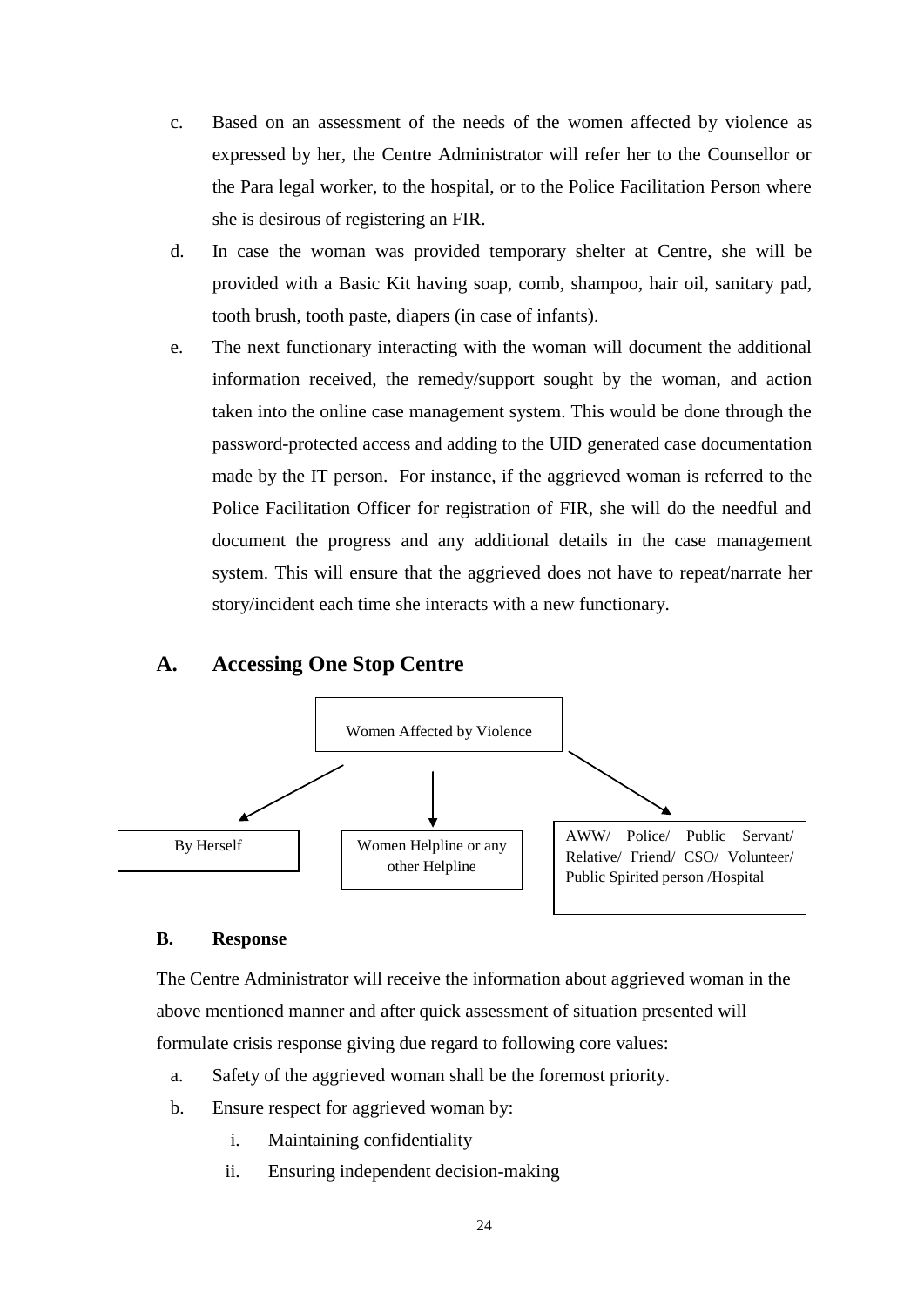- iii. Ensuring privacy
- iv. Obtaining informed consent from the aggrieved
- c. Ensure proper medical assistance for the aggrieved
- d. Ensure proper collection of evidence through strict compliance of protocols framed by police and Ministry of Health and Family Affairs.
- e. Best interest of the aggrieved women will have precedent over anything else.



#### **Emergency Response**

The Centre Administrator will respond in the following manner:

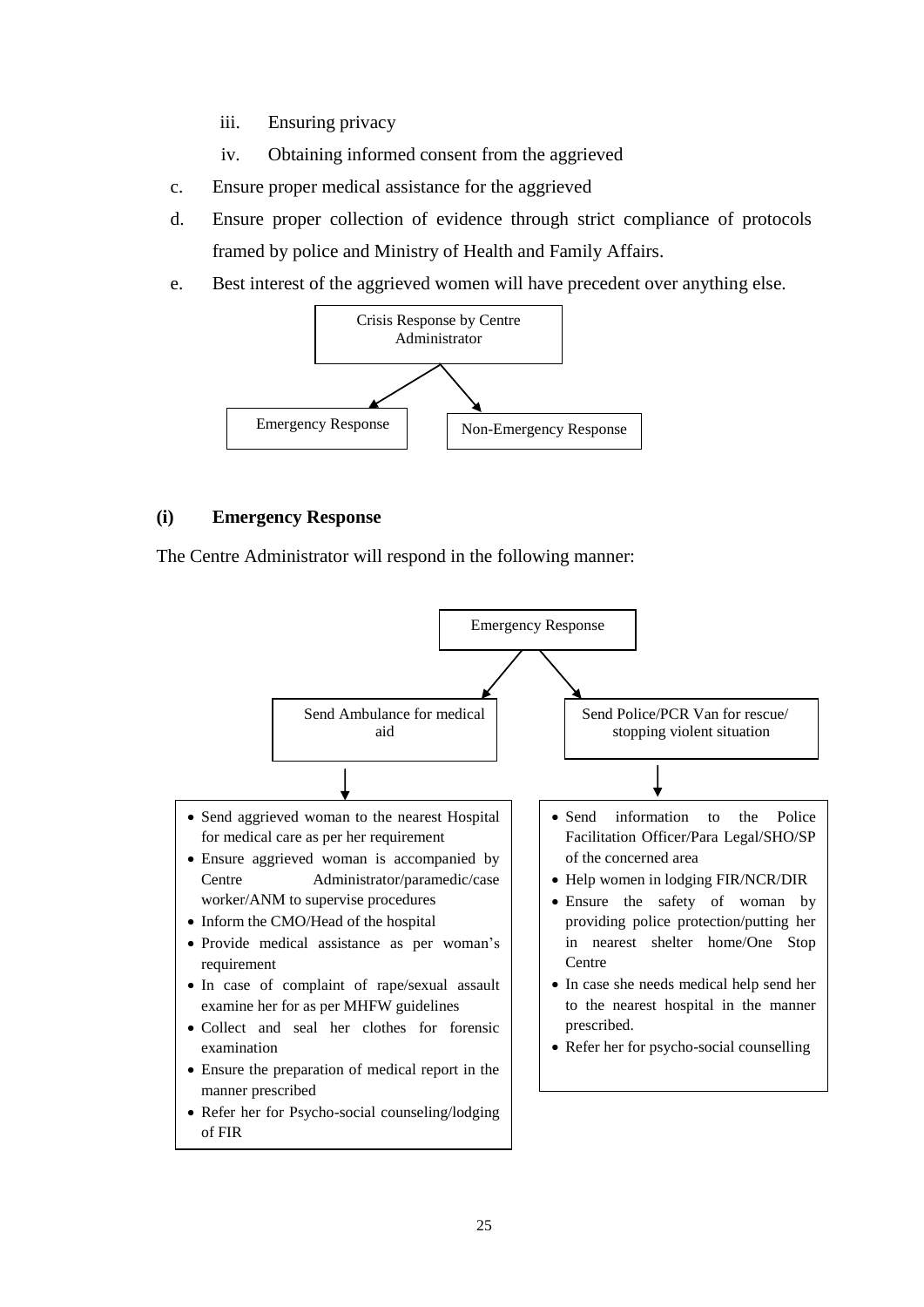#### **(ii) Non- Emergency Response**



 $\overline{3}$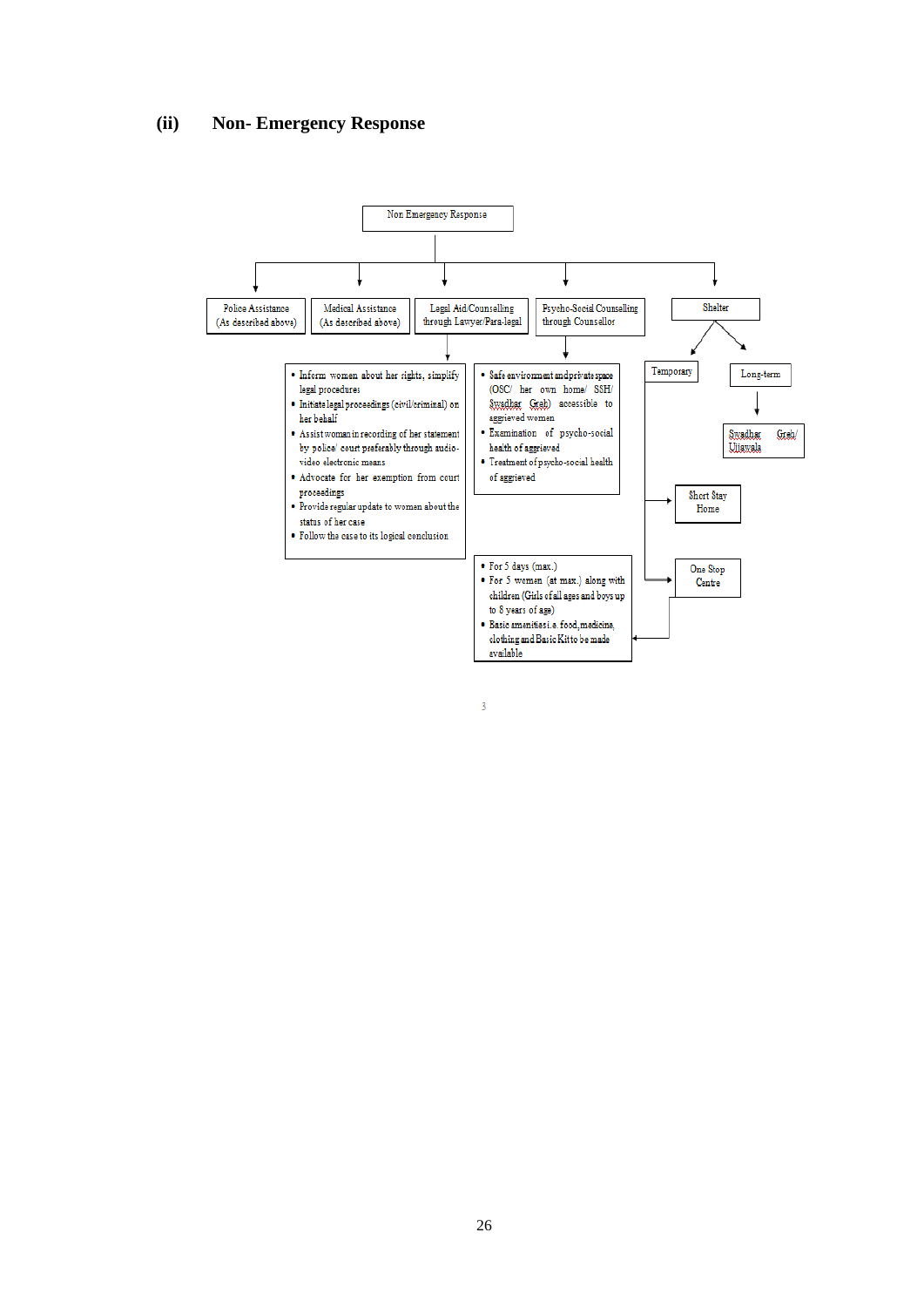### C. **Monitoring Process**

The Centre would remain under 24 hour constant surveillance of CCTV camera to monitor the day to day functioning of the staff.

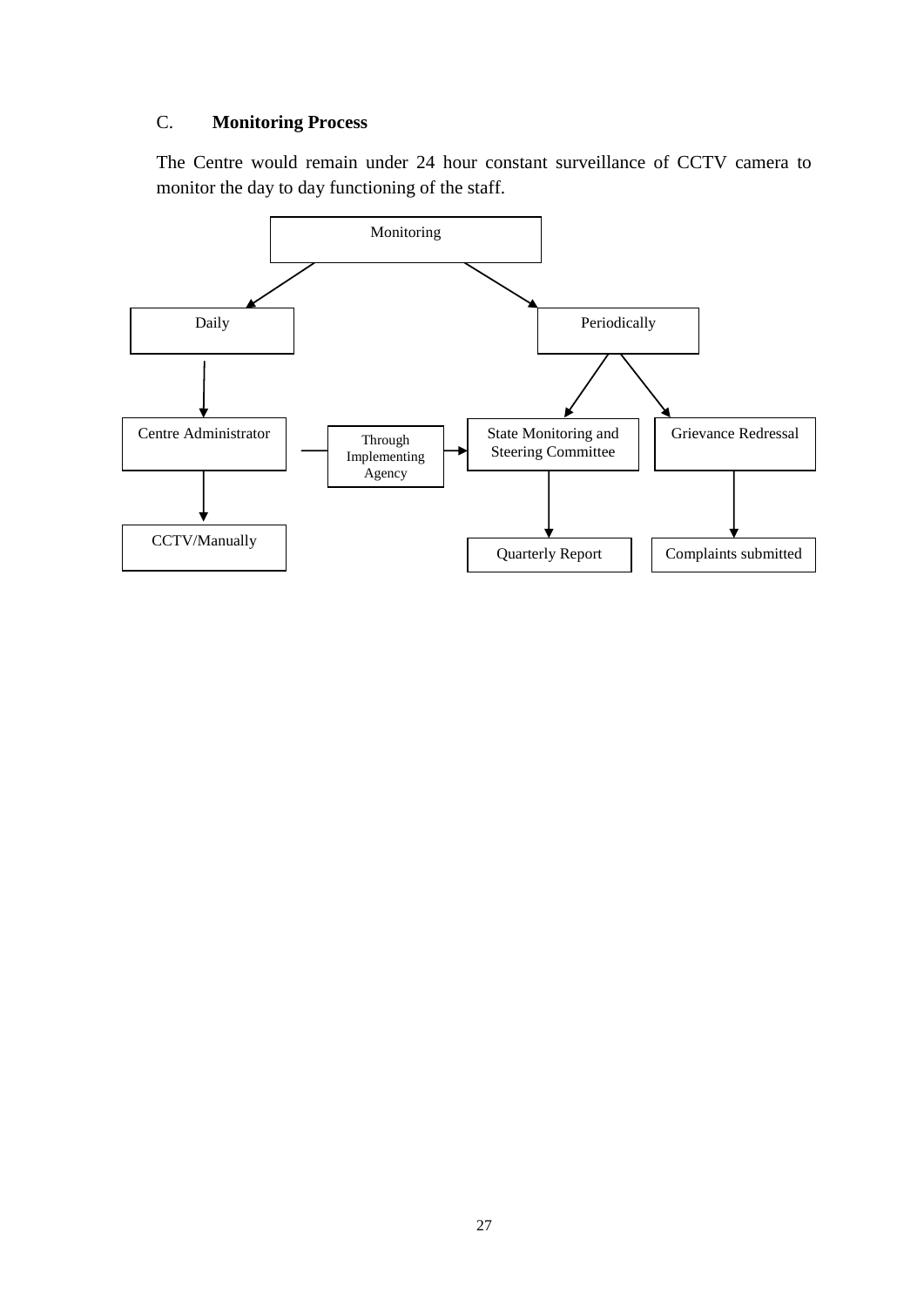#### **ANNEXURE II**



Specifications for Construction of One Stop Centre are mentioned below:

- Plot Area
- **Ground Coverage**

iii. Total area (Carpet area) 132 Sq. M (1421 sq ft) i. Plot Area 300 Sq. M (3229.2 sq ft) ii. Ground Coverage 102 Sq. M (1098 sq. ft)

**Ground Floor Sl. No.** Purpose /Uses Unit Area (Sq. ft.) 1 | Office /Video Conferencing | 1 2 | Administrator | 1 | 1100 Sq.ft. (102.19 sq. m) 3 Counsellor/Medical Consultant 1 4 Toilet 2 5 Short Shelter with 5 beds 1 6 Pantry 1 7 | Others (Lobby, Stairs) **First Floor (Accommodation for Administrator)**  1 Room 2 2 Pantry 1 300 sq.ft. (27.87 sq. m) 3 Toilets 1 4 Others (Stairs etc)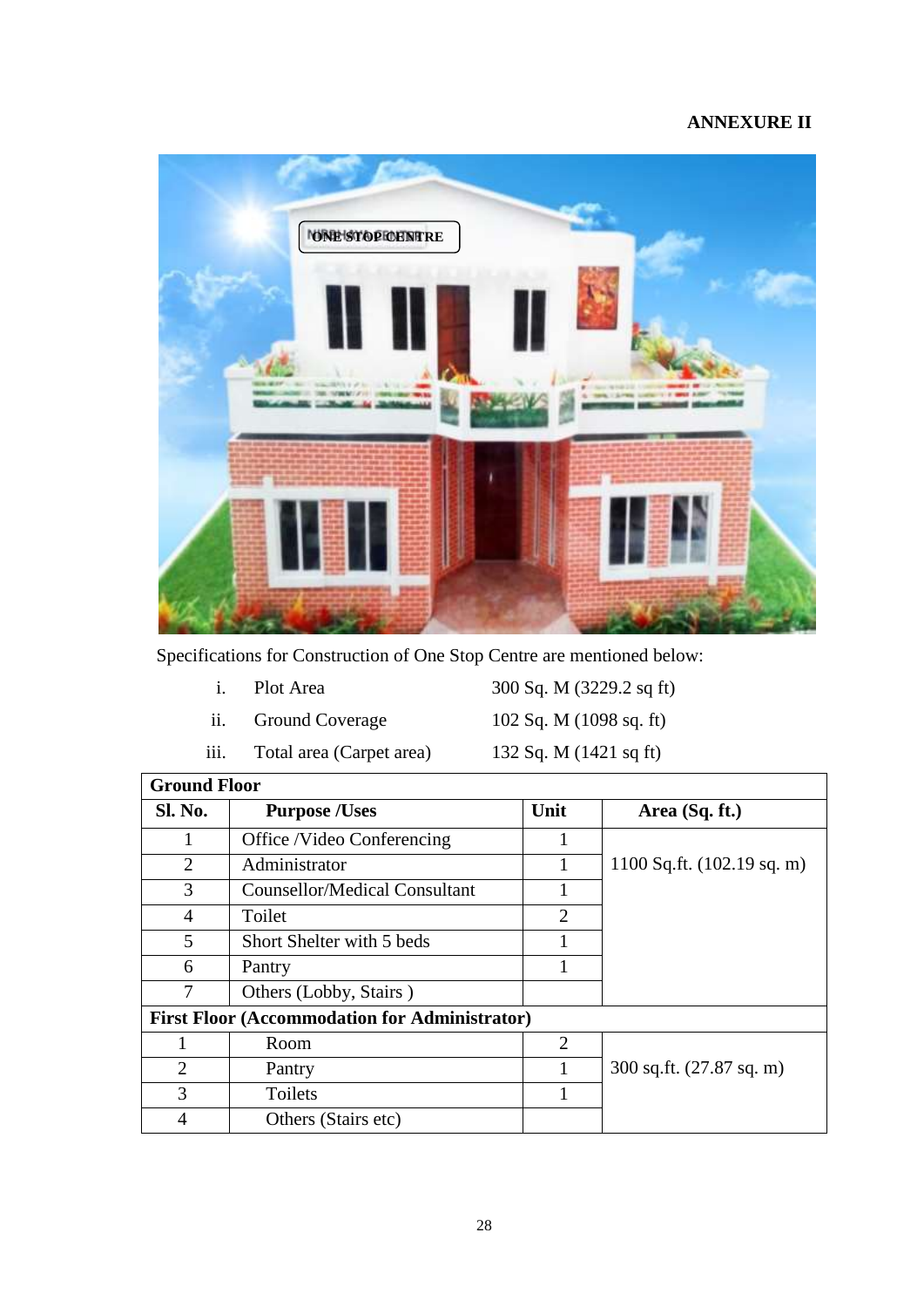#### **Construction Cost**

| <b>Cost Estimate based on CPWD PAR-2012</b> |                                      |               |               |  |  |  |
|---------------------------------------------|--------------------------------------|---------------|---------------|--|--|--|
| S. No.                                      | <b>Description</b>                   | Area (Sq.ft.) | <b>Amount</b> |  |  |  |
| $\mathbf{1}$                                | Office Building                      | 132.00        | 2761657.80    |  |  |  |
| 2                                           | Site Development                     | 300.00        | 228000.00     |  |  |  |
| 3                                           | Solar Photo Voltaic Power Generation | 750 Watt      | 93,750.00     |  |  |  |
|                                             | System                               |               |               |  |  |  |
| $\overline{4}$                              | <b>Total</b>                         |               | 30,83,407.80  |  |  |  |
| 5                                           | Add Cost Index @ 7% on PAR 2012(for  |               | 2,15,838.55   |  |  |  |
|                                             | Delhi, NCR Region)                   |               |               |  |  |  |
| 6                                           | <b>Total</b>                         |               | 32,99,246.35  |  |  |  |
| $\overline{7}$                              | Add for Contingency $@3\%$           |               | 98,977.39     |  |  |  |
| 8                                           | Add for Agency charges @ 10%         |               | 3,29,924.64   |  |  |  |
| 9                                           | Add Service Tax on Agency Charges @  |               | 40,778.68     |  |  |  |
|                                             | 12.36%                               |               |               |  |  |  |
|                                             | <b>Grand</b> total                   |               | 37,68,927.06  |  |  |  |

 *regions/locations, prevailing cost index of respective regions/locations shall be added Note: - The above rates are applicable in Delhi NCR Region only. For Rates of other on above rates.* 

- **Construction cost for each One Stop Centre** =**Rs. [37,68,927.06](https://37,68,927.06)**
- Construction cost for the 20 One Stop Centers  $37,68,927.06 \times 20 = \text{Rs. } 7,53,78,541.20$  $37,68,927.06 \times 20 = \text{Rs. } 7,53,78,541.20$  $37,68,927.06 \times 20 = \text{Rs. } 7,53,78,541.20$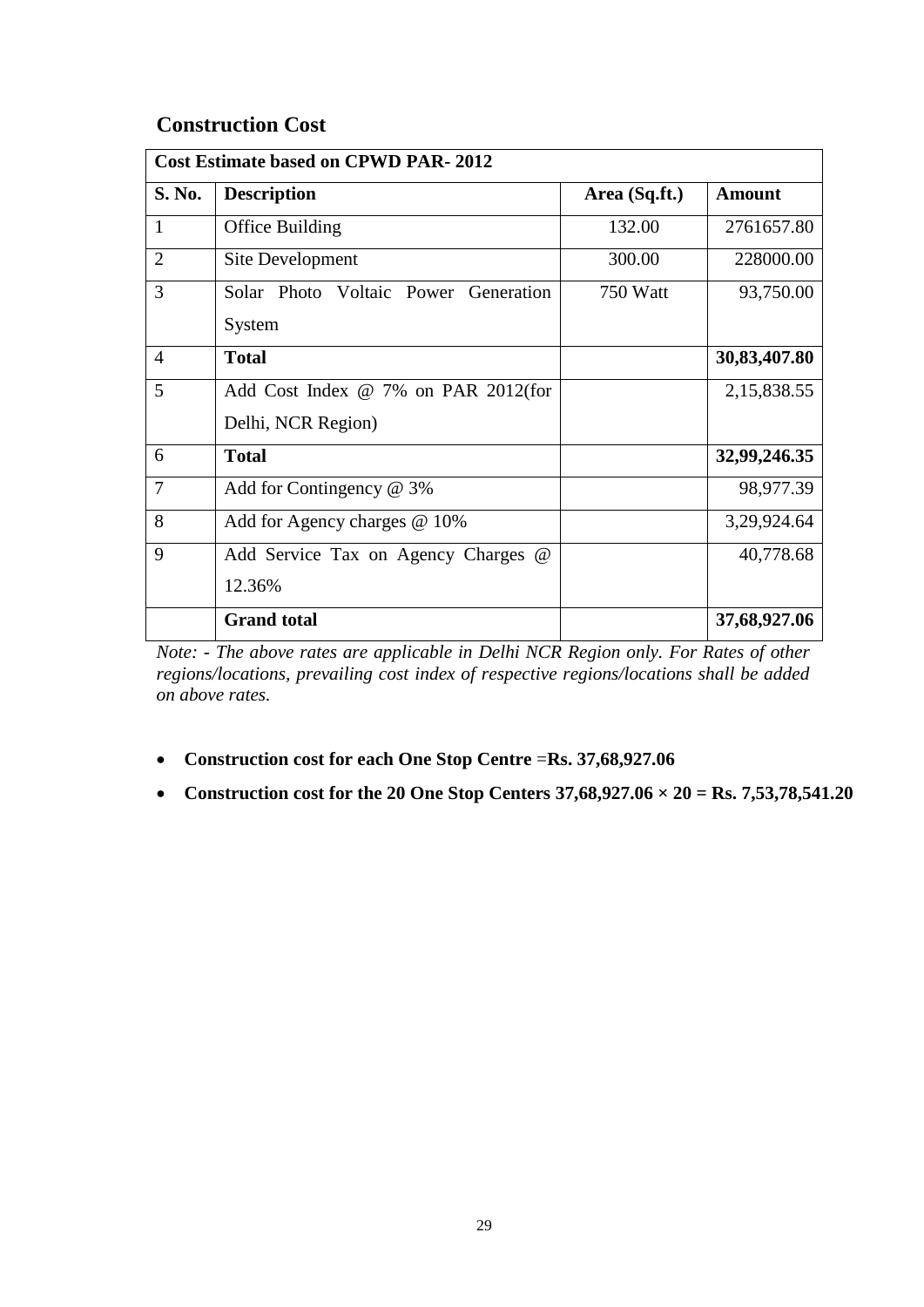#### **ANNEXURE III**

#### **REGISTRATION FORM**

|     | <b>Registration No:</b>                     | Date:                                                                    |
|-----|---------------------------------------------|--------------------------------------------------------------------------|
|     |                                             |                                                                          |
| 1.  | Name (in capital letters):                  |                                                                          |
|     | <b>Aggrieved Women:</b>                     |                                                                          |
|     | Referred by:                                |                                                                          |
| 2.  | Address                                     | Contact No.                                                              |
| 3.  | <b>Response Required:</b>                   |                                                                          |
|     | Emergency                                   | Non Emergency                                                            |
| 4.  | In case of Emergency:                       |                                                                          |
|     | Police:                                     | <b>Medical Assistance/Services:</b>                                      |
| 5.  | Present address/location (Mention Landmark) |                                                                          |
| 6.  | In case of non-emergency                    |                                                                          |
|     | Has she filed an NCR/FIR/DIR?<br>(i)        |                                                                          |
|     | In case Yes, Details of the same:<br>(ii)   |                                                                          |
| 7.  | <b>Assailants:</b>                          |                                                                          |
|     | <b>Number of Assailants:</b>                | Relationship with the assailant:                                         |
|     | Name of assailant:                          |                                                                          |
| 7.  |                                             | Police station nearest to residence: Police station nearest to incident: |
| 8.  | <b>History of Violence</b>                  |                                                                          |
| 9.  |                                             | Expectations from the center (In the woman's words)                      |
| 10. |                                             | Feedback from the caller about the case, suggestive course of action:    |
| 11. | Recourse Undertaken                         |                                                                          |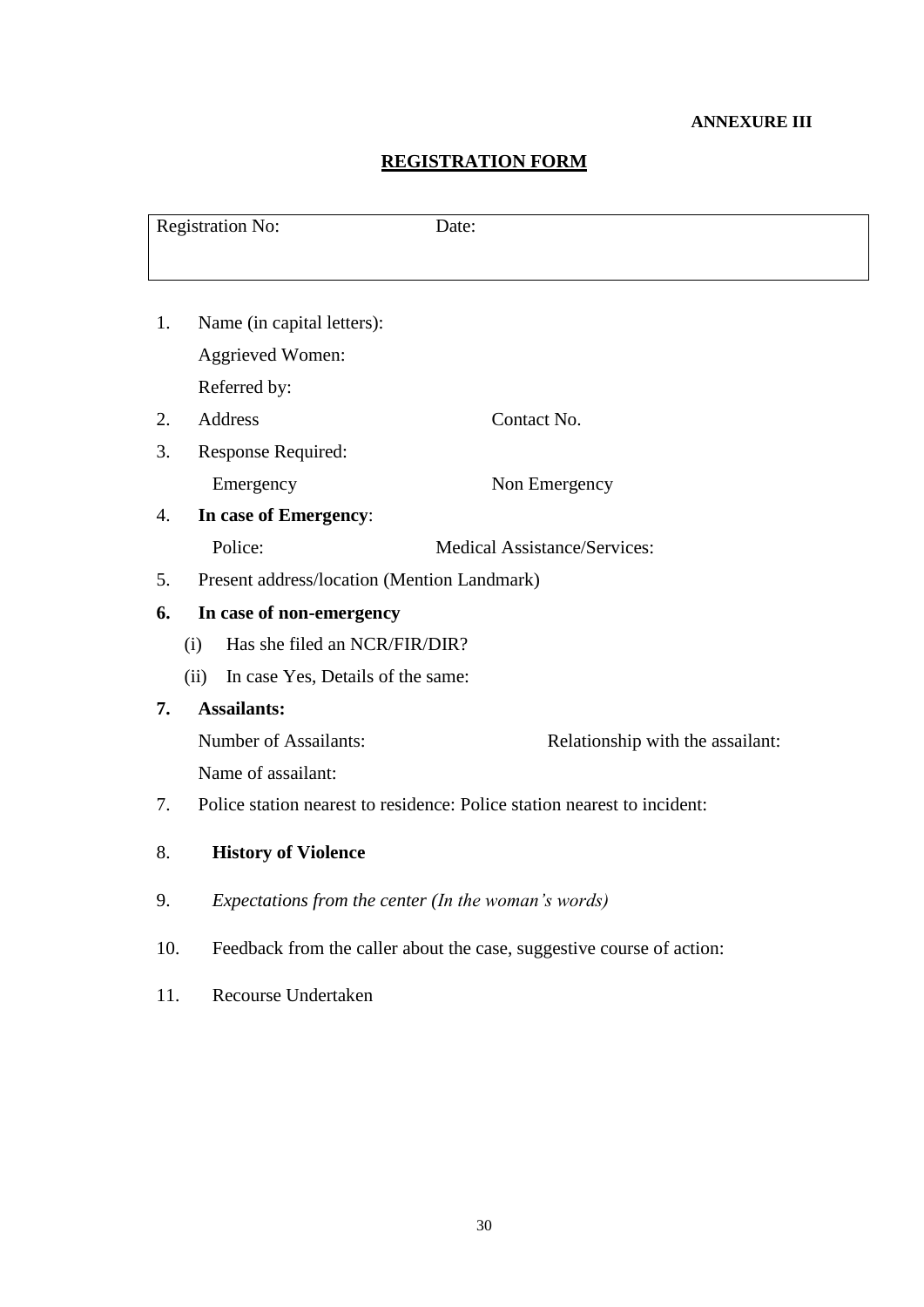**ANNEXURE IV** 

#### **PROFORMA FOR PROPOSAL FOR SETTING UP ONE STOP CENTRE (OSC)**

- **1.** Location of the OSC  $\blacksquare$
- 2. Name of the hospital/medical facility/Government 2. Name of the hospital/medical facility/Government<br>Semi -Government institution identified for setting up of OSC --------------------
- a) Recurring Expenditure: **3. Requirement of Fund for setting up OSC a) Recurring Expenditure:** (Rs. in Lakhs)

| SI.            | <b>Items/Components</b>                   |                                      | 2015-16                              | 2016-17      |                                        |                                  |              |
|----------------|-------------------------------------------|--------------------------------------|--------------------------------------|--------------|----------------------------------------|----------------------------------|--------------|
| N <sub>0</sub> |                                           | $\overline{1}^{\rm st}$ Half<br>Year | $\overline{\text{2nd}}$ Half<br>Year | <b>Total</b> | 1 <sup>st</sup><br><b>Half</b><br>Year | $\overline{^{2nd}}$ Half<br>Year | <b>Total</b> |
| $\mathbf{i}$   | One Stop Centre Management:               |                                      |                                      |              |                                        |                                  |              |
| ii)            | Stationary (Cartridge, Paper etc.)        |                                      |                                      |              |                                        |                                  |              |
| iii)           | Electricity                               |                                      |                                      |              |                                        |                                  |              |
| iv)            | Telephone/Fax                             |                                      |                                      |              |                                        |                                  |              |
| V)             | Catering/Food                             |                                      |                                      |              |                                        |                                  |              |
| vi)            | Clothing & Medicine & Kit etc             |                                      |                                      |              |                                        |                                  |              |
| vii)           | Any other item out of<br>Contingency fund |                                      |                                      |              |                                        |                                  |              |

#### **b) Non Recurring Expenditure**:

(Rs. in Lakhs)

| Sl.            | <b>Items/Components</b>             | 2015-16 |
|----------------|-------------------------------------|---------|
| N <sub>0</sub> |                                     |         |
| $\mathbf{i}$   | Refurbishment of Existing facility: |         |
| ii)            | Refrigerator:                       |         |
|                |                                     |         |
|                | 31                                  |         |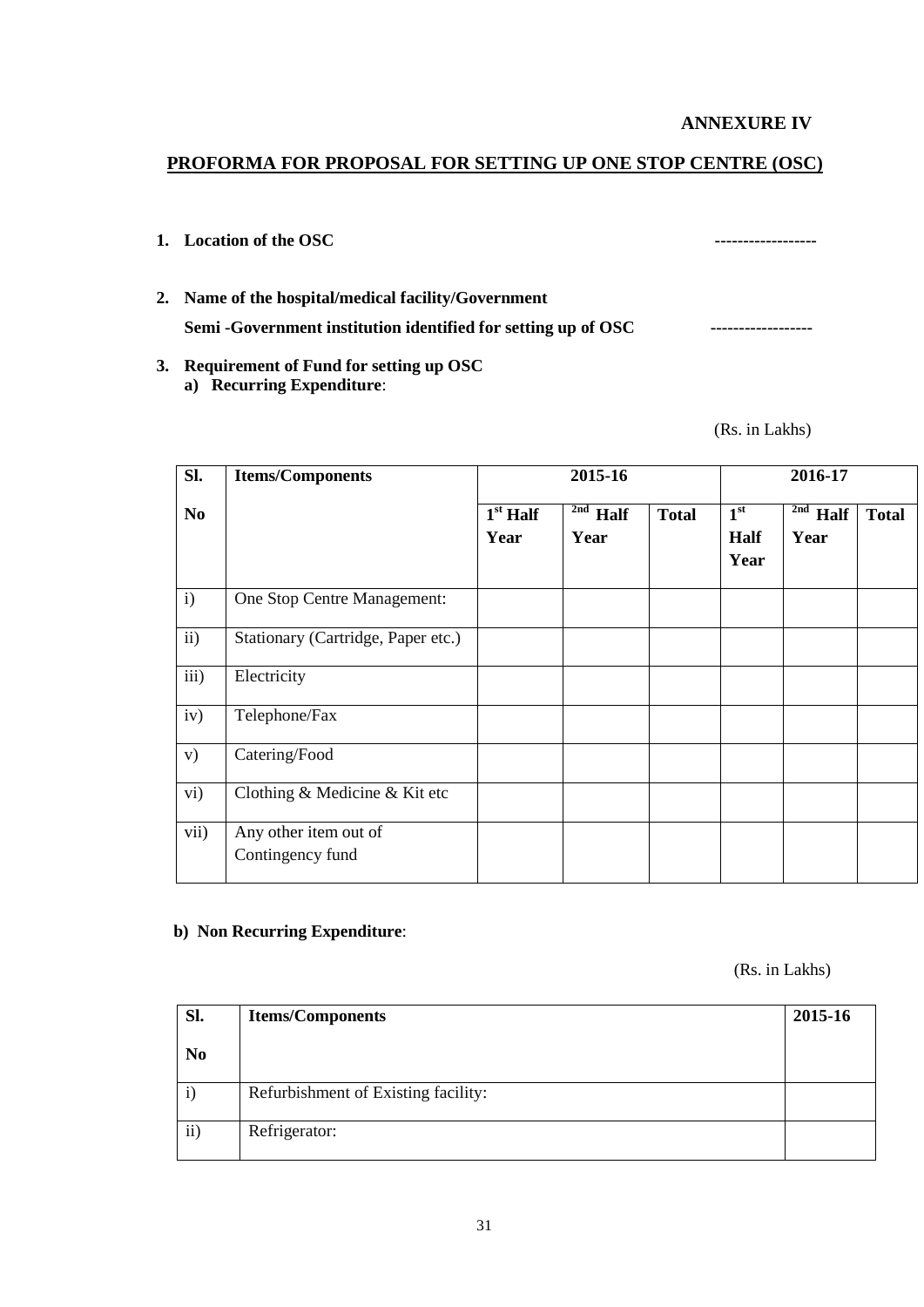| iii)      | Computer Peripherals (Desktop, Printer, Scanner)                                     |  |
|-----------|--------------------------------------------------------------------------------------|--|
| iv)       | Telephone, Fax, Internet, Modem                                                      |  |
| V)        | Furnishing for the ward (bed, side table, chair) mattresses, pillows and<br>curtains |  |
| $\rm vi)$ | Furnishing for other rooms                                                           |  |
| vii)      | <b>CCTV</b> Camera                                                                   |  |
|           | Total                                                                                |  |

|                | c) For Construction of the Centre, if required                        |  |
|----------------|-----------------------------------------------------------------------|--|
|                | 4. The fund required for setting up OSC $[3(a)+(b)+(c)]$              |  |
|                | <b>5.</b> Details of Land (land should be free from all encumbrance): |  |
|                | a. Location of the land                                               |  |
|                | b. Area of the land                                                   |  |
| $\mathbf{c}$ . | Copy of the approved plan for construction has been enclosed $(Y/N)$  |  |
| d.             | Name of the Agency identified by State for construction               |  |
|                | (NBCC/CPWD/State PWD/District Development Authority etc.              |  |
|                | --                                                                    |  |
| е.             | Is the State has entered in MOU with the identified Agency $(Y/N)$    |  |
|                |                                                                       |  |

**Authorized Signatory** 

**Name and Designation:** 

**Principle Secretary/Secretary/Director, DWCD**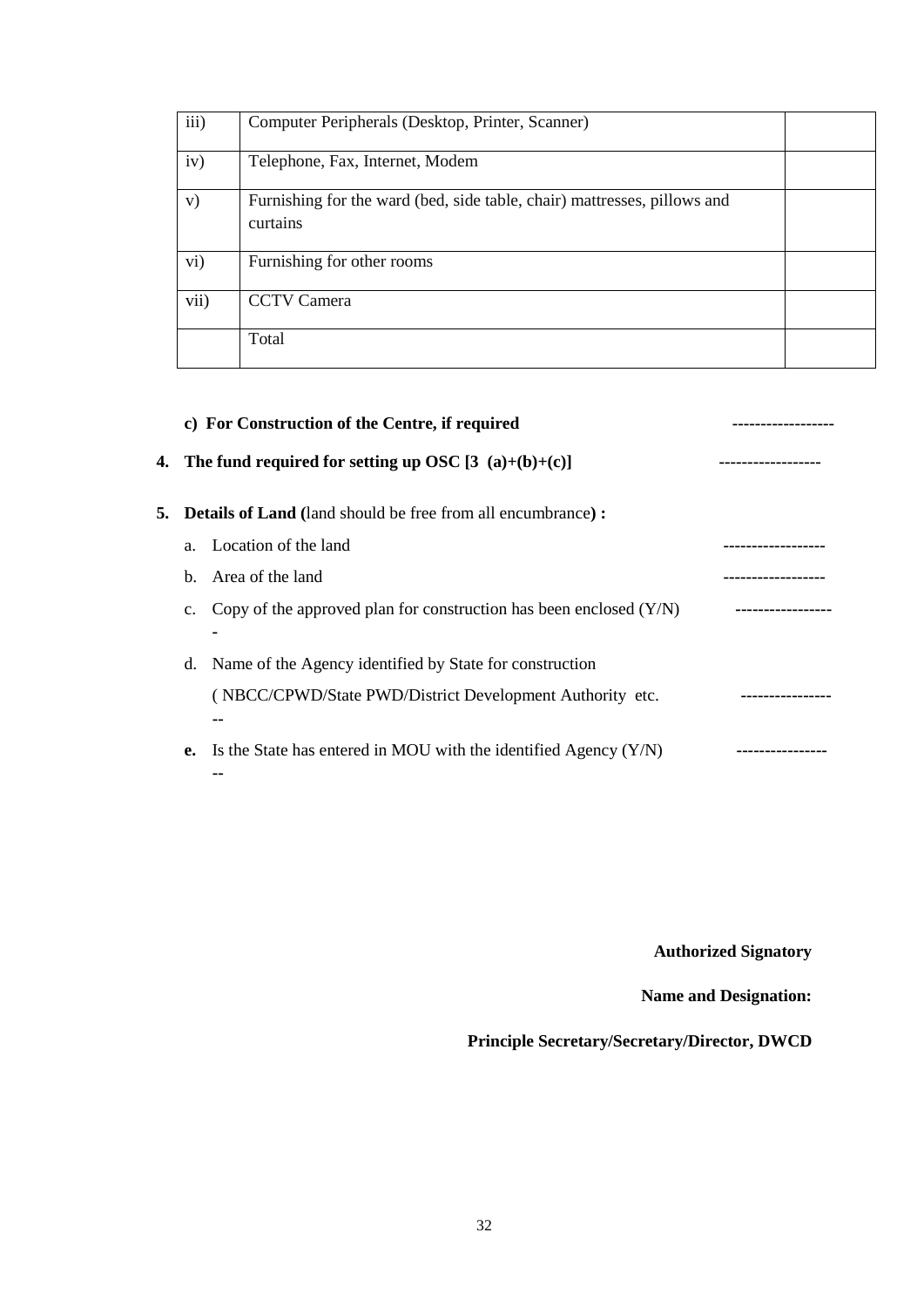### **ELIGIBILITY REQUIREMENTS FOR THE SERVICE PROVIDING AGENCIES**

 The outsourcing agency looking after the day to day functioning such as management, counseling, call responding etc. at One Stop Centre needs to have expertise in chosen fields in order to accomplish the effective functioning of the Centre. Keeping in mind the qualitative nature of the services, an indicative qualification criterion is provided:

- A. Centre Management The management of One Stop Centre could be outsourced to any woman having a Law degree/ Masters in Social Work with at least 5 years' experience of working on violence against women issues in an project/programme and preferably with at least 1 years' experience of counselling either within or outside the same set-up. She should be a resident of administrative set-up with a Government or Non-Government the local community so that local human resource and expertise is utilised for effective functioning of the centre.
- B. Case Worker: This service could be outsourced to any woman having a Law degree/ Masters in Social Work with at least 3 years' experience of working on violence against women issues in a Government or Non-Government project/programme. She should be a resident of the local community so that local human resource and expertise is utilised for effective functioning of the centre.
- C. For Police Assistance –The police assistance service could be outsourced to a Police Officer deployed from amongst serving cadre/ retired preferably a woman police officer at the Sub-Inspector level, with experience of working for at least 5 years. He/she will be qualified as per the requirements of the Ministry of Home Affairs for police personnel at the SI rank.
- D. For Legal Counselling –The legal counseling service could be outsourced to any person having a background in Law/ Social Sciences with para legal training or knowledge of laws with at least 3 years' experience of working within a Government or Non-Government project/programme on VAW at the district.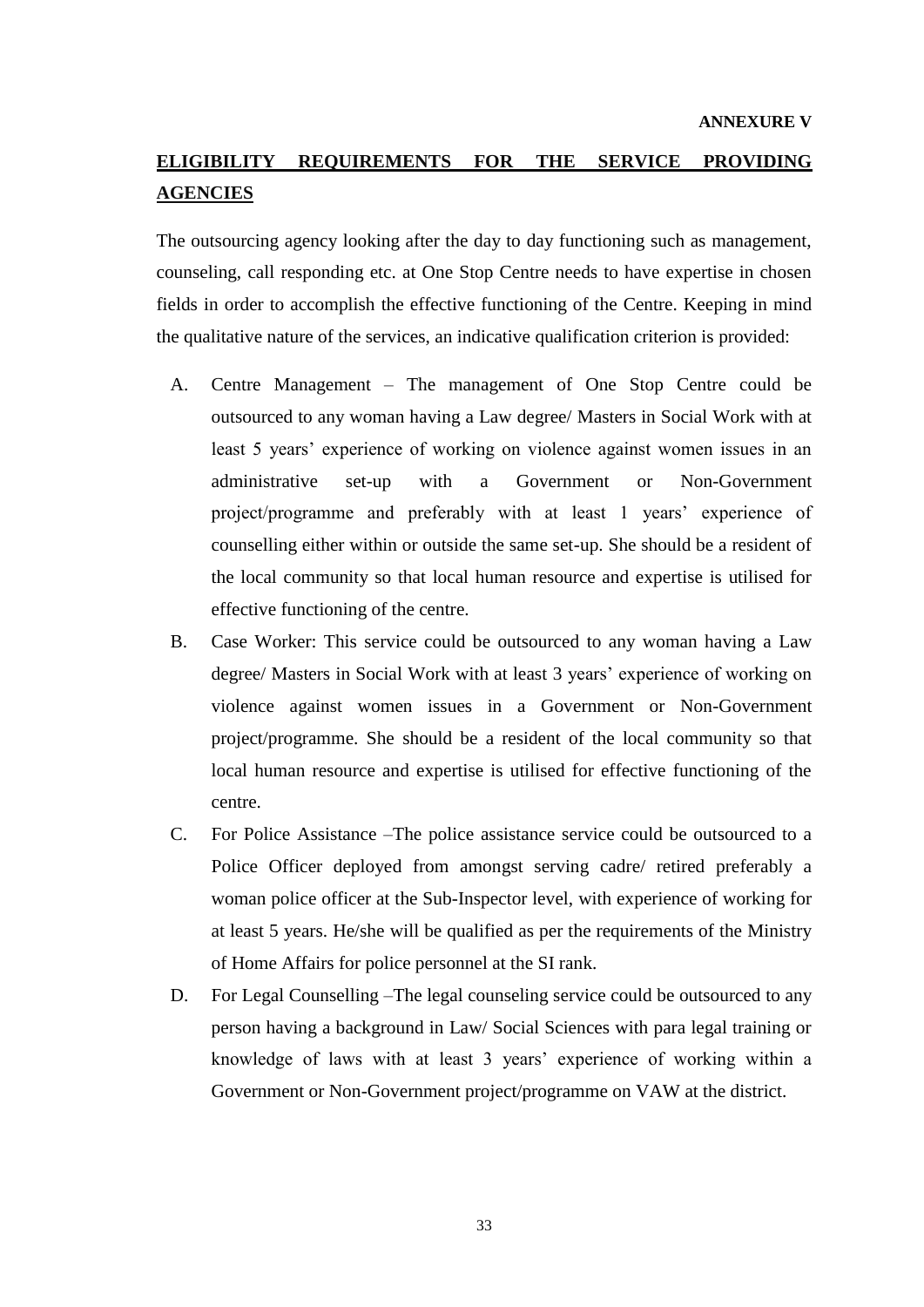- E. For Legal Aid and Counselling –The legal aid service could be outsourced to any practicing Lawyer with at least 2 years' experience of litigation in the court of fact.
- F. For Medical Assistance –The medical assistance service could be outsourced to health right and preferably with at least 3 years' experience of working within a Government or Non-Government health project/programme on VAW at the anywoman having professional degree in paramedics with a background in district.
- G. For Psycho-social Counselling –The counseling service could be outsourced to any woman having a postgraduate degree in Social Work/ Clinical Psychology with at least 3 years of experience of working as Counsellor/Psychotherapist in a reputed Mental Health Institute/Clinic at the District/State level.
- H. For IT Activities –The IT services could be outsourced to any person who is a graduate with a diploma in computers/ IT etc with a minimum of 3 years of experience in data management, process documentation and web based reporting formats, video conferencing in either at the level of state/ district/ Non-Governmental/ IT based organization.
- any person who is literate with at least 3 years of experience of working as a I. For Multi-purpose Activities –The multi-purpose activity could be outsourced to helper, peon etc.
- J. For Maintaining Safety and Security The safety and security of the One Stop Centre could be outsourced to any person having at least 2 years of experience of working as security personnel in a government or reputed organization in the district/ state level. He/ She should preferably be retired military personnel and should be hired after police verification and registration.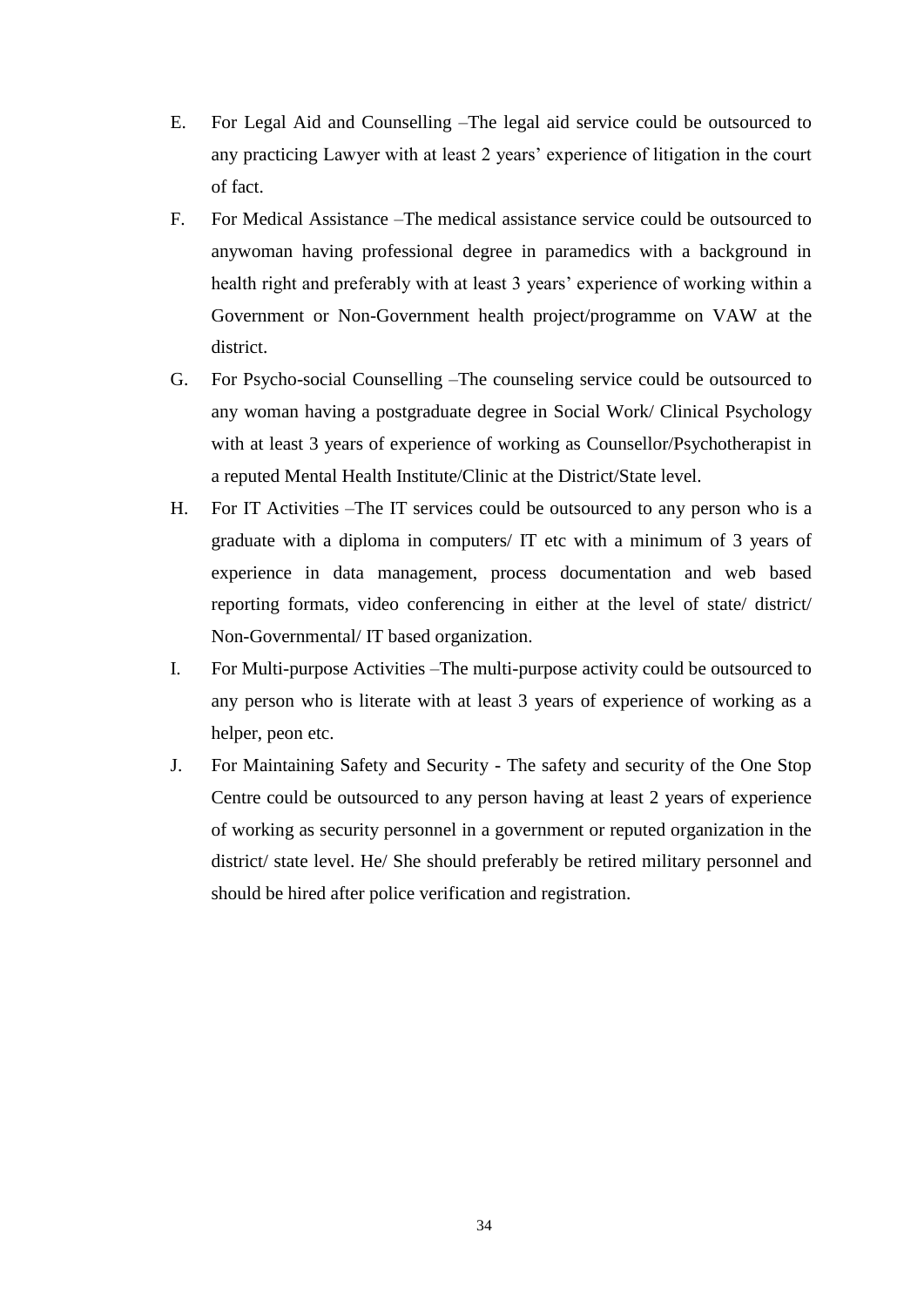#### **Annexure VI**

#### **MONTHLY PROGRESS REPORT**

|    | 1. Reporting Month/Year:                                                                                                                           |  |
|----|----------------------------------------------------------------------------------------------------------------------------------------------------|--|
|    | 2. Name of the Location:                                                                                                                           |  |
|    | 3. No. of meetings of Management Committee held for review the progress/<br>function of the centre :-                                              |  |
| 4. | Orientation & sensitization programme:                                                                                                             |  |
|    | i). No. of orientation/workshop organized for Government officers/<br>/Judiciary/Legal Expert/Police officers/ NGOs/Staff of OSCC : ------- ------ |  |
|    | ii). No. of participants attended the orientations/workshops:-                                                                                     |  |
|    | 5. No. of awareness generation activities organized (if any):                                                                                      |  |

#### **6. No. of cases registered at the centre and service provided:**

| Age<br>group (in<br>yrs) | No of cases<br>registered |                 | Service/assistance provided |         |        |                                         |         |              |
|--------------------------|---------------------------|-----------------|-----------------------------|---------|--------|-----------------------------------------|---------|--------------|
|                          | Direct                    | On<br>reference | legal<br>aid/coun<br>seling | Medical | Police | Psycho-social<br>support/counse<br>ling | Shelter | Any<br>other |
| <b>Below 18</b>          |                           |                 |                             |         |        |                                         |         |              |
| 18-35                    |                           |                 |                             |         |        |                                         |         |              |
| $35 - 60$                |                           |                 |                             |         |        |                                         |         |              |
| 60 and<br>above          |                           |                 |                             |         |        |                                         |         |              |

#### **a. Domestic violence cases:**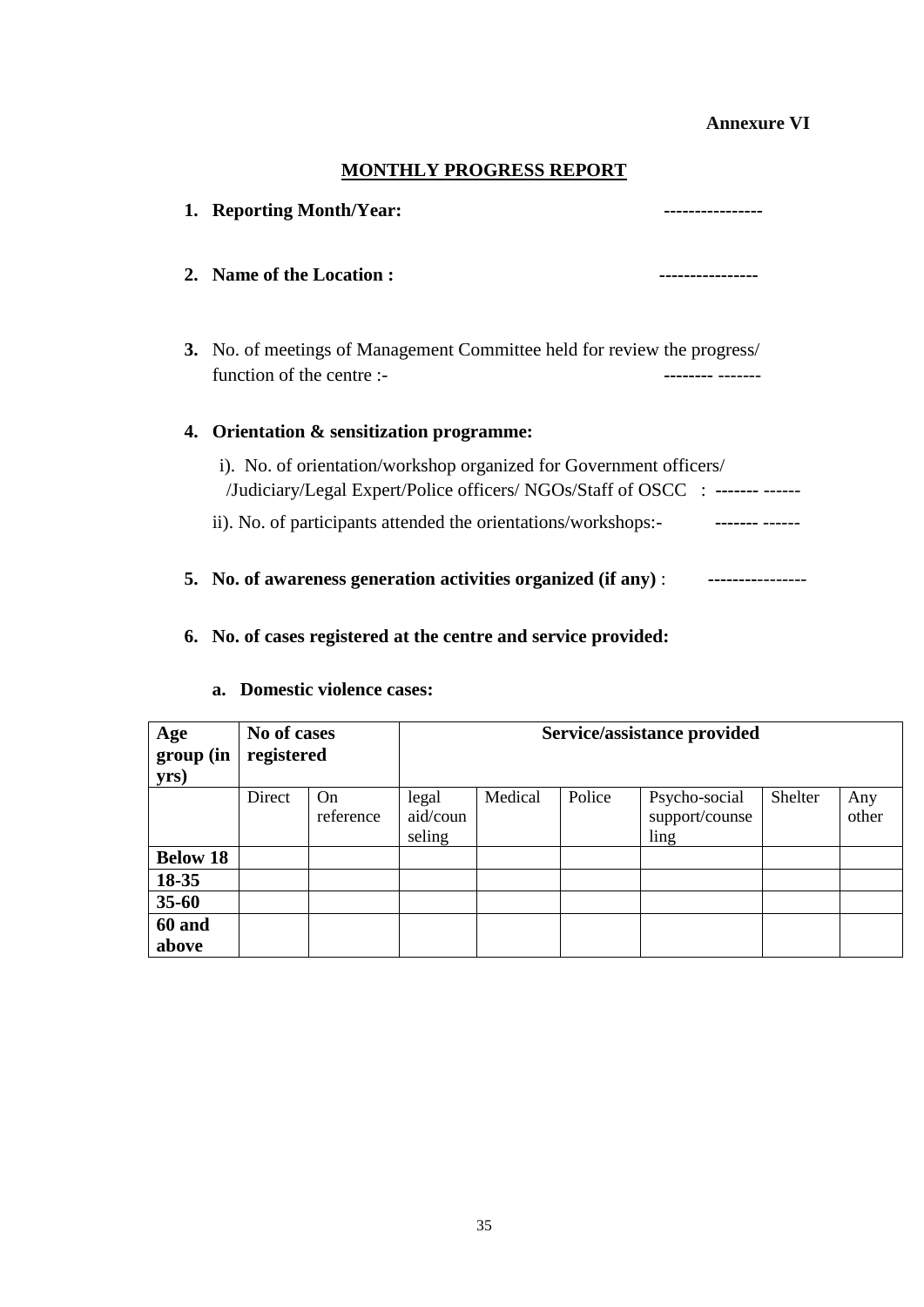### b. Rape:

|                          | b. Rape:                  |           |                             |         |        |                    |         |       |  |  |
|--------------------------|---------------------------|-----------|-----------------------------|---------|--------|--------------------|---------|-------|--|--|
| Age<br>group (in<br>yrs) | No of cases<br>registered |           | Service/assistance provided |         |        |                    |         |       |  |  |
|                          | Direct                    | On        | legal aid/                  | Medical | Police | Psycho-social      | Shelter | Any   |  |  |
|                          |                           | reference | counseling                  |         |        | support/counseling |         | other |  |  |
| <b>Below 18</b>          |                           |           |                             |         |        |                    |         |       |  |  |
| 18-35                    |                           |           |                             |         |        |                    |         |       |  |  |
| $35 - 60$                |                           |           |                             |         |        |                    |         |       |  |  |
| 60 and<br>above          |                           |           |                             |         |        |                    |         |       |  |  |

### **c. Sexual Offence / Sexual Harassment :**

| Age<br>group (in<br>yrs) | No of cases<br>registered |           | Service/assistance provided |         |        |                    |         |       |  |
|--------------------------|---------------------------|-----------|-----------------------------|---------|--------|--------------------|---------|-------|--|
|                          | Direct                    | On        | legal aid/                  | Medical | Police | Psycho-social      | Shelter | Any   |  |
|                          |                           | reference | counseling                  |         |        | support/counseling |         | other |  |
| <b>Below 18</b>          |                           |           |                             |         |        |                    |         |       |  |
| 18-35                    |                           |           |                             |         |        |                    |         |       |  |
| $35 - 60$                |                           |           |                             |         |        |                    |         |       |  |
| 60 and                   |                           |           |                             |         |        |                    |         |       |  |
| above                    |                           |           |                             |         |        |                    |         |       |  |

### d. Acid Attack:

| Age<br>group (in<br>yrs) | No of cases<br>registered |           | Service/assistance provided |         |        |                    |         |       |  |
|--------------------------|---------------------------|-----------|-----------------------------|---------|--------|--------------------|---------|-------|--|
|                          | Direct                    | On        | legal aid/                  | Medical | Police | Psycho-social      | Shelter | Any   |  |
|                          |                           | reference | counseling                  |         |        | support/counseling |         | other |  |
| <b>Below 18</b>          |                           |           |                             |         |        |                    |         |       |  |
| 18-35                    |                           |           |                             |         |        |                    |         |       |  |
| $35 - 60$                |                           |           |                             |         |        |                    |         |       |  |
| 60 and<br>above          |                           |           |                             |         |        |                    |         |       |  |

#### **e. Trafficking of Women :**

|                          |                           | Transforme of Women. |            |         |        |                             |         |       |
|--------------------------|---------------------------|----------------------|------------|---------|--------|-----------------------------|---------|-------|
| Age<br>group (in<br>yrs) | No of cases<br>registered |                      |            |         |        | Service/assistance provided |         |       |
|                          | Direct                    | <b>On</b>            | legal aid/ | Medical | Police | Psycho-social               | Shelter | Any   |
|                          |                           | reference            | counseling |         |        | support/counseling          |         | other |
| <b>Below 18</b>          |                           |                      |            |         |        |                             |         |       |
| 18-35                    |                           |                      |            |         |        |                             |         |       |
| $35 - 60$                |                           |                      |            |         |        |                             |         |       |
| 60 and                   |                           |                      |            |         |        |                             |         |       |
| above                    |                           |                      |            |         |        |                             |         |       |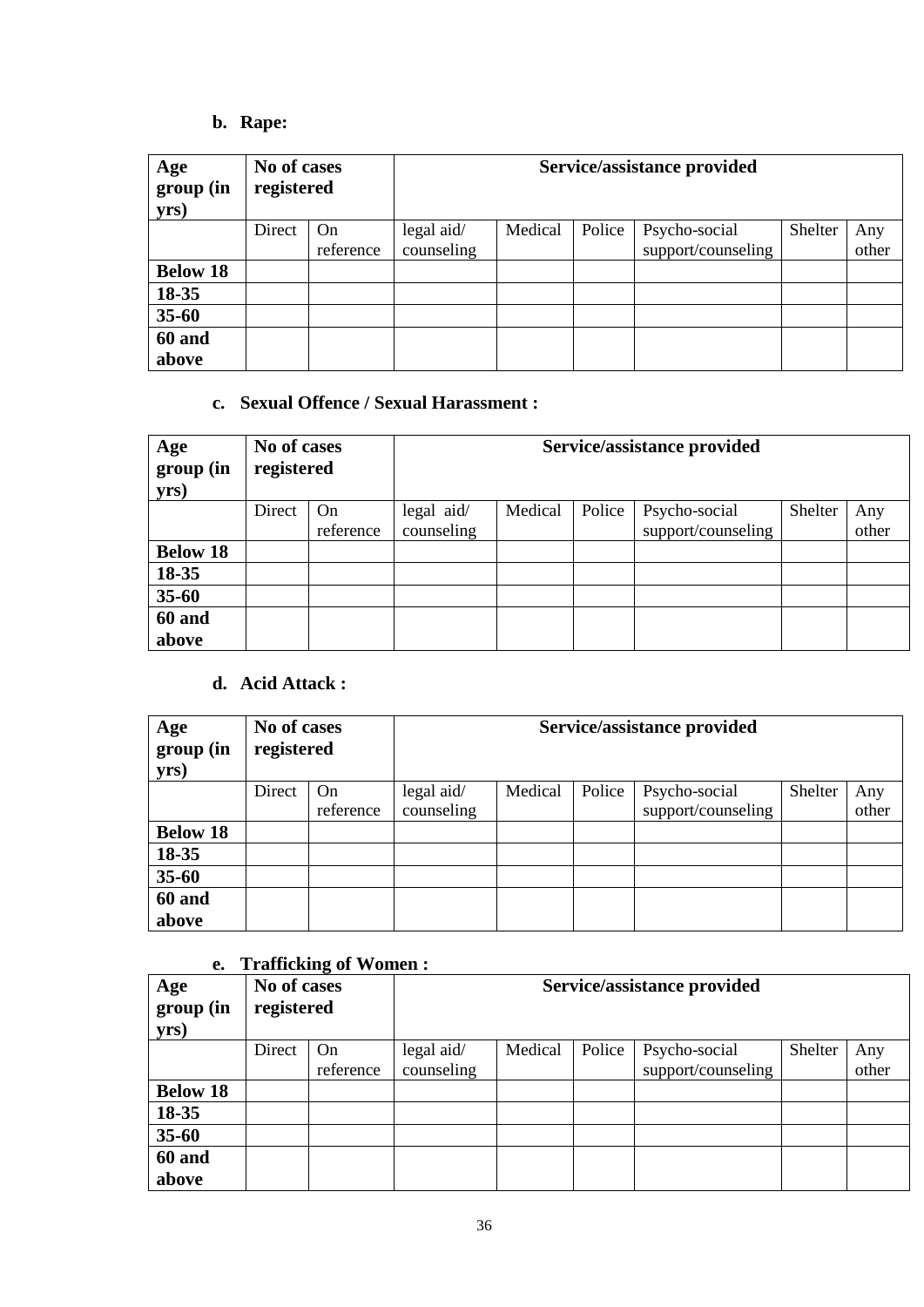#### **f. Child sexual abuse:**

| Age<br>group (in<br>yrs) | No of cases<br>registered |                 |                                  |         |        | Service/assistance provided         |         |              |
|--------------------------|---------------------------|-----------------|----------------------------------|---------|--------|-------------------------------------|---------|--------------|
|                          | Direct                    | On<br>reference | $\text{legal aid}$<br>counseling | Medical | Police | Psycho-social<br>support/counseling | Shelter | Any<br>other |
| <b>Below 14</b>          |                           |                 |                                  |         |        |                                     |         |              |
| 14-18                    |                           |                 |                                  |         |        |                                     |         |              |

### g. Child Marriage:

| g. Child Marriage:       |                           |                 |                                  |                             |        |                                     |         |              |  |
|--------------------------|---------------------------|-----------------|----------------------------------|-----------------------------|--------|-------------------------------------|---------|--------------|--|
| Age<br>group (in<br>yrs) | No of cases<br>registered |                 |                                  | Service/assistance provided |        |                                     |         |              |  |
|                          | Direct                    | On<br>reference | $\text{legal aid}$<br>counseling | Medical                     | Police | Psycho-social<br>support/counseling | Shelter | Any<br>other |  |
| <b>Below 18</b>          |                           |                 |                                  |                             |        |                                     |         |              |  |

#### **h. Missing/kidnapping/abduction :**

| Age<br>group (in<br>yrs) | No of cases<br>registered |                 | Service/assistance provided |         |        |                                     |         |              |  |
|--------------------------|---------------------------|-----------------|-----------------------------|---------|--------|-------------------------------------|---------|--------------|--|
|                          | Direct                    | On<br>reference | legal aid/<br>counseling    | Medical | Police | Psycho-social<br>support/counseling | Shelter | Any<br>other |  |
| $0 - 18$                 |                           |                 |                             |         |        |                                     |         |              |  |
| 18-35                    |                           |                 |                             |         |        |                                     |         |              |  |
| $35 - 60$                |                           |                 |                             |         |        |                                     |         |              |  |
| <b>60 and</b>            |                           |                 |                             |         |        |                                     |         |              |  |
| above                    |                           |                 |                             |         |        |                                     |         |              |  |

### **i. Cyber Crime:**

| Age<br>group (in<br>yrs) | No of cases<br>registered |           | Service/assistance provided |         |        |                    |         |       |  |
|--------------------------|---------------------------|-----------|-----------------------------|---------|--------|--------------------|---------|-------|--|
|                          | Direct                    | <b>On</b> | legal aid/                  | Medical | Police | Psycho-social      | Shelter | Any   |  |
|                          |                           | reference | counseling                  |         |        | support/counseling |         | other |  |
| $0 - 18$                 |                           |           |                             |         |        |                    |         |       |  |
| 18-35                    |                           |           |                             |         |        |                    |         |       |  |
| $35 - 60$                |                           |           |                             |         |        |                    |         |       |  |
| 60 and                   |                           |           |                             |         |        |                    |         |       |  |
| above                    |                           |           |                             |         |        |                    |         |       |  |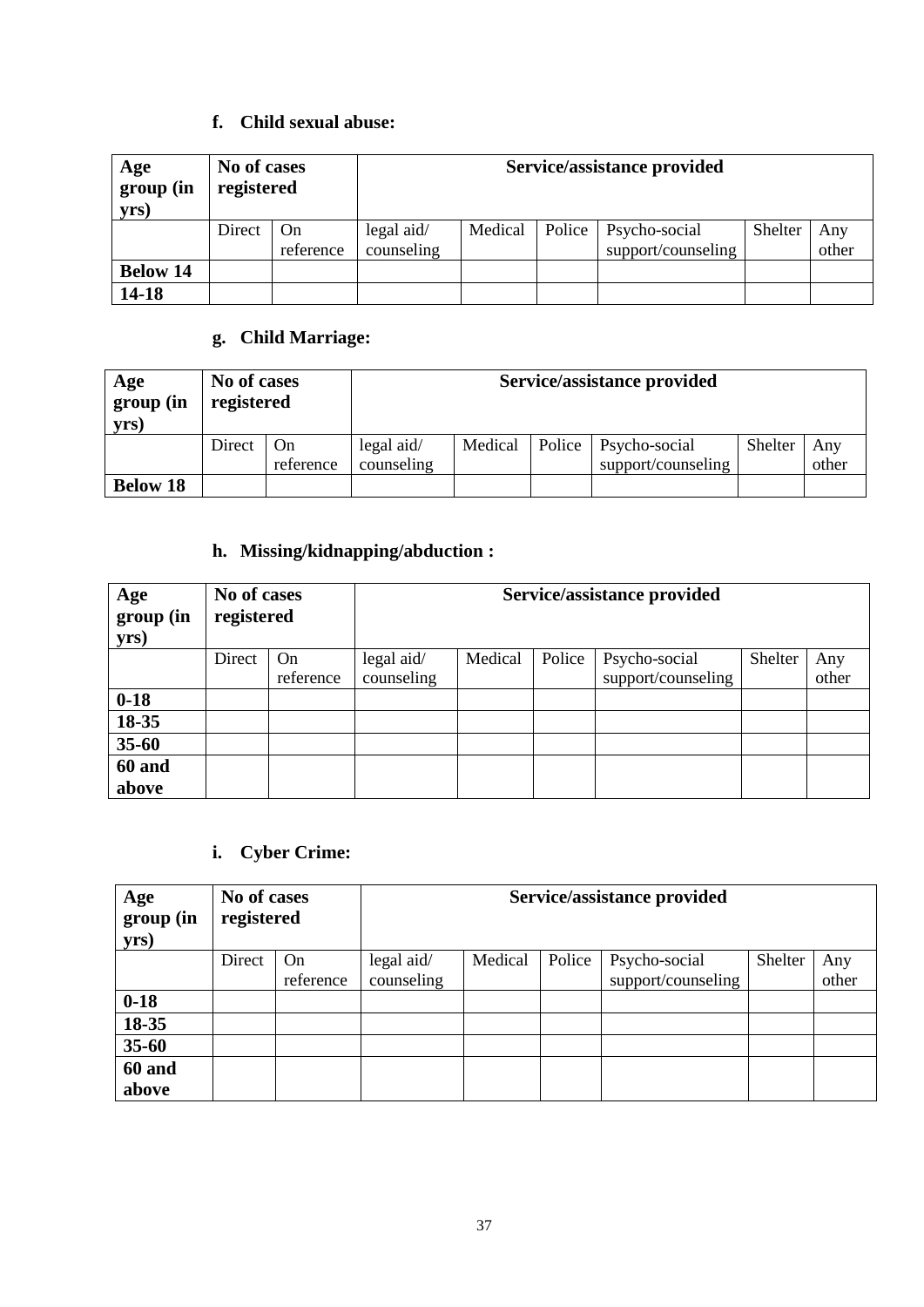#### **j. Dowry Harassment/ Death:**

| Age<br>group (in<br>yrs) | No of cases<br>registered |           | Service/assistance provided |         |        |                    |         |       |  |
|--------------------------|---------------------------|-----------|-----------------------------|---------|--------|--------------------|---------|-------|--|
|                          | Direct                    | On        | legal aid/                  | Medical | Police | Psycho-social      | Shelter | Any   |  |
|                          |                           | reference | counseling                  |         |        | support/counseling |         | other |  |
| 18-35                    |                           |           |                             |         |        |                    |         |       |  |
| $35 - 60$                |                           |           |                             |         |        |                    |         |       |  |
| 60 and<br>above          |                           |           |                             |         |        |                    |         |       |  |

#### **k. Any other crime:**

| Age<br>group (in<br>yrs) | No of cases<br>registered |           | Service/assistance provided |         |        |                    |         |       |  |
|--------------------------|---------------------------|-----------|-----------------------------|---------|--------|--------------------|---------|-------|--|
|                          | Direct                    | On        | legal aid/                  | Medical | Police | Psycho-social      | Shelter | Any   |  |
|                          |                           | reference | counseling                  |         |        | support/counseling |         | other |  |
| $0 - 18$                 |                           |           |                             |         |        |                    |         |       |  |
| 18-35                    |                           |           |                             |         |        |                    |         |       |  |
| $35 - 60$                |                           |           |                             |         |        |                    |         |       |  |
| 60 and                   |                           |           |                             |         |        |                    |         |       |  |
| above                    |                           |           |                             |         |        |                    |         |       |  |

- **7.** No. of visits conducted by State officers -------------
- **8.** Documentation of at least one case study/success story of a women with a positive end (as per the sample enclosed)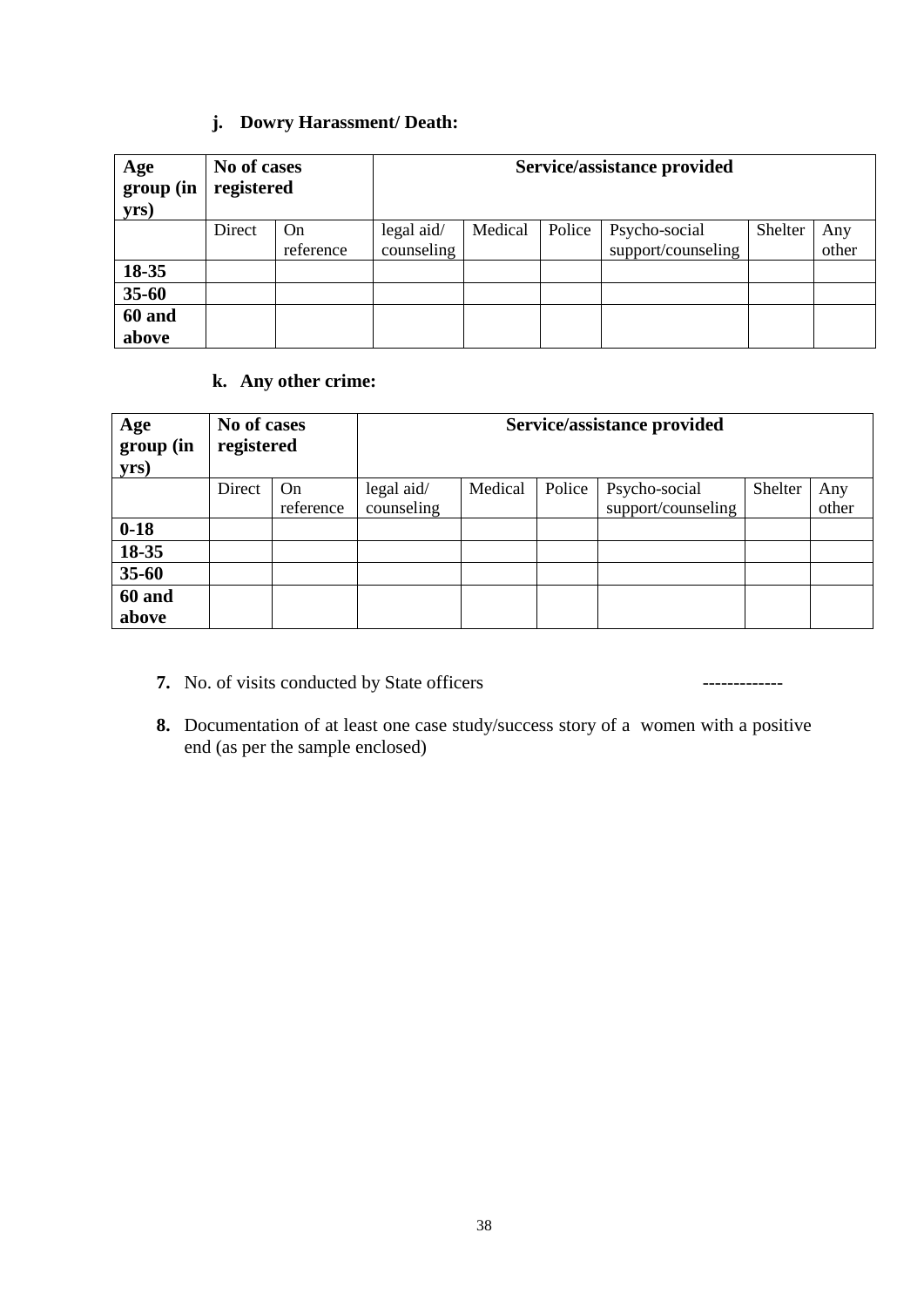#### **SUCCESS STORIES: CASE STUDY FORMAT**

This is the story of  $\frac{5}{\sqrt{25}}$  from  $\frac{1}{\sqrt{25}}$  village; district who has been living in\_\_\_\_\_\_\_\_\_\_\_\_\_\_\_\_\_\_\_\_\_ shelter home. She is \_\_\_\_\_\_\_\_\_\_\_\_years old and belongs to a \_\_\_\_\_\_\_\_\_\_\_\_ community. She came to the Centre on \_\_\_\_\_\_\_\_\_\_to access legal support in relation to the abuse she had been facing for the past \_\_\_\_\_\_\_\_\_\_\_\_\_\_\_\_\_\_\_ years.

 She was referred to a lawyer immediately and we ensured that we followed up on her case every 15 days to understand the progress she had made in consultation with the lawyer from DALSA.

Story after this....................................

Prepared By:

 $\overline{a}$ 

Approved By (with seal):

 $<sup>5</sup>$  Urgent consent has to be taken from the survivor</sup>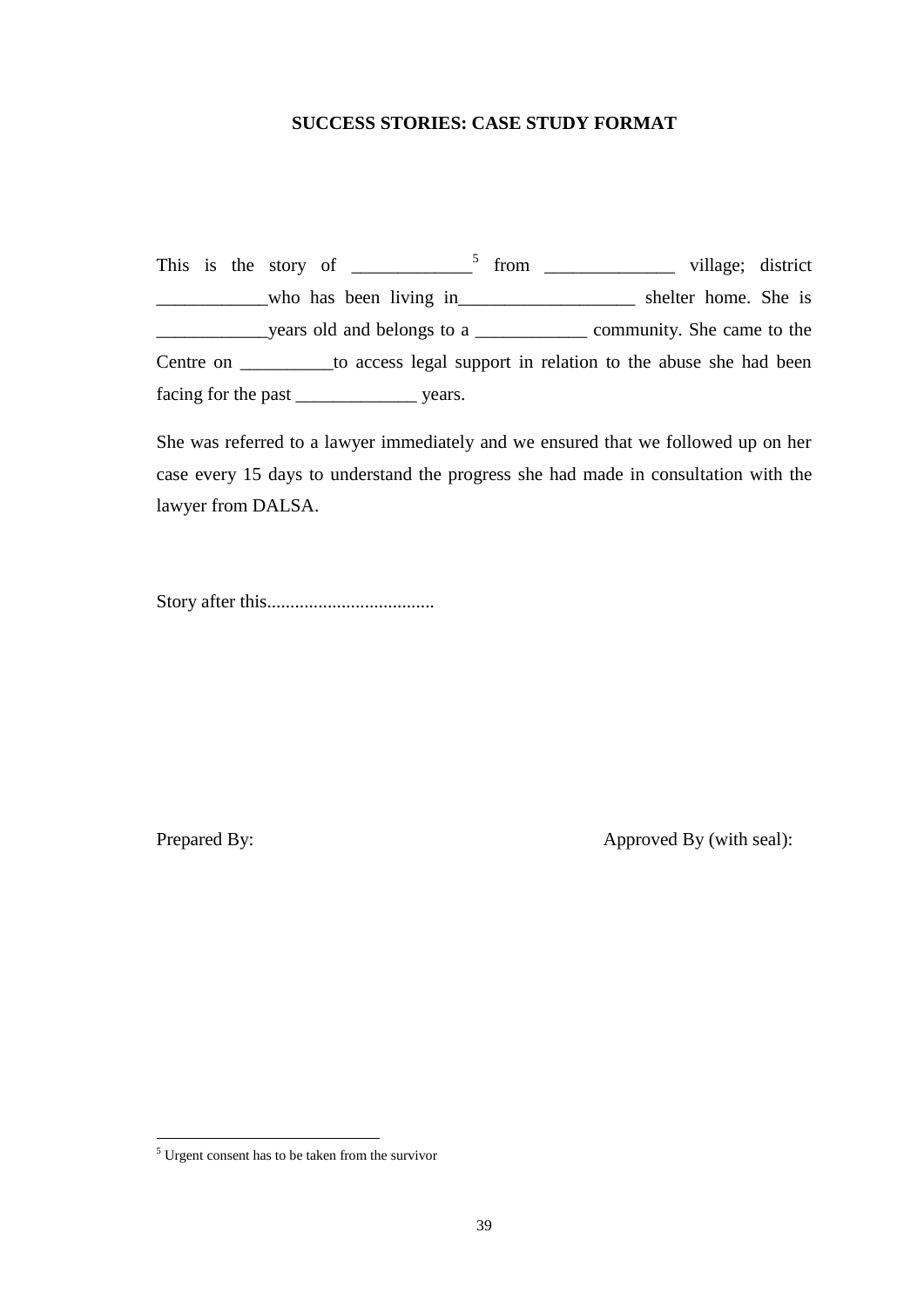#### **QUARTERLY STATEMENT OF EXPENDITURE**

#### **One Stop Centre (OSC)**

| Name of the State/UT | <b>Financial Year</b> |
|----------------------|-----------------------|
|----------------------|-----------------------|

Quarter: (Jan-Mar)

I (Apr-June) II (Jul-Sept) III (Oct-Dec)

IV

#### **PART A: HALF YEARLY OSC BUDGET**

#### **UTILISATION CERTIFICATE**

|                   |  |  |  |                                                                          |  | released |
|-------------------|--|--|--|--------------------------------------------------------------------------|--|----------|
|                   |  |  |  | under <b>One Stop Centre (OSC)</b> during $20 - 20$ - to the State/UT of |  |          |
|                   |  |  |  | $\equiv$ by Government of India upto Half yearly I / II, a sum           |  |          |
| $\circ$ f $\circ$ |  |  |  | has been utilized for the purpose for                                    |  |          |
|                   |  |  |  | which the amount was released as per Scheme norms. Out of this,          |  |          |
| $\sim$            |  |  |  | was utilized in the current Half Year $(I / II)$ .                       |  |          |

**Signature and seal of the Authorized Officer**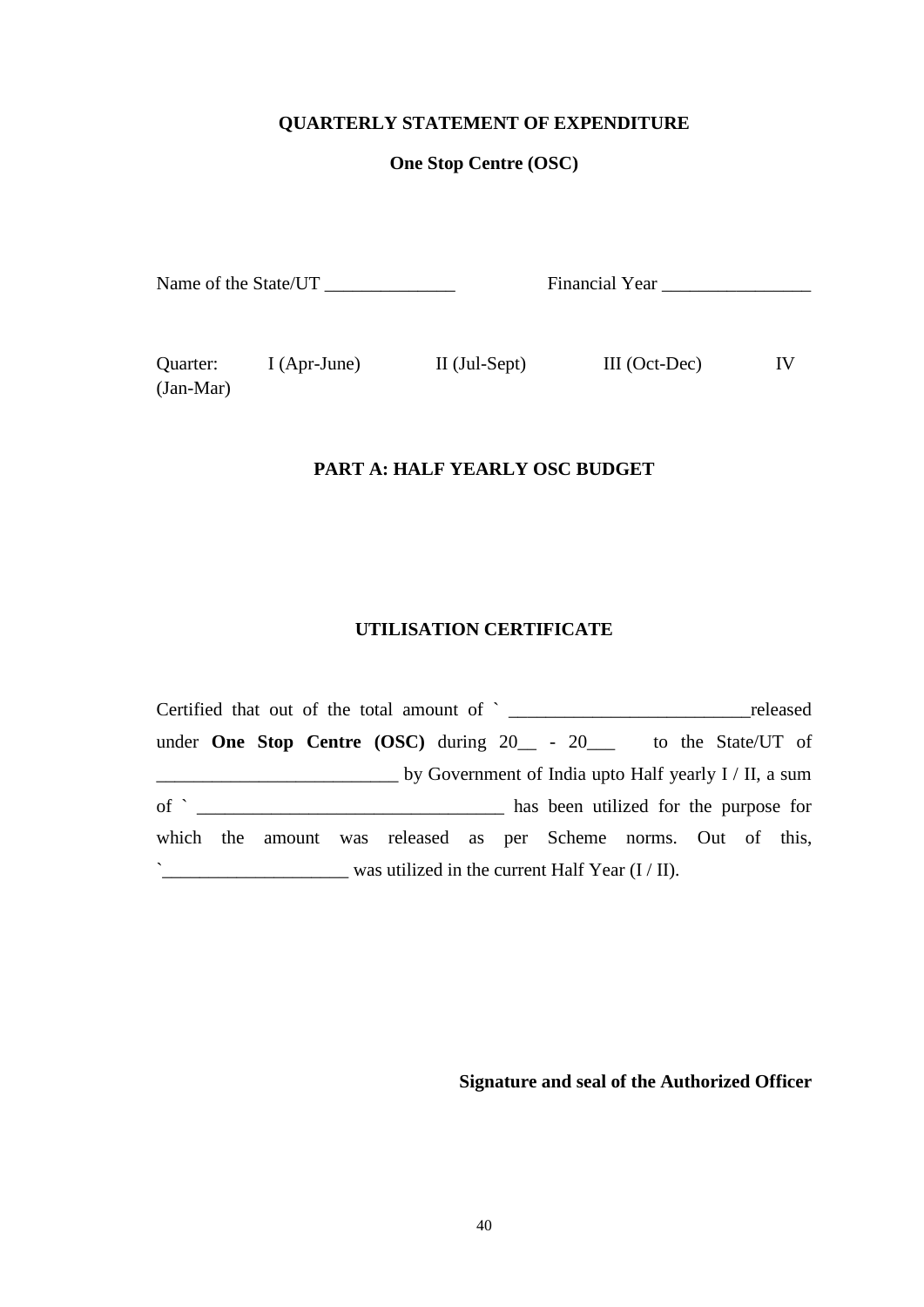#### **PART B: PHYSICAL**

|    |    |                                                                      | In Quarter<br>I/ II/ III/ IV        | <b>Cumulative</b><br>upto the<br>Quarter I/ |
|----|----|----------------------------------------------------------------------|-------------------------------------|---------------------------------------------|
|    |    |                                                                      |                                     | II/III/IV                                   |
|    |    | 1. Meetings of Committees                                            |                                     |                                             |
|    | a. | No. of State steering Committee meetings held to                     |                                     |                                             |
|    |    | review the function of the centre                                    | ------------- ----                  |                                             |
|    |    | b. No. of Meetings of Management Committee                           |                                     |                                             |
|    |    | held for review the progress/function of the centre                  |                                     |                                             |
| 2. |    | Orientation & sensitization programme                                |                                     |                                             |
|    |    | a. No. of orientation/workshop organized for Government officers/    |                                     |                                             |
|    |    | Elected representative/Judiciary/Legal Expert/Police officers/<br>1. |                                     |                                             |
|    |    | ii.<br>NGOs/Staff of OSCC                                            |                                     |                                             |
|    | b. | No. of participants attended the orientations/workshops:-            |                                     |                                             |
|    |    | 3. No. of awareness generation activities organized (if any)         | ------------- -----                 |                                             |
| 4. |    | <b>Number of Cases registered at Centre:-</b>                        |                                     |                                             |
|    | a. | Domestic violence                                                    |                                     |                                             |
|    |    | i. Below 18 yrs                                                      | ------------ -----                  |                                             |
|    |    | ii. 18-35 yrs                                                        | ------------ -----                  |                                             |
|    |    | iii. 36-60 yrs                                                       | . _ _ _ _ _ _ _ _ _ _ _ _ _ _ _     |                                             |
|    |    | iv. 60 and above                                                     | . <u></u>                           |                                             |
|    |    | b. Rape                                                              |                                     |                                             |
|    |    | i. Below 18 yrs                                                      | ------------ ------                 |                                             |
|    |    | ii. 18-35 yrs                                                        | ------------ ------                 |                                             |
|    |    | iii. 36-60 yrs                                                       | ---------- ------                   |                                             |
|    |    | iv. 60 and above                                                     | . _ _ _ _ _ _ _ _ _ _ _ _ _ _ _ _ _ |                                             |
|    |    | Sexual Offence / Sexual Harassment                                   |                                     |                                             |
|    |    | i. Below 18 yrs                                                      | ---------- ----                     |                                             |
|    |    | ii. 18-35 yrs                                                        | ----------- ---                     |                                             |
|    |    | iii. 36-60 yrs                                                       | .                                   |                                             |
|    |    | iv. 60 and above                                                     | . <u> </u> .                        |                                             |
|    |    | d. Acid Attack                                                       |                                     |                                             |
|    |    | i. Below 18 yrs                                                      | ---------- -------                  |                                             |
|    |    | ii. 18-35 yrs                                                        | ----------- -------                 |                                             |
|    |    | iii. 36-60 yrs                                                       | ----------- -----                   |                                             |
|    |    | iv. 60 and above                                                     | ------------ -------                |                                             |
|    |    | e. Women trafficking                                                 |                                     |                                             |
|    |    | i. Below 18 yrs                                                      | -------------- -------              |                                             |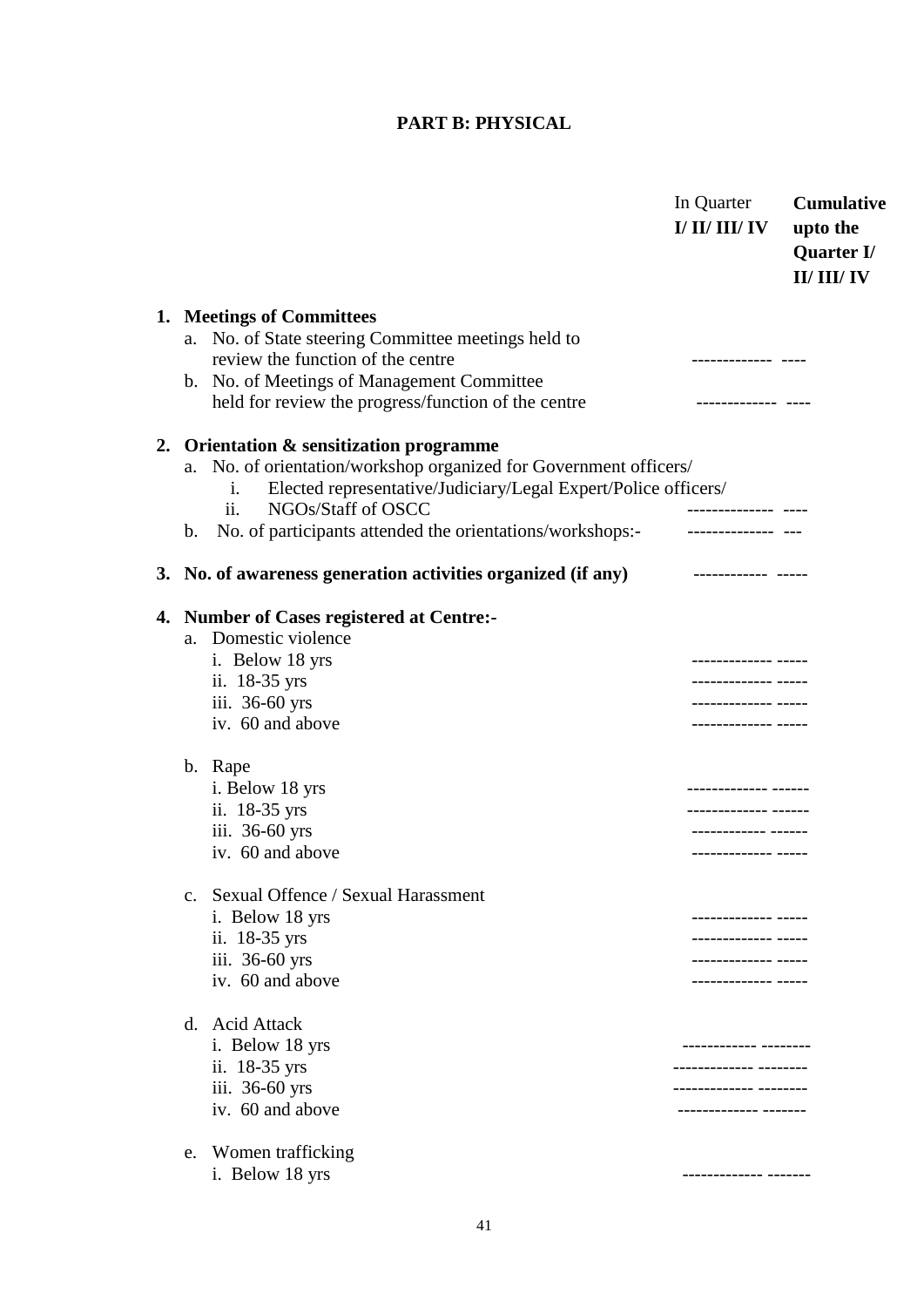|    |                | ii. 18-35 yrs                                                                       | ----------- --------                          |
|----|----------------|-------------------------------------------------------------------------------------|-----------------------------------------------|
|    |                | iii. 36-60 yrs                                                                      | ------------ --------                         |
|    |                | iv. 60 and above                                                                    | ------------ -------                          |
|    | f.             | Child sexual abuse                                                                  | -------------- -------                        |
|    | g.             | <b>Child Marriage</b>                                                               | ------------- ------                          |
|    |                | h. Missing/kidnapping/Abduction                                                     |                                               |
|    |                | i. Below 18 yrs                                                                     | --------- --------                            |
|    |                | ii. 18-35 yrs<br>iii. 36-60 yrs                                                     | ---------- ------<br>------------ -----       |
|    |                | iv. 60 and above                                                                    | ---------- ------                             |
|    | $\mathbf{i}$ . | Cyber crime                                                                         |                                               |
|    |                | i. Below 18 yrs<br>ii. 18-35 yrs                                                    | ------------- -------<br>------------ ------- |
|    |                | iii. 36-60 yrs                                                                      | ---------- ---                                |
|    |                | iv. 60 and above                                                                    | ------------- ------                          |
|    | $\mathbf{i}$ . | Dowry Harassment/ death                                                             | ------------- -------                         |
|    |                | i. 18-35 yrs                                                                        |                                               |
|    |                | ii. 36-60 yrs<br>iii. 60 and above                                                  | ----------- -------<br>------------- -------  |
|    |                |                                                                                     |                                               |
|    |                | k. Any other                                                                        |                                               |
|    |                |                                                                                     |                                               |
|    |                | <b>Total</b>                                                                        | ------------- -------                         |
|    |                | 5. Services provided at centre:                                                     |                                               |
|    | a.             | No. of legal aid/counseling support provided                                        |                                               |
|    | $\mathbf b$ .  | No. of medical assistance provided                                                  | ------------ -------                          |
|    | $C_{\bullet}$  | No. of police assistance services provided                                          | ------------ -------                          |
|    | d.             | No. of cases in which Shelter support required                                      |                                               |
|    | e.             | No. of Psycho-social support/counseling support provided                            | ------------- -------                         |
|    | f.             | No. of cases in which survivor linked with the government                           |                                               |
|    |                | Scheme                                                                              | --------- -------                             |
|    |                | 6. No. of case study/success story of women documented/reported ------------ ------ |                                               |
| 7. |                |                                                                                     |                                               |
|    | $\mathbf{i}$   | <b>Monitoring</b><br>No. of visits conducted by State officers-                     |                                               |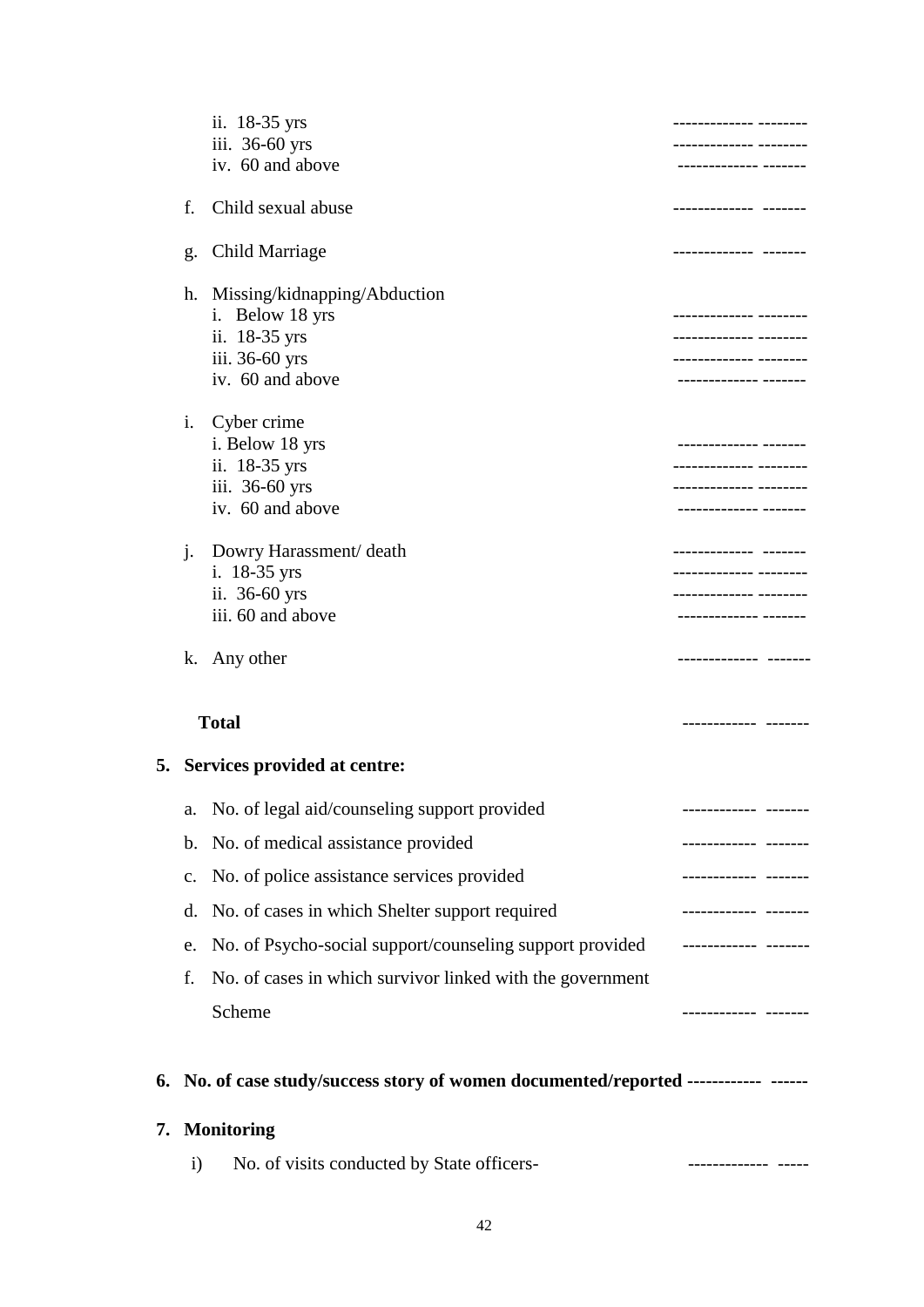#### **PART C: FINANCIAL**

| 1. Funds released during previous financial year by GoI            |  |
|--------------------------------------------------------------------|--|
| 2. Expenditure incurred in previous financial year                 |  |
| 3. (a) Unutilized balance of previous financial year (1-2)         |  |
| <b>OR</b>                                                          |  |
| (b) Excess expenditure incurred in previous financial year $(2-1)$ |  |
| 4. Funds released upto previous Quarter in current year by GoI     |  |
| 5. Funds released during the current Quarter by GoI                |  |
| Date: $\qquad \qquad$                                              |  |
| 6. Cumulative release during the year $(4+5)$                      |  |
| 7. Net Central funds available $(6 + 3(a)$ OR                      |  |
| $6 - (b)$ as the case may be)                                      |  |

### **8. Expenditure incurred during the Quarter** *(in lakhs)*

|                              |    |                                        | <b>Cumulative up to</b> |                |
|------------------------------|----|----------------------------------------|-------------------------|----------------|
|                              |    |                                        | In Quarter              | the Quarter    |
|                              |    |                                        | I/ II/ III/ IV          | I/ II/ III/ IV |
| $\left( \frac{1}{2} \right)$ |    | <b>Recurring Expenditure:</b>          |                         |                |
|                              | a) | One Stop Centre Management:            |                         |                |
|                              |    | b) Stationary (Cartridge, Paper etc.): |                         |                |
|                              | C) | Electricity                            |                         |                |
|                              | d) | Telephone/Fax                          |                         |                |
|                              | e) | Catering/Food                          |                         |                |
|                              |    | Clothing & Medicine & Kit etc          |                         | -----------    |
|                              | h) | Any other item out of Contingency fund |                         |                |
|                              |    |                                        |                         |                |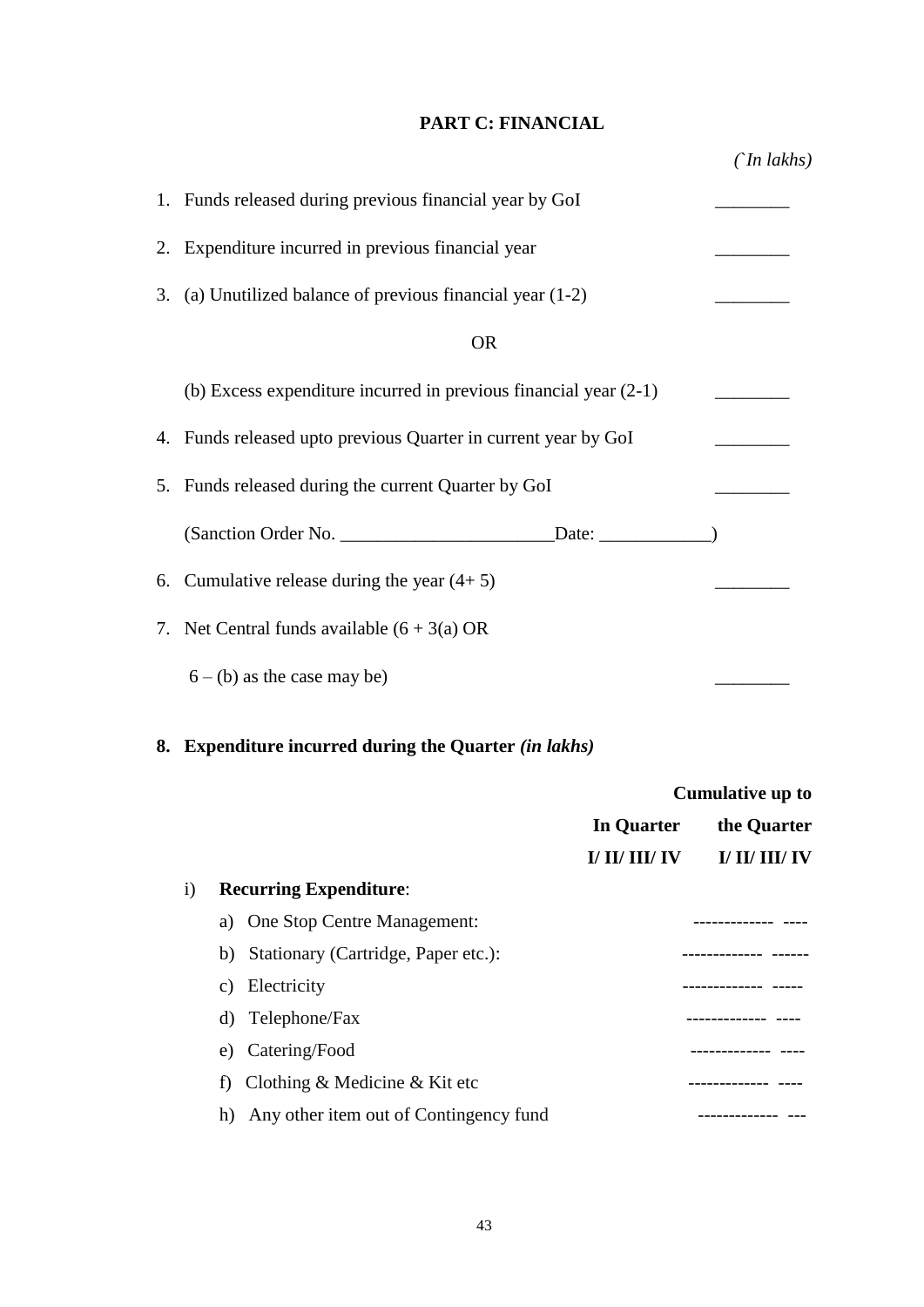### ii) **Non recurring Expenditure**:

|     |               | a) Refurbishment of Existing facility:                          | ----------- ----   |
|-----|---------------|-----------------------------------------------------------------|--------------------|
|     |               | b) Refrigerator:                                                | -------------- --  |
|     | $\mathbf{c})$ | Computer Peripherals (Desktop, Printer, Scanner)                | __________________ |
|     | d)            | Telephone, Fax, Internet, Modem                                 |                    |
|     |               | e) Furnishing for the ward (bed, side table, chair) mattresses, |                    |
|     |               | pillows and curtains:                                           |                    |
|     | f)            | Furnishing for other rooms:                                     | -------------- --- |
|     | g)            | <b>CCTV</b> Camera:                                             |                    |
|     |               |                                                                 |                    |
|     |               |                                                                 | Total ------------ |
|     |               | iii). Construction of the centre, if required                   |                    |
| 9.  |               | Grand Total 8 (i) $+8$ (ii) $+8$ (iii)                          |                    |
| 10  |               | Utilization Funds (7-9):                                        | ------------ ---   |
| 11. |               | Saving, if any along with reasons:                              |                    |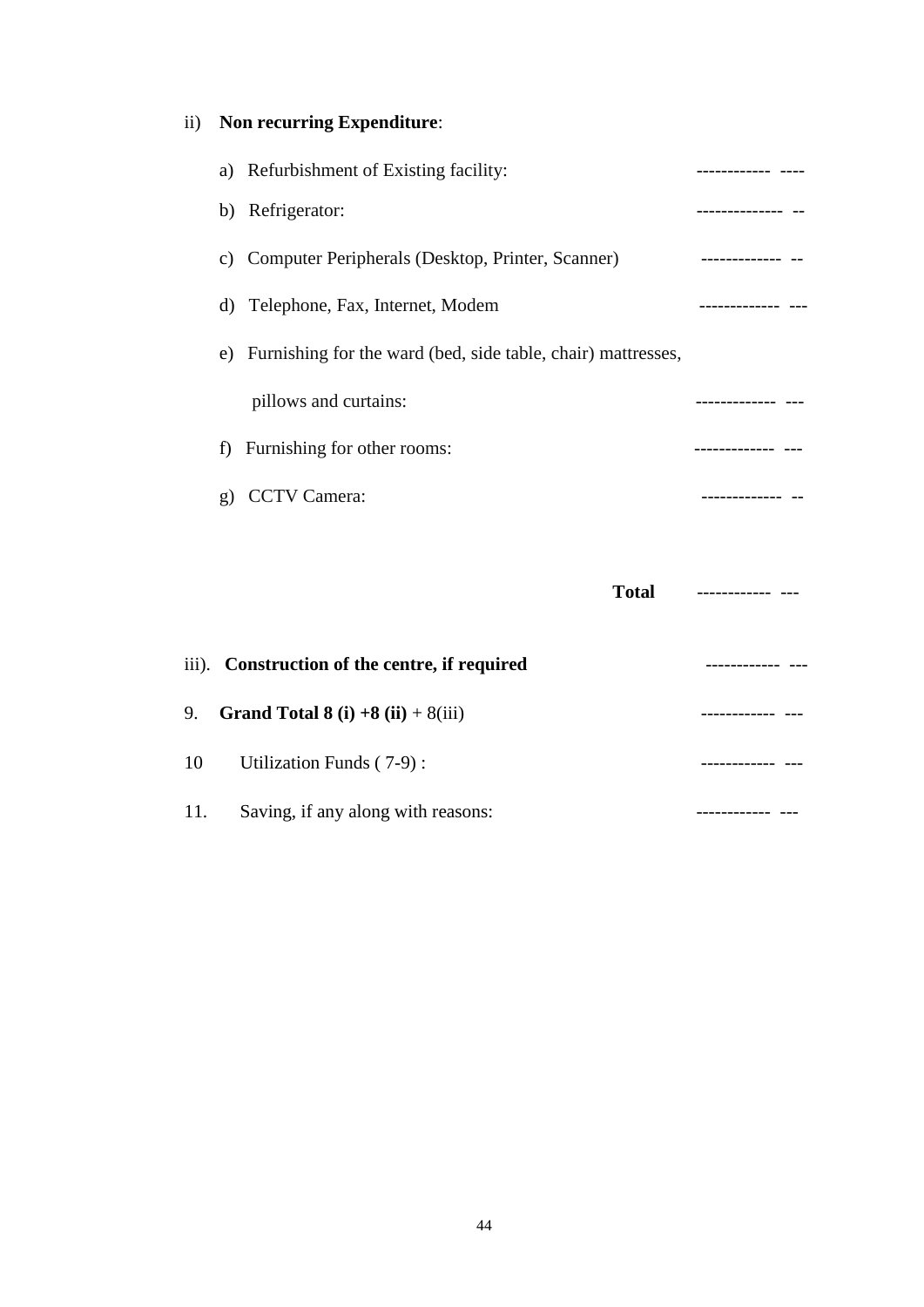#### **ANNUAL STATEMENT OF EXPENDITURE**

#### **One Stop Centre (OSC)**

Name of the State/UT \_\_\_\_\_\_\_ Financial Year \_\_\_\_\_\_\_\_\_\_\_

#### **PART A: ANNUAL One Stop Centre (OSC) BUDGET**

**Central** 

1.OSC

1.OSC \_\_\_\_\_\_\_\_\_\_*(in lakhs)* 

#### **UTILISATION CERTIFICATE**

 Certified that out of the total amount of` \_\_\_\_\_\_\_\_\_\_\_\_\_\_\_\_\_\_\_\_\_\_\_\_\_\_released under **One Stop Centre (OSC)** during 201<sub>-</sub> - 201<sub>-</sub> to the State/UT of\_\_\_\_\_\_\_\_\_\_\_\_\_\_\_\_\_\_\_\_\_\_\_\_\_\_ by Government of India, a sum of **EXECUTE:** Thus been utilized for the purpose for which the amount was released as per Scheme norms. The unspent balance available with the State as on 31.03. is is  $OR$  the excess expenditure incurred by the State

as on 31.03.\_\_\_\_\_is ` \_\_\_\_\_\_\_\_\_\_\_\_\_\_\_\_\_\_\_.

**Signature and Seal of the Authorized Officer**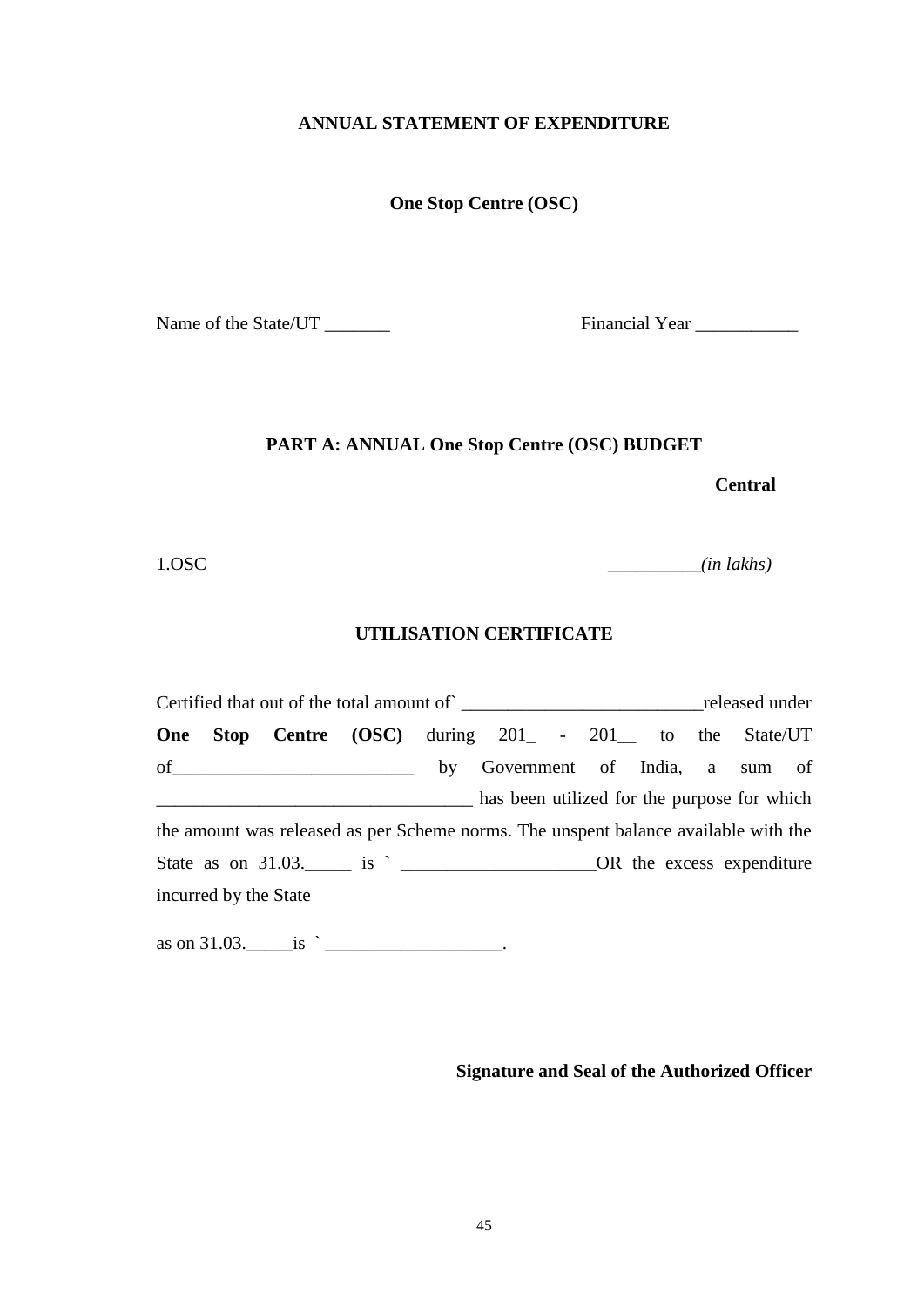### **PART B: PHYSICAL**

### **6. Meetings of Committees**

|    | i) No. of State steering Committee meetings held to                           |             |
|----|-------------------------------------------------------------------------------|-------------|
|    | review the function of the centre                                             | ----------- |
|    | ii) No. of Meetings of Local Management Committee                             |             |
|    | held for review the progress/function of the centr                            |             |
| 7. | Orientation & sensitization programme                                         |             |
|    | ii) No. of orientation/workshop organized for Government officers/            |             |
|    | Elected representative/Judiciary/Legal Expert/Police officers/<br><b>NGOs</b> |             |
|    | iii) No. of participants attended the orientations/workshops:-                |             |
|    | 3. No. of awareness generation activities organized (if any)                  | --------    |
|    | 4. Number of Cases registered:-                                               |             |
|    | Domestic violence<br>a.                                                       |             |
|    | i. Below 18 yrs                                                               |             |
|    | ii. 18-35 yrs                                                                 |             |
|    | iii. 36-60 yrs                                                                |             |
|    | iv. 60 and above                                                              | ---------   |
|    | b. Rape                                                                       |             |
|    | i. Below 18 yrs                                                               |             |
|    | ii. 18-35 yrs                                                                 |             |
|    | iii. 36-60 yrs                                                                |             |
|    | iv. 60 and above                                                              |             |
|    | Sexual Offence / Sexual Harassment<br>$\mathbf{c}$ .                          |             |
|    | i. Below 18 yrs                                                               | --------    |
|    | ii. 18-35 yrs                                                                 |             |
|    | iii. 36-60 yrs                                                                |             |
|    | iv. 60 and above                                                              |             |
|    |                                                                               |             |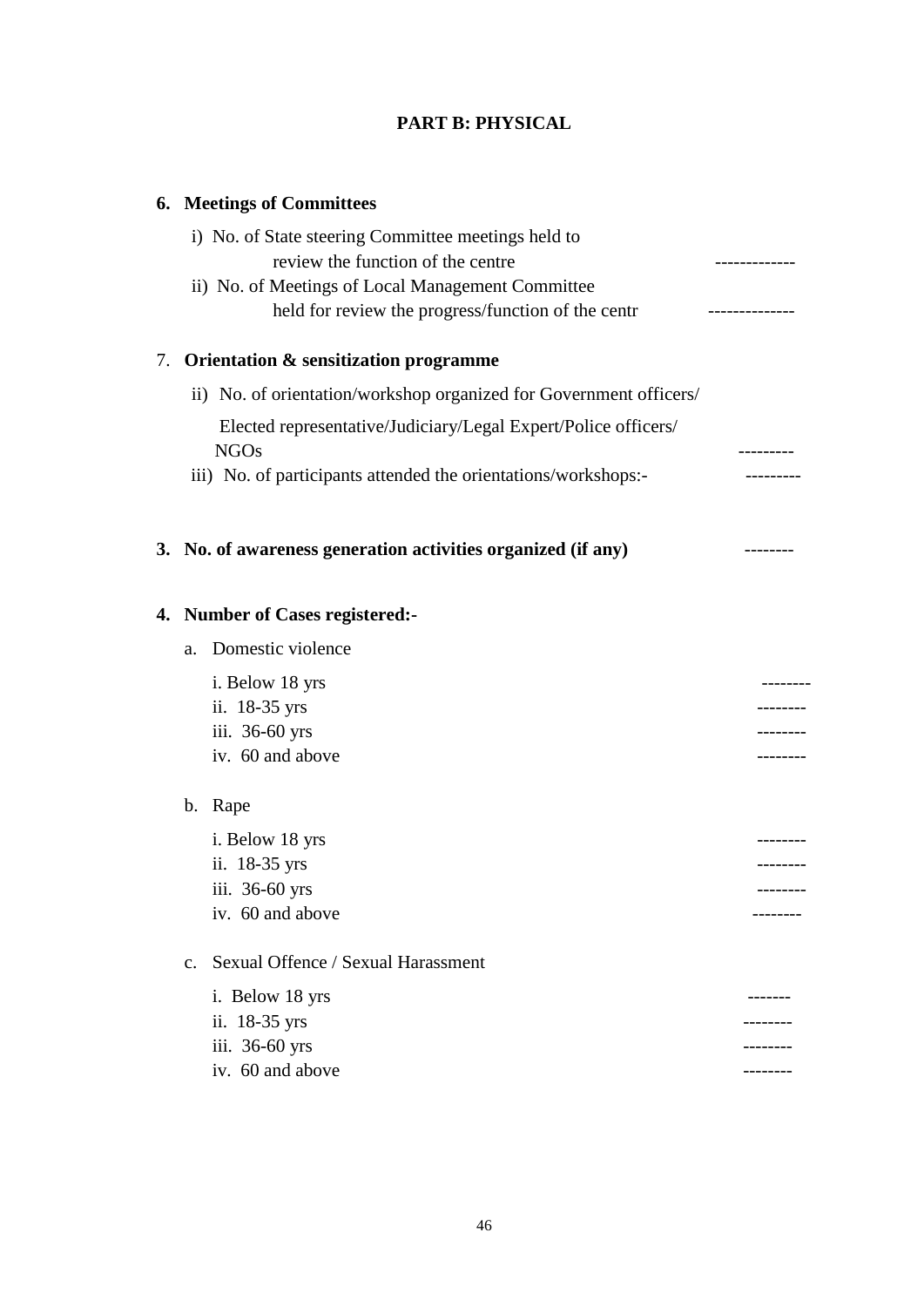|    | d. Acid Attack               |                 |
|----|------------------------------|-----------------|
|    | i. Below 18 yrs              |                 |
|    | ii. 18-35 yrs                |                 |
|    | iii. 36-60 yrs               |                 |
|    | iv. 60 and above             |                 |
| e. | Women trafficking            |                 |
|    | i. Below 18 yrs              |                 |
|    | ii. 18-35 yrs                |                 |
|    | iii. 36-60 yrs               |                 |
|    | iv. 60 and above             | -------         |
| f. | Child sexual abuse           | ---------       |
| g. | Child Marriage               | --------        |
| h. | Missing/kidnapping/abduction |                 |
|    | i. Below 18 yrs              |                 |
|    | ii. 18-35 yrs                |                 |
|    | iii. 36-60 yrs               |                 |
|    | iv. 60 and above             | . _ _ _ _ _ _ _ |
| i. | Cyber crime                  |                 |
|    | i. Below 18 yrs              | . - - - - - - - |
|    | ii. 18-35 yrs                |                 |
|    | iii. 36-60 yrs               | --------        |
|    | iv. 60 and above             | --------        |
| j. | Dowry Harassment/death       | --------        |
|    | i. 18-35 yrs                 | --------        |
|    | ii. 36-60 yrs                |                 |
|    | iii. 60 and above            |                 |
| k. | Any other                    | --------        |
|    |                              |                 |

#### **Total** --------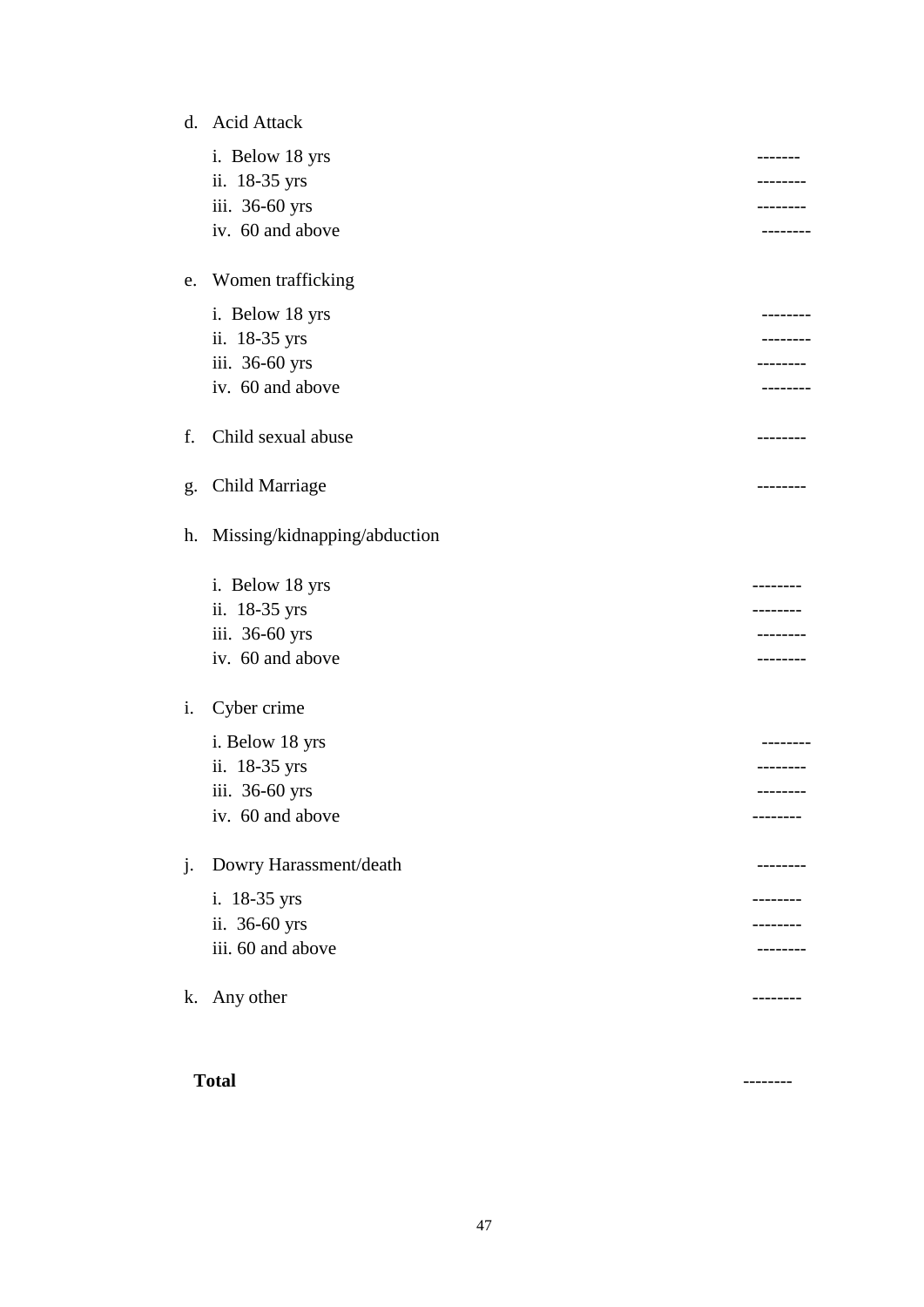### **5. Services provided:**

**6. Monitoring** 

|                 | <b>a.</b> No. of legal aid/counseling support provided              |  |
|-----------------|---------------------------------------------------------------------|--|
|                 | <b>b.</b> No. of medical assistance provided                        |  |
|                 | c. No. of police assistance services provided                       |  |
|                 | <b>d.</b> No. of cases in which Shelter support required            |  |
|                 | <b>e.</b> No. of Psycho-social support/counseling support provided  |  |
|                 | <b>f.</b> No. of cases in which survivor linked with the government |  |
|                 | Scheme                                                              |  |
|                 | <b>Monitoring</b>                                                   |  |
| $\overline{11}$ | No. of visits conducted by State officers-                          |  |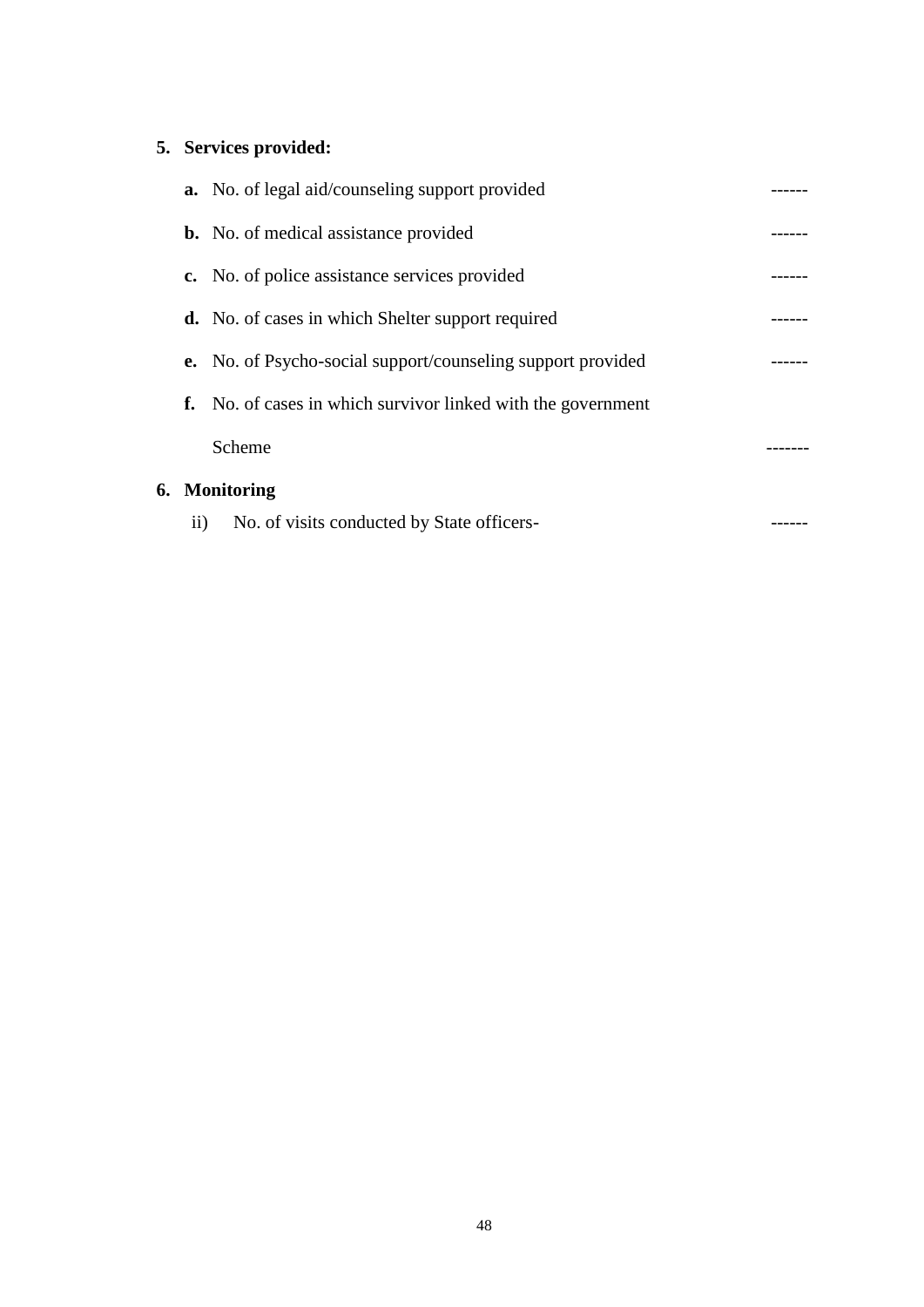### **PART C: FINANCIAL**

|                                                                                   | $\int$ In lakhs) |
|-----------------------------------------------------------------------------------|------------------|
| 1. Funds released during previous financial year by GoI                           |                  |
| 2. Expenditure incurred in previous financial year                                |                  |
| 3. (a) Unutilized balance of previous financial year (1-2)                        |                  |
| <b>OR</b>                                                                         |                  |
| (b) Excess expenditure incurred in previous financial year $(2-1)$                |                  |
| 4. Funds released upto previous Quarter in current year by GoI                    |                  |
| 5. Funds released during the current Quarter by GoI                               |                  |
| (Sanction Order No. __________________________________Date: ____________________) |                  |
| 6. Cumulative release during the year $(4+5)$                                     |                  |
| 7. Net Central funds available $(6 + 3(a)$ OR                                     |                  |
| $6 - (b)$ as the case may be)                                                     |                  |
| 8. Expenditure incurred during the annual (in lakhs)                              |                  |
| <b>Recurring Expenditure:</b><br>$\mathbf{i}$                                     |                  |
| One Stop Centre Management:<br>a)                                                 | ------           |
| Stationary (Cartridge, Paper etc.):<br>b)                                         |                  |
| Electricity<br>c)                                                                 |                  |
| Telephone/Fax<br>d)                                                               |                  |
| Catering/Food<br>e)                                                               | ------           |
| Clothing & Medicine & Kit etc<br>f)                                               |                  |
| h) Any other item out of Contingency fund                                         |                  |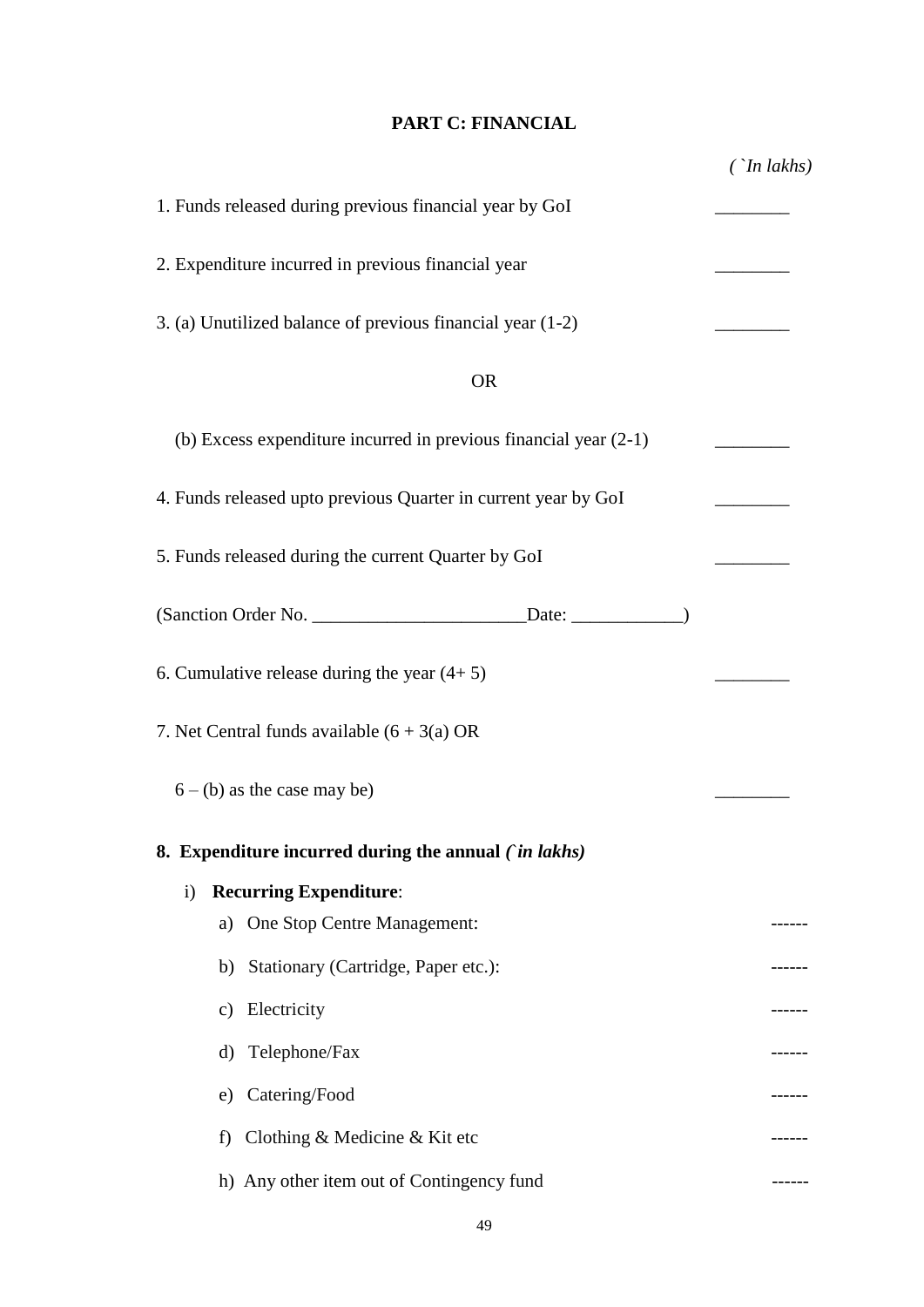### ii) **Non recurring Expenditure**:

|     | a)           | Refurbishment of Existing facility:                             |  |
|-----|--------------|-----------------------------------------------------------------|--|
|     | b)           | Refrigerator:                                                   |  |
|     | C)           | Computer Peripherals (Desktop, Printer, Scanner)                |  |
|     | d)           | Telephone, Fax, Internet, Modem                                 |  |
|     |              | e) Furnishing for the ward (bed, side table, chair) mattresses, |  |
|     |              | pillows and curtains:                                           |  |
|     | f            | Furnishing for other rooms:                                     |  |
|     | $\mathbf{g}$ | <b>CCTV</b> Camera:                                             |  |
|     |              | <b>Total</b>                                                    |  |
|     |              |                                                                 |  |
|     |              | iii). Construction of the centre, if required                   |  |
|     |              |                                                                 |  |
| 9.  |              | Grand Total 8 (i) $+8$ (ii) $+8$ (iii)                          |  |
| 10  |              | Utilization Funds (7-9):                                        |  |
| 11. |              | Saving, if any along with reasons:                              |  |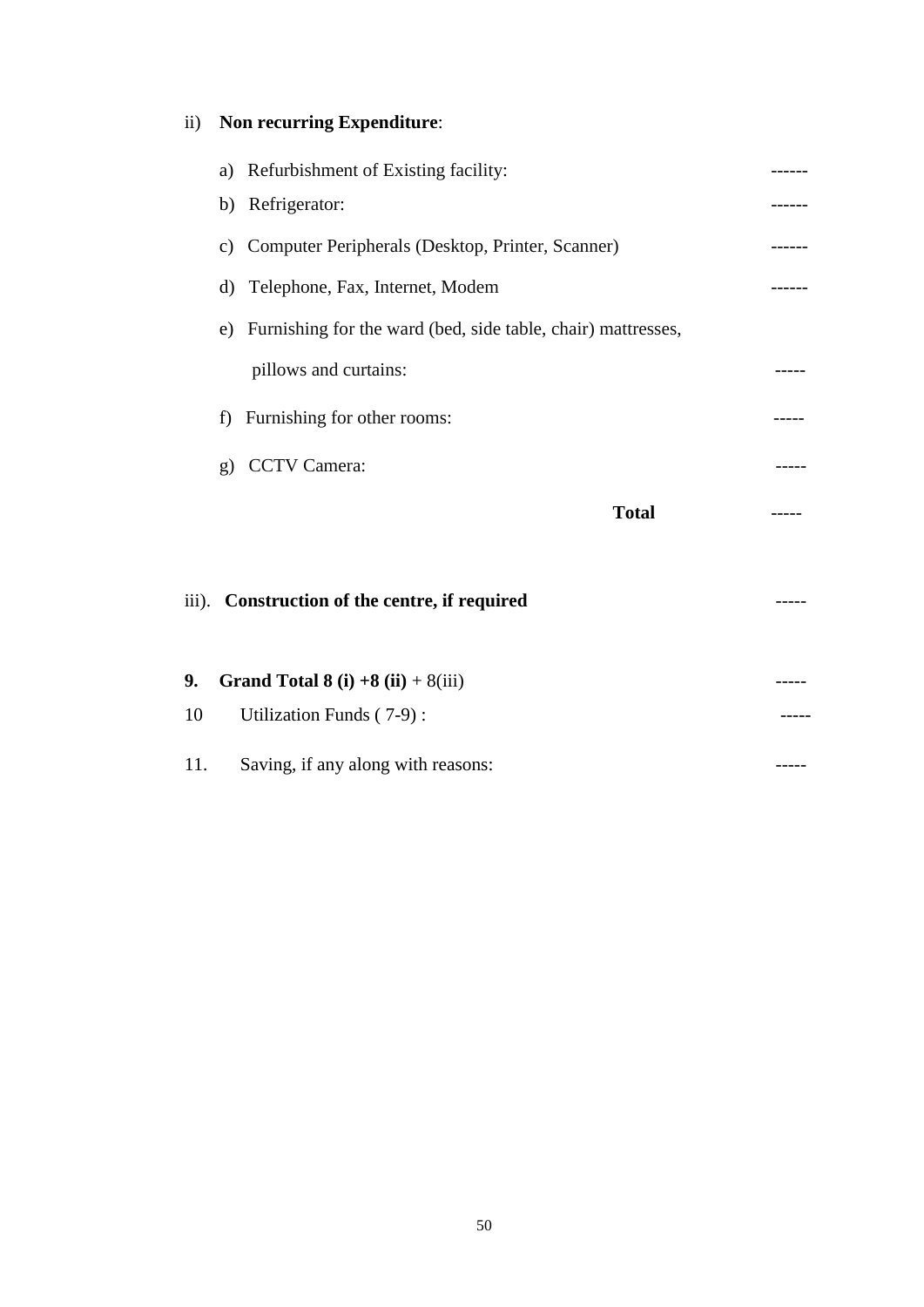| Form No.: 1000 Contract to the Contract of the Contract of the Contract of the Contract of the Contract of the Contract of the Contract of the Contract of the Contract of the Contract of the Contract of the Contract of the |
|--------------------------------------------------------------------------------------------------------------------------------------------------------------------------------------------------------------------------------|
|                                                                                                                                                                                                                                |
|                                                                                                                                                                                                                                |
|                                                                                                                                                                                                                                |
|                                                                                                                                                                                                                                |
|                                                                                                                                                                                                                                |
|                                                                                                                                                                                                                                |
| Signature with official seal of the Administrator of One Stop Centre: ___________                                                                                                                                              |
|                                                                                                                                                                                                                                |
|                                                                                                                                                                                                                                |
|                                                                                                                                                                                                                                |
|                                                                                                                                                                                                                                |
| Place:                                                                                                                                                                                                                         |
|                                                                                                                                                                                                                                |
| Signature with official seal of the Administrator of One Stop Centre: ___________                                                                                                                                              |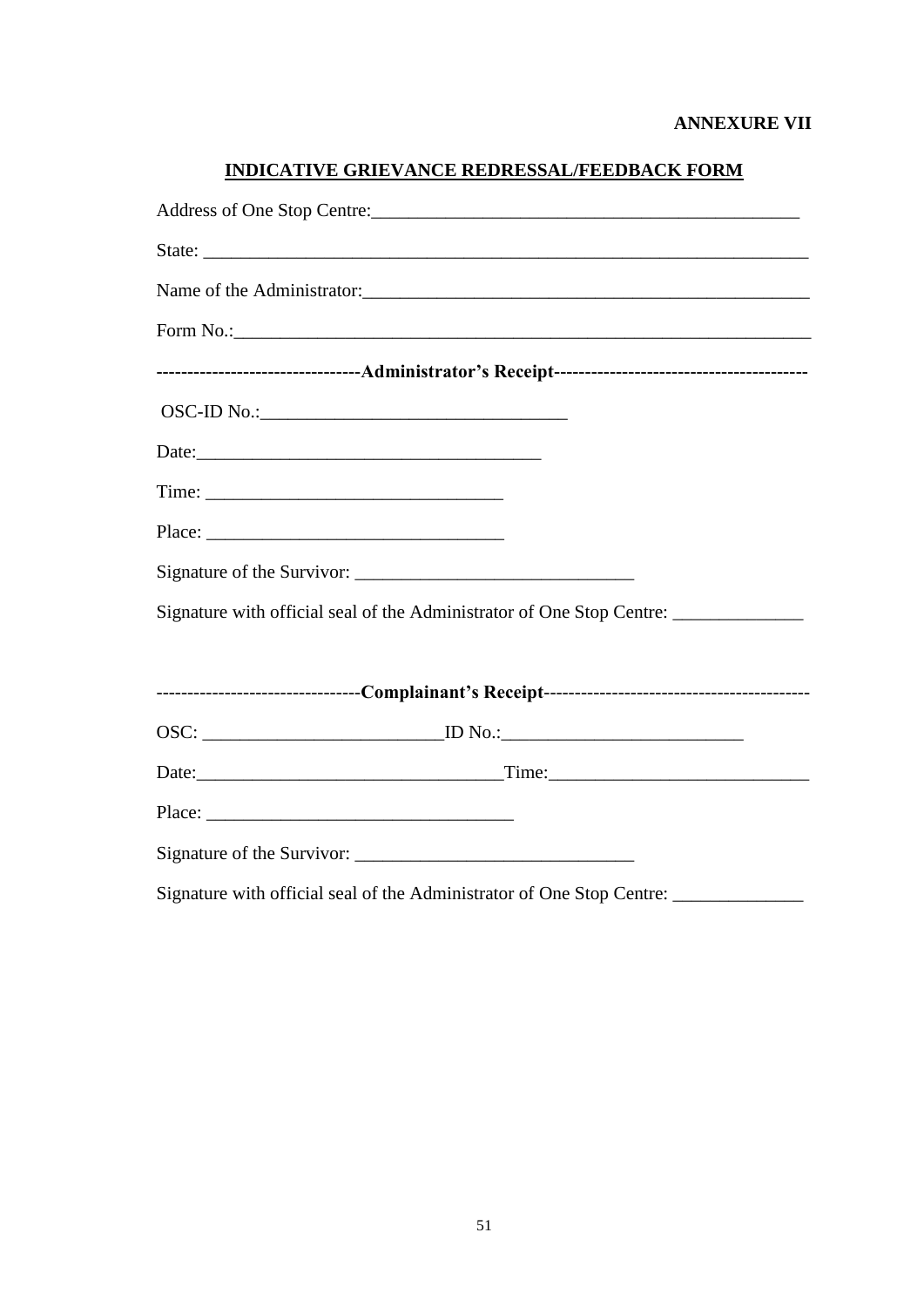#### **Details of the Complainant**

- 1. Your full name:\_\_\_\_\_\_\_\_\_\_\_\_\_\_\_\_\_\_\_\_\_\_\_\_\_\_\_\_\_\_\_\_\_\_\_\_\_\_\_\_\_\_\_\_\_\_\_\_\_\_\_\_\_
- 2. Address:
- 3. Photo ID Number:
- 4. Contact Number: :\_\_\_\_\_\_\_\_\_\_\_\_\_\_\_\_\_\_\_\_\_\_\_\_\_\_\_\_\_\_\_\_\_\_\_\_\_\_\_\_\_\_\_\_\_\_\_\_\_\_\_\_
- 5. Email address:
- 6. Would you like a copy of your grievance emailed to you?
- 7. Are you making this grievance on behalf of someone else?
- 8. Details of the issue to be resolved:
- 9. Please name the person concerned:
- 10. What kind of outcome do you want to resolve your complaint?
- 11. Other ways you have tried to resolve your complaint?
- 12. Complaints to other agency?
- 13. If Yes, details about the agency along with name. address and date of contact with agency:

#### **Feedback from survivor**

- 1. Are you satisfied with the grievance redressal mechanism of the One Stop Centre? 2. If no, provide details in what you feel you have been treated unfairly?
- 
- 3. If you have been treated unfairly by a person, please provide the details: name/designation of the personnel: name/designation of the personnel:<br>4. If you have been treated unfairly by the organization, please provide details of the
- Police Station/ Hospital/Any other Referral Service Provider/ Shelter Home:
- **5.** Suggestions regarding the improvement of services of the One Stop Centre**:**